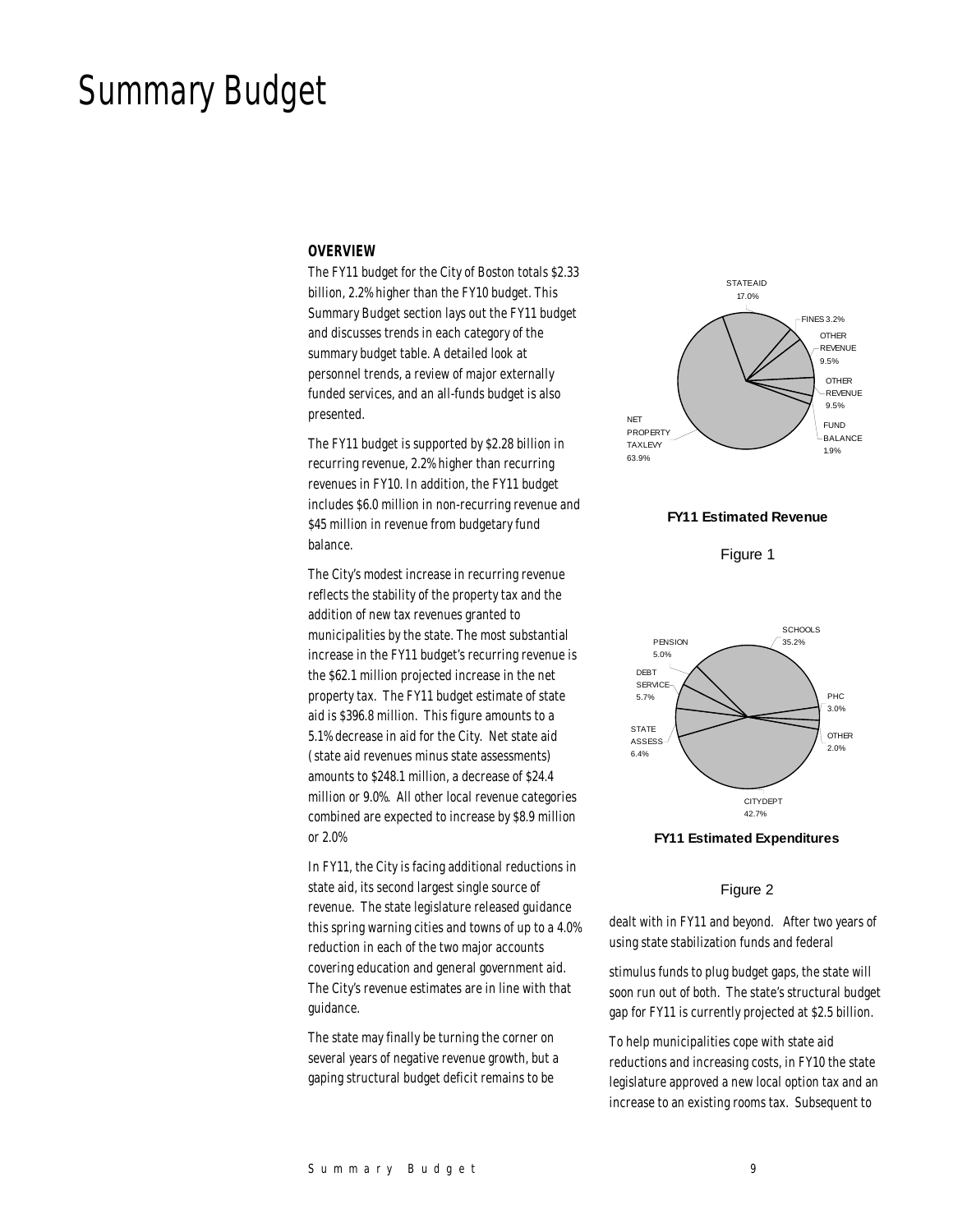## **CITY OF BOSTON BUDGET SUMMARY**

(Dollars in Millions)

|                                      | <b>FY08</b><br>Actual | <b>FY09</b><br>Actual | <b>FY10</b><br><b>Budget</b> | <b>FY11</b><br><b>Budget</b> |
|--------------------------------------|-----------------------|-----------------------|------------------------------|------------------------------|
| <b>REVENUES</b>                      |                       |                       |                              |                              |
| Property Tax Levy                    | 1,334.59              | 1,400.71              | 1,465.06                     | 1,528.68                     |
| Overlay Reserve                      | (39.13)               | (35.43)               | (35.73)                      | (37.28)                      |
| <b>Excises</b>                       | 92.27                 | 106.85                | 85.65                        | 104.57                       |
| <b>Fines</b>                         | 67.72                 | 70.40                 | 73.39                        | 74.00                        |
| Interest on Investments              | 39.51                 | 17.84                 | 6.50                         | 5.00                         |
| Payments In Lieu Of Taxes            | 31.42                 | 33.95                 | 34.25                        | 34.75                        |
| Urban Redevelopment Chapter 121A     | 64.54                 | 65.46                 | 66.10                        | 59.50                        |
| Misc. Department Revenue             | 59.54                 | 71.57                 | 64.36                        | 60.72                        |
| <b>Licenses and Permits</b>          | 47.58                 | 41.01                 | 31.26                        | 32.79                        |
| Penalties & Interest                 | 8.52                  | 7.78                  | 8.02                         | 7.01                         |
| <b>Available Funds</b>               | 12.14                 | 14.19                 | 17.08                        | 17.11                        |
| State Aid                            | 493.33                | 454.44                | 418.25                       | 396.75                       |
| Teachers Pension Reimbursement*      | 105.42                | 118.84                |                              |                              |
| <b>Total Recurring Revenue</b>       | 2,317.44              | 2,367.60              | 2,234.19                     | 2,283.59                     |
| <b>Budgetary Fund Balance</b>        | 20.00                 | 35.00                 | 45.00                        | 45.00                        |
| Non-Recurring Revenue                | 5.67                  |                       | 5.98                         | 6.00                         |
| <b>Total Revenue</b>                 | 2,343.11              | 2,402.60              | 2,285.17                     | 2,334.59                     |
| <b>EXPENDITURES</b>                  |                       |                       |                              |                              |
| <b>City Departments</b>              | 979.01                | 1,002.43              | 983.94                       | 996.60                       |
| Public Health Commission             | 68.19                 | 69.45                 | 70.00                        | 69.79                        |
| <b>School Department</b>             | 795.49                | 810.01                | 817.88                       | 821.38                       |
| <b>Collective Bargaining Reserve</b> | 11.83                 | 16.86                 | $\overline{\phantom{a}}$     | 8.55                         |
| <b>OPEB Stabilization Fund</b>       | 20.00                 | 25.00                 | 20.00                        | 35.00                        |
| <b>Total Appropriations</b>          | 1,874.52              | 1,923.74              | 1,891.82                     | 1,931.33                     |
| Pensions*                            | 202.91                | 213.23                | 112.56                       | 117.18                       |
| Debt Service                         | 115.92                | 119.41                | 130.56                       | 133.06                       |
| <b>State Assessments</b>             | 128.28                | 137.71                | 145.78                       | 148.68                       |
| <b>Suffolk County Sheriff</b>        | 4.52                  | 4.34                  | 4.45                         | 4.34                         |
| Reserve                              | 1.12                  | 0.02                  | ÷.                           |                              |
| <b>Total Fixed Costs</b>             | 452.74                | 474.72                | 393.35                       | 403.26                       |
| <b>Total Expenditures</b>            | 2,327.26              | 2,398.46              | 2,285.17                     | 2,334.59                     |
| <b>SURPLUS (DEFICIT)</b>             | 15.85                 | 4.13                  | 0.00                         | 0.00                         |

Totals may not add due to rounding

\*NOTE: Funding for Teacher's Pensions has been changed by Legislative action. The Commonwealth of Massachusetts now funds the liability directly eliminating the City's appropriation and the need for a reimbursement by the state.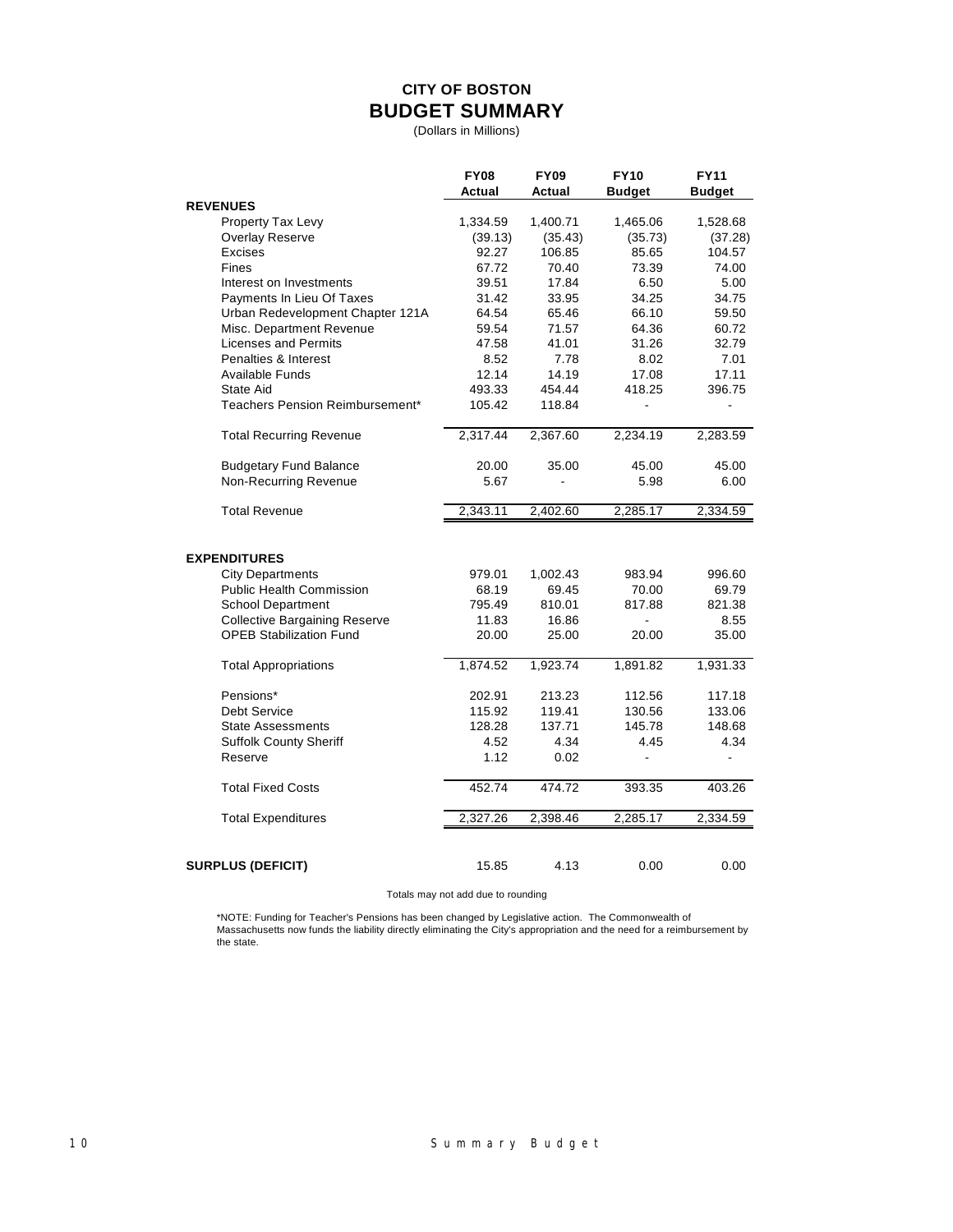the passage of the City's FY10 budget, these taxes were approved by the Governor and locally adopted by the City. The City chose not to budget most of these new revenues in FY10 to protect the City from further reductions that were expected in state aid. See the Revenue Estimates and Analysis chapter of this volume for more detail.

The City's projected revenues provide the basis for planning FY11 appropriations and fixed costs to maintain a balanced budget. Selected FY11 budgeted City revenues compare with FY10 budgeted revenues as follows: the net property tax levy increased \$62.1 million or 4.3%; excises increased \$18.9 million or 22.1%; fines remained relatively flat; interest on investments decreased by \$1.5 million or 23.1%; payments-in-lieu-of-taxes increased \$.5 million or 1.5%; Chapter 121A revenues decreased \$6.6 million or 10.0%, miscellaneous department revenues decreased by \$3.6 million or 5.7%; licenses and permits increased by \$1.5 million or 4.9%; and state aid decreased \$21.5 million or 5.1%.

On the expenditure side of the budget, total departmental appropriations increased by \$39.5 million or 2.1% and fixed costs increased by \$9.9 million or 2.5%. Selected FY11 budgeted appropriations compare with FY10 budgeted appropriations as follows: City departments increased \$12.7 million or 1.3%, the Boston Public Health Commission decreased by \$.2 million or .3%, and the School Department increased \$3.5 million or .4%. FY11 budgeted fixed costs compare with FY10 budgeted fixed costs as follows: pensions increased \$4.6 million or 4.1%, debt service increased \$2.5 million or 1.9%, state assessments increased \$2.9 million or 2.0% and Suffolk County Sheriff's Department decreased by \$.1 million or 2.4%.

Please note that a legislative change has occurred with regard to the funding of teachers' pensions. This change eliminates a special circumstance for Boston and the confusion often associated with this pension liability and the revenue received as reimbursement. The City no longer pays for or is reimbursed for the cost of teachers' pensions. The funding of this liability has moved to the Commonwealth where it resides for all other teachers in Massachusetts.

Also note that the "Other" category on the FY11 Estimated Expenditures pie chart (Figure 2) is comprised of estimated expenditures for the Suffolk County Sheriff, the collective bargaining reserve and other post-employment benefits (OPEB).

The appropriation for the Suffolk County Sheriff, which is mandated by the State, is included in the Fixed Costs section of the Budget Summary. The appropriation for the City's County Pensions and Annuities expenses is included in the City Departments appropriation.

## *REVENUE*

The FY11 budget is balanced on the following projections of revenue streams including the property tax, state aid and other local receipts:

## *Property Tax Levy*

The gross property tax levy has been the City's most dependable source of revenue growth during the past twenty-six years. Property tax levy growth is fundamental to the financial health of the City since it provides over half of all City revenue.

In each year since FY85, the City has increased its levy by the allowable 2.5% under Proposition 2 ½. During these same years, the levy has also been positively impacted by taxable new value that is excluded from the levy limit. Taxable new value is expected to be approximately \$27.0 million in FY11. Revenue growth from taxable new value has exceeded revenue growth from the 2.5% increase in 17 of the last 27 years.

The combined effect of the allowable 2.5% increase and the taxable new value is an average annual gross levy increase from FY00 through FY10 of \$59.9 million or 5.4%, and a projected increase in FY11 of \$63.6 million or 4.3%. The gross property tax levy surpassed \$1 billion in FY03, currently stands at \$1,465.1 million in FY10, and is estimated at \$1,528.7 million in FY11.

As the levy has gone up, property values in Boston have declined during the recent tough years in the residential and commercial real estate markets. In the FY09 citywide market-indexed valuation as of January 1, 2008, property values grew by only \$0.3 billion, or 0.4%, to \$90.4 billion from FY08. In the FY10 tenth parcel-specific revaluation as of January 1, 2009, values declined by \$3.1 billion, or 4.6%, to \$87.3 billion (Figure 3). This was the first decline in property values recorded in the City since FY94.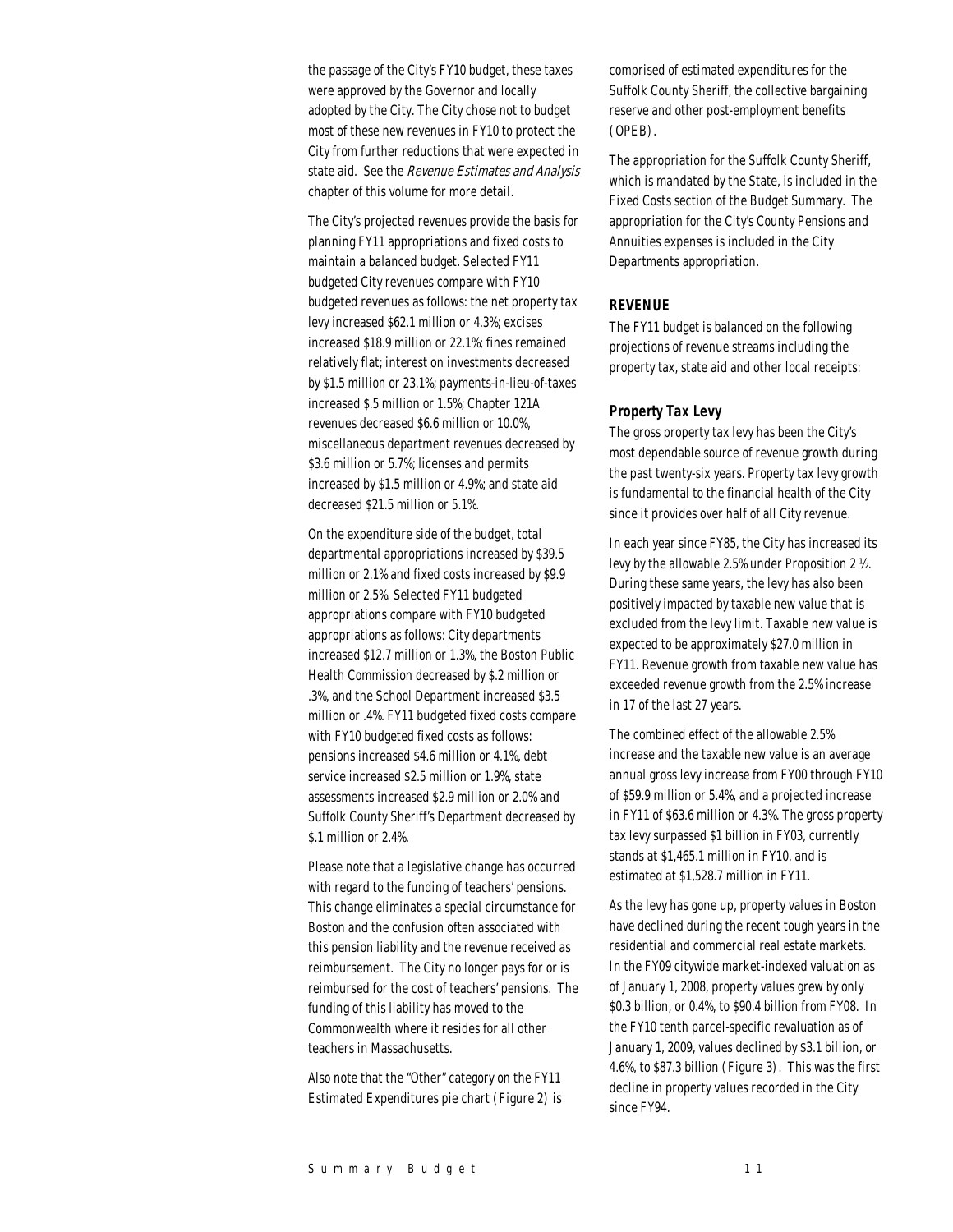

Given the decline in total property values, one might expect a decrease in residential taxes. The average single-family property tax bill had decreased between FY07 and FY09 by approximately \$329 or 11% after increasing by nearly 78% or \$1,351 from its low in FY02. But, in FY10, the average single-family tax bill increased again by 6.3% or \$173. This shift is due to the relative decrease in commercial property values in the levy compared to residential property values. The percentage of the total tax levy being borne by residents versus businesses also increased from 36% to 38% in FY10. At its lowest point, the residential levy was 30% of the total levy (Figure 4).



**Boston Property Tax Trends** *FY04 - FY10*

Figure 4

A detailed discussion of the property tax levy is provided in the Revenue Estimates and Analysis chapter of this volume.

## *STATE AID*

The primary sources of local aid from the state to municipalities are education aid, lottery aid and additional assistance. (The latter two are now combined.) The Commonwealth also distributes aid for libraries and provides some reimbursements to municipalities.

Local aid has been reduced substantially over the course of the last two recessions. Since FY02, net local aid to the City has been reduced by \$180 million. The City lost approximately \$79 million between FY02 and FY05, gained approximately \$16 million between FY06 and FY08, and has again lost approximately \$117 million between FY09 and projected FY11 with \$89 million lost in FY10 alone.

In preparing for the FY11 budget, the House Speaker and Senate President along with the Chairs of Ways & Means in both houses released guidance in mid-March stating that no municipality would receive greater than a 4% reduction in education or general government aid.

The FY11 estimate of state aid most closely resembles that of the final budget released in late May by the Senate.

On this basis, the City expects to receive a 5.1% reduction in aid revenues (including changes to smaller aid accounts). Net state aid (defined as state aid revenues decreased by the MBTA, charter school tuition, and other assessments) is expected to decrease for FY11 at a rate of 9.0%.

The guidance provided by the House and Senate was in direct conflict with the Governor's budget released in late January 2010 which called for no reduction in local aid for FY11. The Governor's recommendation was based on several targeted tax increases that the Legislature did not approve, so a veto of reductions in local aid made by the Legislature by the Governor is very unlikely.

#### Education Aid

The City received Chapter 70 education aid totaling \$215.8 million in FY08, \$198.1 million in FY09 (not including \$23 million paid through a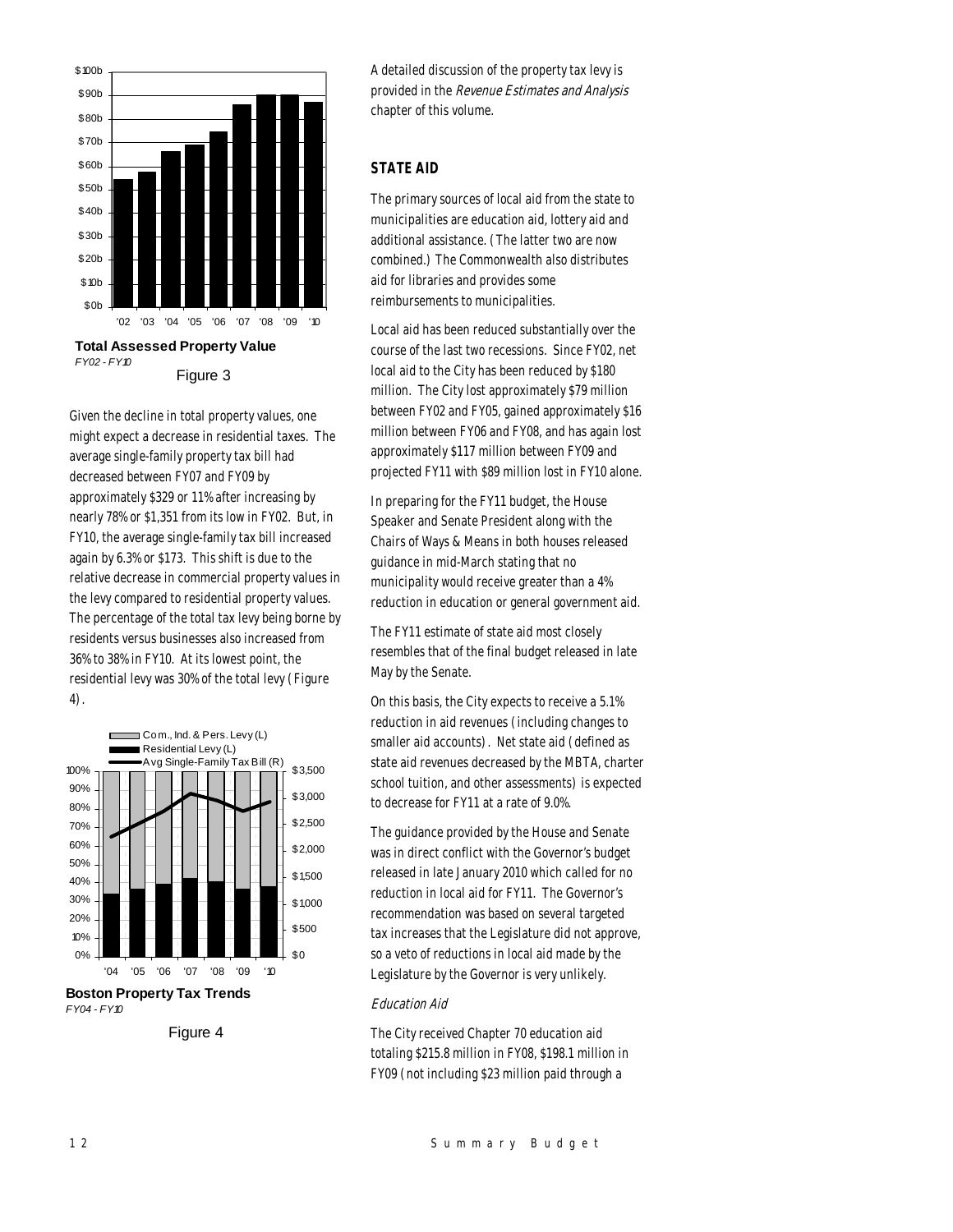state grant instead of general fund revenues), and has budgeted \$217.0 million for FY10. The City estimates it will receive a reduction from the FY10 general fund budgeted amount to \$205.8 million in FY11.

Current education aid is delivered in tandem with state-mandated costs for charter schools. Charter schools are publicly-funded schools administered independently from local school committee and teacher union rules and regulations. Their charters are granted by the State Board of Education.

There are currently more than twenty Commonwealth charter schools and Horace Mann charter schools open to Boston resident students. There are approximately 5,086 Boston resident students attending Commonwealth charter schools in FY10. The City expects that number to rise to approximately 5,417 in FY11.

The Commonwealth is required to pay to the City a reimbursement for the cost of charter school tuition. The reimbursement is 100% of the increase in total tuition for charter schools each year, followed by 60% of the total increase in tuition of the prior year and 40% of the total increase in tuition from the year prior to that. After three years of reimbursement at 100%, 60%, and 40%, a year's specific increase in total tuition is no longer reimbursed.

The net cost to the City for charter schools (which now includes a reimbursement for capital facilities as well as tuition) was \$41.6 million and \$45.9 million in FY08 and FY09, respectively. The City has budgeted a \$51.0 million net cost in FY10. In FY11 the City has budgeted a \$55.8 million net cost. (See Figure 5.)

#### Unrestricted General Government Aid

Beginning in the FY10 budget and going forward, the Governor and the Legislature have combined general government aid from lottery and additional assistance into one account. The combined accounts were reduced by \$45.9 million for FY10 on top of a reduction in FY09 of \$22.9 million for a two-year reduction in both accounts of \$68.9 million or 29.2% of the total. The City expects to receive another reduction of \$6.7 million in FY11 to \$160.2 million in FY11 from this account based on the Legislative guidance.



Below are explanations of the component revenues.

#### Lottery Aid

The expected amount of lottery revenue available to be distributed to cities and towns as local aid has been in excess of the actual amount available for the past several years. This is due in part to slowing lottery sales and optimistic estimates by budget writers. The difference has been made up with general state revenues.

For several years during and after the 2001-2002 recession, the state diverted lottery proceeds meant for cities and towns to the state's general fund. The City received \$53.9 million in FY04 and FY05 and \$60.5 million in FY06 as the state continued to divert growth in lottery receipts away from cities and towns. In FY07, the cap on lottery was fully eliminated instead of a planned annual phase-out that would end in FY09. This change increased the City's FY07 lottery aid to \$70.6 million. The City received \$71.6 million in lottery aid in FY08 and \$64.6 million in FY09 after a midyear reduction. (\$71.6 million had been budgeted.) As mentioned above, the FY10 state budget combined lottery aid with additional assistance into a new account entitled Unrestricted General Government Aid.

## Additional Assistance

The Additional Assistance account was part of a "needs-based" aid package in the 1980's. Each municipality's allocation was determined through a formula that compared costs and revenues to statewide averages. Additional Assistance has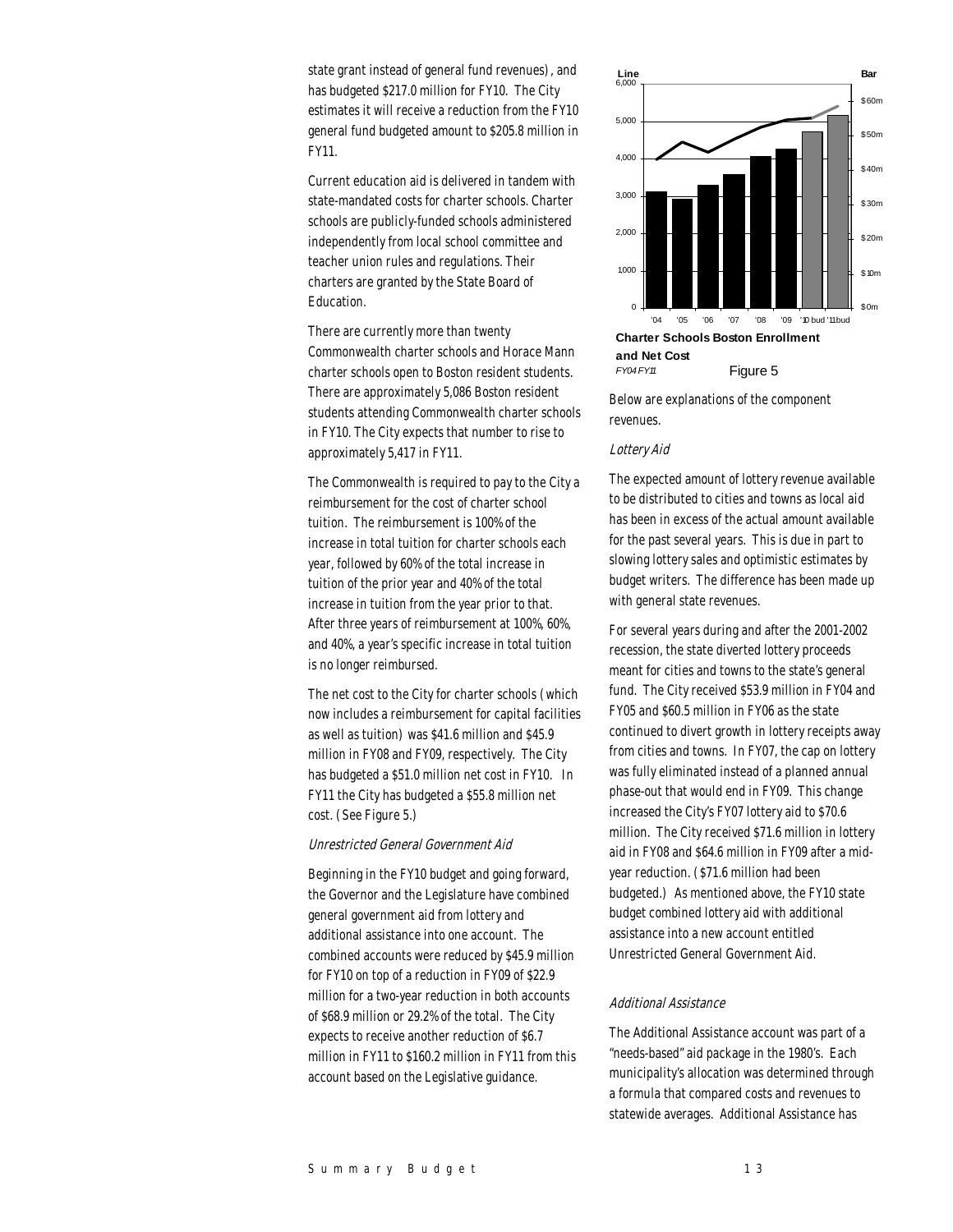been important to Boston in supporting schools, public safety and other basic city services.

Additional Assistance had been level-funded since FY94, with most local aid increases coming through Chapter 70 education aid instead. Its purpose and usefulness came into question during the FY03 state budget process when the governor vetoed \$31 million from the statewide appropriation and the legislature failed to override that veto. Subsequently, the governor reduced additional assistance yet again in January 2003 for a total decrease of \$73 million. As Boston receives over 40% of the statewide distribution of additional assistance, those reductions fell disproportionately on the City.

The City received \$175.1 million in additional assistance in FY03 after the reductions in that year, and \$164.2 million in FY04 after a further reduction. The City received additional assistance in FY05, FY06, FY07 and FY08 that was level with FY04 amounts. Although \$164.2 million was budgeted in FY09, the City received \$148.2 million after a mid-year reduction by the state.

As mentioned above, the FY10 state budget combined Additional Assistance with Lottery Aid into a new account entitled Unrestricted General Government Aid.

A detailed discussion of state aid is provided in the Revenue Estimates and Analysis chapter of this volume. Below is a brief summary.

## *LOCAL RECEIPTS*

Approximately 17.3% of the City's recurring revenue in FY11 is comprised of excise taxes, fines, payments-in-lieu-of-taxes, investment income, departmental revenue, licenses and permits, penalties and interest, available funds and Teachers' Pension reimbursement.

In FY08 the City collected \$528.7 million from these combined sources and \$547.9 million in FY09. The FY10 Budget assumes a decline to \$386.6 million (excluding Teachers' Pension reimbursement from FY10 forward). The FY11 Budget assumes an increase to \$395.4 million (Figure 6). (See Revenue Estimates & Analysis section of Volume I for more detail on this revenue source.)

Many of the City's recurring revenue streams are extremely sensitive to current economic conditions. Excise, interest on investments, and license and permit revenues of the City declined in FY10 as a result of the recession. FY11 assumes continued declines or only marginal growth in these revenues except for those with tax or fee increases. For instance, motor vehicles sales had stalled nationally with major U.S. automakers on the brink of bankruptcy, reporting last year, monthly sales declines of 50% or more. With high unemployment and a weak housing market adding to pressure on auto sales, the City expects motor vehicle excise growth to slow considerably or decline over the coming years.

The FY11 budget benefits tremendously from the addition of one new tax, the increase of another, and routine increases to various fees and fines that are all in place for the upcoming year. Without these increases, local receipts would be much less than the modest growth projected below.



The Commonwealth granted municipalities a new 0.75% local option tax on restaurant meals beginning October 1, 2009. The City adopted this tax and will collect a partial year of revenue in FY10. This revenue was not fully budgeted for FY10 due to approval of the new tax by the City Council after the adoption of the FY10 budget and uncertainties about the possibility of further local aid cuts at the time of adoption. The FY11 budget assumes a full year of collections.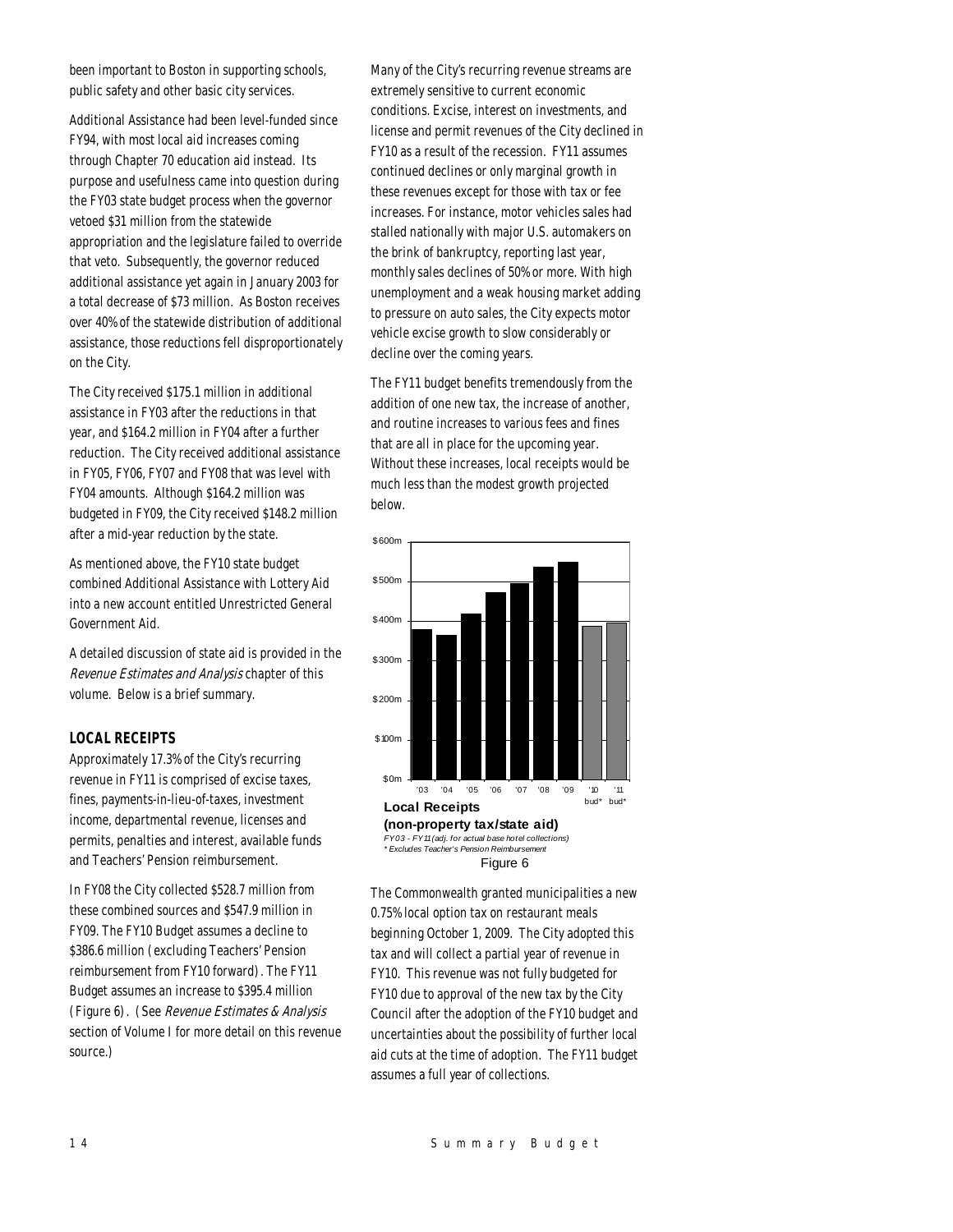The current economic climate has reduced business, leisure and international travel causing revenues from Hotel and Jet Fuel excises to fall significantly in FY10 and FY11, losing much of the gains from recent years. The state also granted an increase in the local hotel tax from 4% to 6% in FY10. This increase was implemented at the same time as the new meals tax.

With decreasing Federal Funds rates, the City's investment earnings are trending down even as cash balances have remained strong in recent years. FY10 and FY11 earnings are expected to drop precipitously.

License and permit revenues, as a result of building permits, had continued to grow in recent years due to strong residential and commercial development in the City. However, residential and commercial activity have slowed considerably in the current market as housing prices decline and credit for large commercial projects has become scarce. Building permit application fees have been increased in the FY11 budget.

Chapter 121A agreements are payments in lieu of tax for developments that occur in blighted areas. Those that qualify pay different taxes on income and property as determined under Chapter 121A of Massachusetts General Law. 121A payments in FY11 are expected to decline as the agreement for one large property in downtown Boston expires. The property will move from 121A status to taxable status under the normal property regulations in Chapter 59.

The remaining sources of other revenue to the City are payment-in-lieu-of-tax agreements with nonprofit institutions (such as the Massachusetts Port Authority) or set rates of fees, fines, penalties or interest. These usually endure economic changes with small changes in activity or revenue.

The Boston's Teachers' Pension Reimbursement is an item that is unique to the City among municipalities that was captured in the local receipts category prior to its elimination during FY10. The pensions paid to retired teachers in all other cities and towns in Massachusetts come directly from the Commonwealth via the State-Teachers Retirement System. However, Boston teachers are members of the State-Boston Retirement System (SBRS). Prior to the passage of new legislation, the SBRS managed the investment of the teacher employee and teacher

retiree assets. Under this arrangement, the City funded the teachers' pension liability on an actuarial cost basis and was reimbursed by the state on the basis of the prior year's teacher retiree portion of the SBRS pension payroll. The teachers' pension reimbursement totaled \$105.4 million in FY08 and \$118.8 million in FY09.

As noted earlier, new legislation has replaced this form of financing Boston teachers' pension liability. Beginning in FY10, and continuing in succeeding years' budgets, the Commonwealth will directly fund Boston teachers' pension liabilities.

(See the Financial Management section of Volume I for more detail on the change to Teachers' Pension funding).

#### *Non-Recurring Revenue*

The City appropriates funds from the Surplus Property Disposition Fund on an as-needed basis for non-recurring expenditures.

In FY11, the City will appropriate \$6.0 million from the Surplus Property Disposition Fund for the following uses: \$1.0 million for the Risk Retention Reserve and \$5.0 million for the Mayor's "Leading the Way" affordable housing program.

## *Budgetary Fund Balance*

Fund Balance can be appropriated for use during the fiscal year. Budgetary fund balance, more commonly referred to as "free cash," is described as the portion of available reserves, generated to a considerable degree by annual operating surpluses, which the City can responsibly appropriate for spending. The law governing the calculation and availability of budgetary fund balance for cities and towns is Chapter 59, section 23 of Massachusetts General Law and is administered by the Massachusetts Department of Revenue. The FY11 Budget assumes the use of \$45 million of budgetary fund balance. Of that amount, \$35 million will be allocated to funding other post employment benefits (OPEB).

(See Financial Management section of Volume I for more detail on this revenue source.)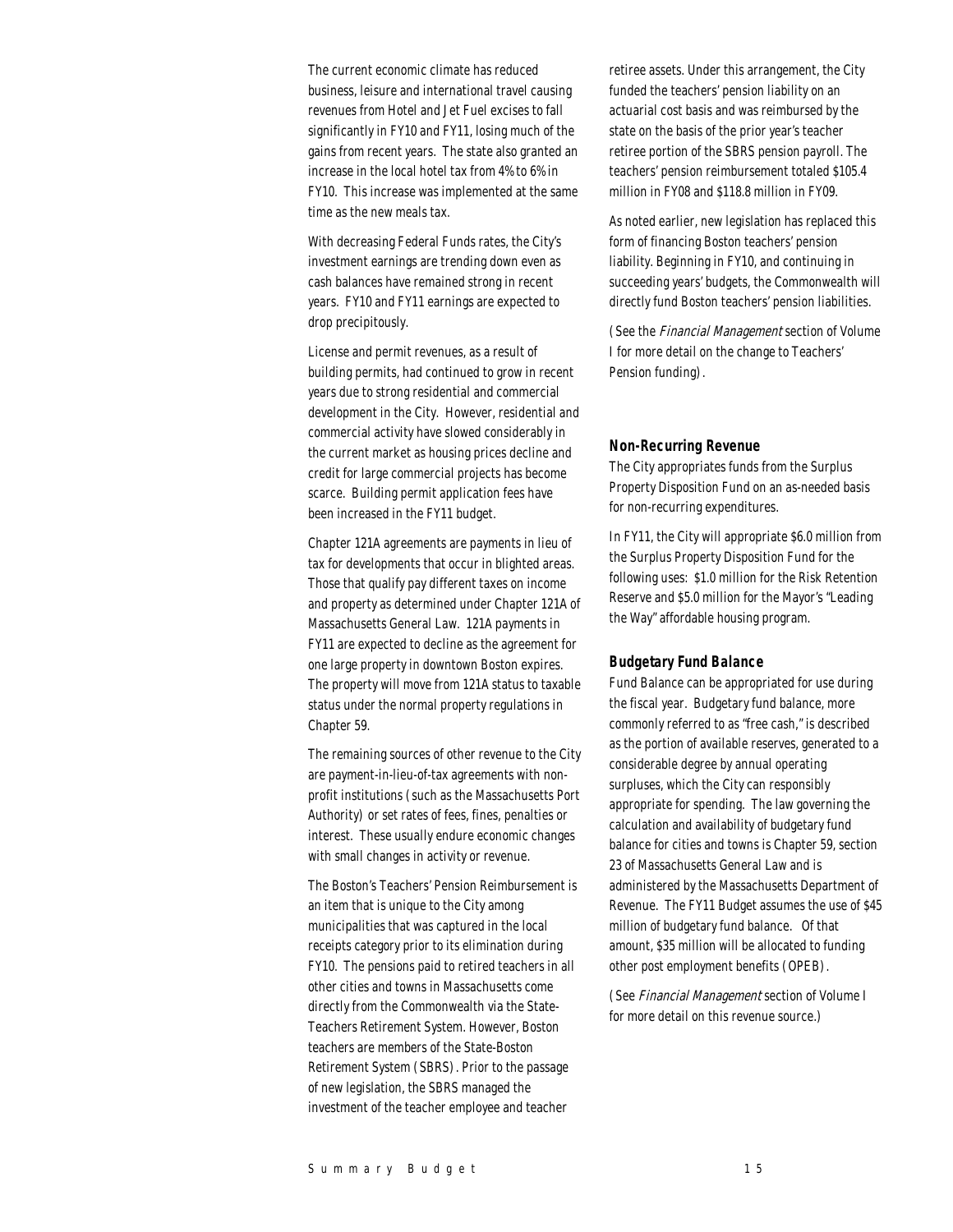## *EXPENDITURES*

Expenditures are broken down into two primary groups: appropriations directly related to departmental services and fixed and mandated costs. FY11 appropriations are subdivided into three subgroups as follows:

City Departments, which includes all operating department appropriations, a risk retention reserve and a set-aside for tax title and annual audit expenses;

Boston Public Health Commission (PHC), the City appropriation for the quasi-independent authority and successor to the Department of Health and Hospitals; and

School Department, the City appropriation for the Boston Public Schools (BPS).

Appropriations are also presented by expenditure category across the three subgroups. (Figure 7)

Personnel Services include salaries, overtime, Medicare, unemployment compensation and workers' compensation and a collective bargaining reserve for employees in City departments, PHC and BPS. As anticipated, in early May 2010 an arbitrator issued a ruling in the arbitration case between the City of Boston and Local 718, International Association of Firefighters. The arbitrator's award of wage increases specifically related to random drug testing for firefighters became a source of debate in the Boston City Council when the arbitrator's decision and FY10 supplemental appropriation were put before the City Council for approval. A memorandum of understanding was negotiated between the City of Boston and the firefighter's union that reduced the arbitrator's award and extended the contract through FY11. Since most of the other union contracts expire at the end of FY10 or shortly thereafter, the current collective bargaining reserve only contains limited funding for the other successor agreements.

The Health Benefits appropriation provides coverage for City and BPS employees and retirees as well as PHC employees plus the appropriation for Other Post Employment Benefits (OPEB).

The Contractual Services category includes expenditures for communications, repairs and service to buildings, equipment and vehicles,



#### Figure 7

transportation, trash collection and disposal, as well as outside legal, advertising and printing expenses.

Included in the "Other" category are supplies & materials such as gasoline, uniform allowances, office supplies, workers' compensation medical expenses, medical indemnification in the Fire and Police Departments, legal liabilities and aid to veterans. Also included in the "Other" category are appropriations for equipment, vehicles, a risk retention reserve, the Housing Trust Fund, tax title and funding for the City's outside audit.

## *EMPLOYEE BENEFITS*

## *Facing the Increasing Cost of Healthcare*

In FY11, the City will spend almost \$300 million in health insurance premiums for city employees and retirees – over 12% of the total City budget. Similar to other Massachusetts communities, Boston's health insurance costs have more than doubled over the last decade, compared to other City costs, which increased by about 30% over the same period. The City has taken multiple actions to address this rapidly increasing share of the budget, resulting in:

\$2.2 million savings per year through elimination of a costly indemnity plan for active employees.

\$9.6 million savings per year by increasing employees' share of HMO premiums from 10% - 15%.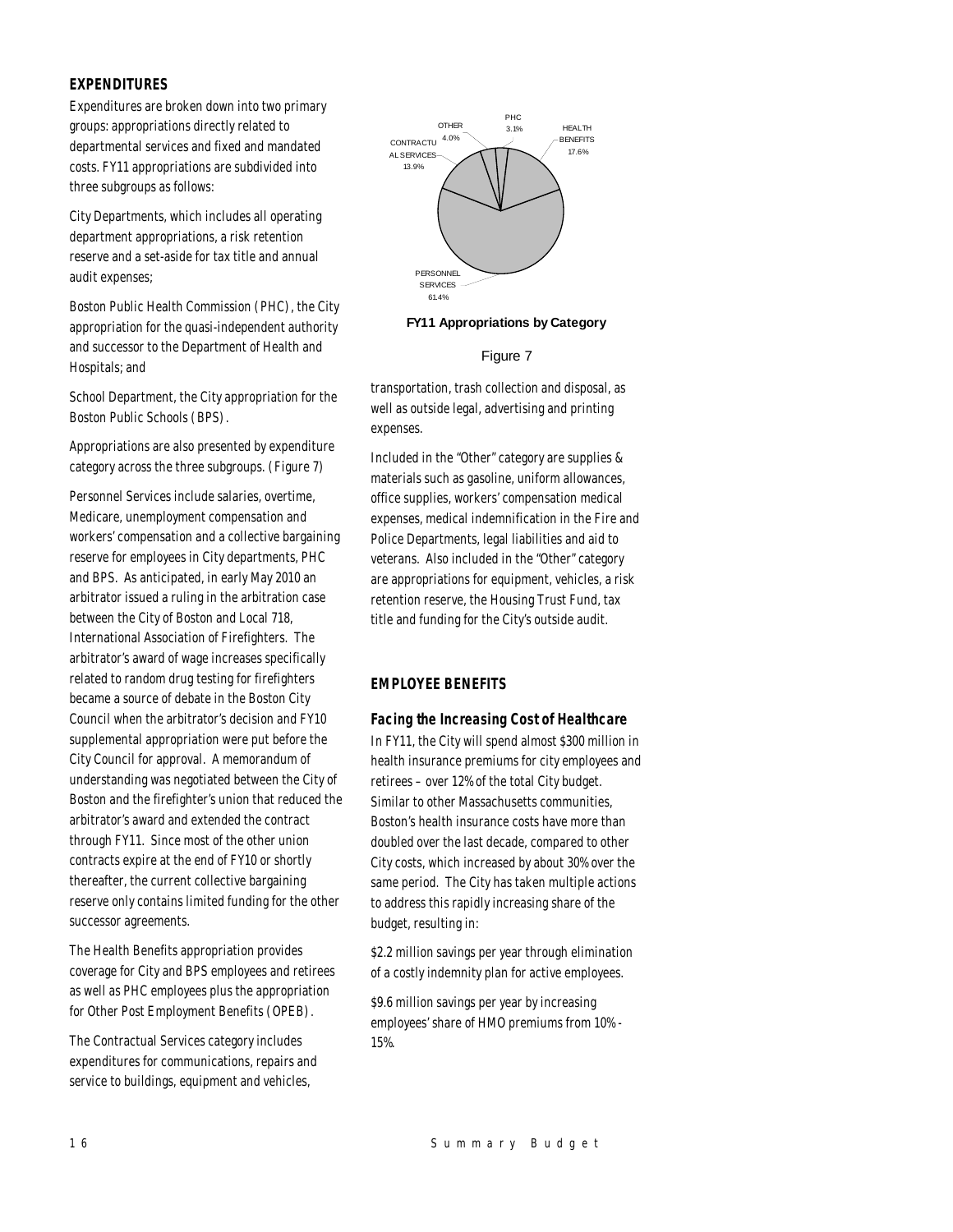\$300,000 FY11 savings, increasing each subsequent year to \$2.5 million in FY16, through the adoption of M.G.L.S.18a, effective July 1, 2011. S.18a requires Medicare-eligible retirees to enroll in a lower cost Medicare Plan.

Administrative cost savings through actuarial analysis and negotiations with health plans, reflected in lower rate increases from FY09 - FY11 of 7% - 9.5% for the City's most heavily enrolled plan.

Despite significance savings, most of these efforts required years of bargaining with the City's fortyfour unions, and still only temporarily stemmed the cost increases from FY09 – FY11. The City still faces an over \$19 million increase in FY11 health insurance premiums.

| <b>Health Insurance</b> |                      |                         |                   |  |  |  |  |
|-------------------------|----------------------|-------------------------|-------------------|--|--|--|--|
| <b>Fiscal</b><br>Year   | <b>Total</b><br>Cost | <b>Dollar</b><br>Change | Percent<br>Change |  |  |  |  |
| <b>FY05</b>             | \$189.2              |                         |                   |  |  |  |  |
| <b>FY06</b>             | \$209.2              | \$20.0                  | 10.5%             |  |  |  |  |
| <b>FY07</b>             | \$234.3              | \$25.1                  | 12.0%             |  |  |  |  |
| <b>FY08</b>             | \$254.0              | \$19.7                  | 8.4%              |  |  |  |  |
| <b>FY09</b>             | \$263.0              | \$9.0                   | 3.6%              |  |  |  |  |
| FY10*                   | \$279.1              | \$16.1                  | 6.1%              |  |  |  |  |
| FY11*                   | \$297.5              | \$18.4                  | 6.6%              |  |  |  |  |
| (\$millions)            | * Budget estimate    |                         |                   |  |  |  |  |

To further reduce the size of this annual increase, the City is working closely with other Massachusetts municipalities to establish new state legislation giving cities and towns the freedom to change plan design. Increasing employee co-pays and deductibles may reduce health plan premiums by up to 10%, as evidenced by savings incurred by the Commonwealth of Massachusetts in recent years, as it took advantage of its freedom to change design. Local cities and towns are seeking similar freedom to control costs, but the state legislature has yet to pass the necessary legislative changes.

#### **The Longer Term**

Growth in health insurance costs is a national issue, not unique to the City of Boston. The Massachusetts' Group Insurance Commission identifies six factors contributing to these increasing costs: increasing medical provider charges, increasing available technologies, aging population, overuse of certain services, high utilization of more expensive hospitals, and unhealthy lifestyle choices of members.

While the broader problem must be addressed by multiple parties, the City is working to make the changes that are within its control.



Figure 8

The first priority is to reduce the total cost of healthcare, for both the City and its employees and retirees. City efforts listed in the previous section decreased costs by eliminating high-cost plans and ensuring that claims which are the responsibility of Medicare are not being paid by City plans. Both of these changes resulted in savings for both the City and enrollees.

The enrollment chart below reflects the lower number of subscribers in more expensive indemnity plans, and also the potential for future savings as more retirees enroll in lower cost Medicare plans. The City also has comprehensive plans to proactively reach out and encourage existing retirees, who are not mandated under S.18a, to move to Medicare.

In FY11, the City will move further to reduce total costs by pursuing more cost effective alternatives for health plan administration. The City is also taking a deeper look at how to support employees and retirees in improving their health and making the best use of healthcare resources.

| <b>City Healthplan Subscribers</b> |               |         |        |  |  |  |  |
|------------------------------------|---------------|---------|--------|--|--|--|--|
| Healthplan                         | <b>Active</b> | Retiree | Total  |  |  |  |  |
| Indemnity                          | 1.150         | 2.107   | 3.257  |  |  |  |  |
| <b>HMO</b>                         | 14.566        | 4.552   | 19,118 |  |  |  |  |
| Medicare                           |               | 5,900   | 5,900  |  |  |  |  |
| Total                              | 15.716        | 12.559  | 28.275 |  |  |  |  |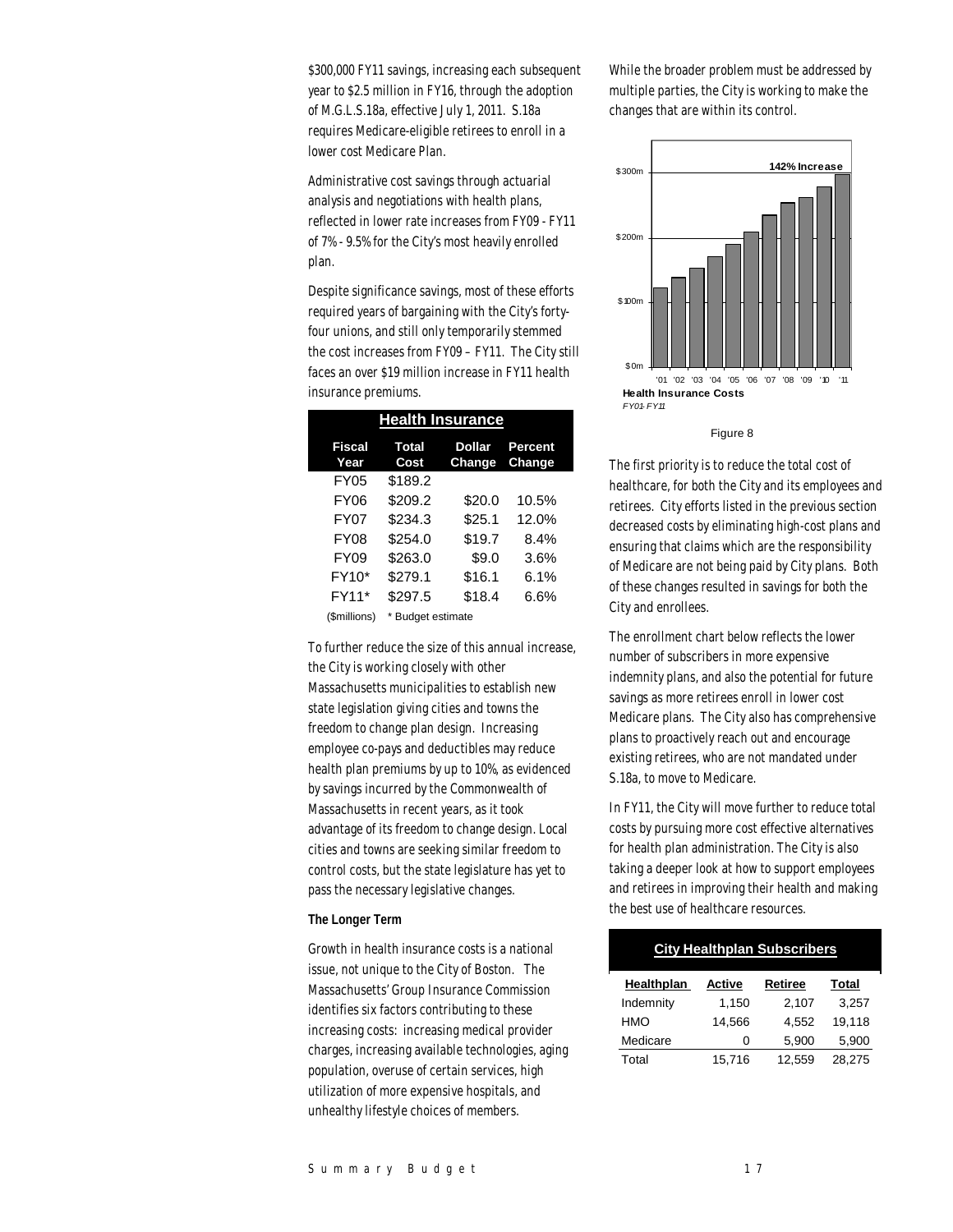

\*Premium plus "out -of -Pocket " (OOP) cost s. Bost on/ GIC - Feb '10 Harvard Pilgrim only, premium share f or employees hired af t er 6/ 30/ 03. GIC OOP cost s est imat ed f rom 2008 Annual Report and Feb '10 premium decrease assumed t o be full cost transfer to OOP. National Average of Commercial Plans from Hewitt Associat es survey 9/ 29/ 09. **Employee Share of Total Healthcare Costs\***

Figure 9

The City's second priority is to balance the share of growing health insurance costs between the City and its employees and retirees. Total healthcare costs include monthly premiums plus co-pays and deductibles paid "out of pocket" by the employee or retiree. As Figure 9 above shows, a newly hired state employee, covered by the State's Group Insurance Commission, pays almost 36% of these total costs, similar to the national average paid by employees in the commercial sector.

A City of Boston employee in a similar plan paid just over 17% of total costs in FY10. The financial impact of this difference to City services is significant. The City continues to work towards a more balanced sharing of costs with enrollees, by advocating to change state legislation for the freedom to change deductibles and co-pays.

#### **Budget Details**

FY11 health, dental and life insurance benefits for City employees and retirees are budgeted separately for City departments (\$207.4M), BPS (\$85.8M), and PHC (\$9.9M).

#### *Other Post Employment Benefits (OPEB)*

While the City is required by law to make an annual contribution toward reducing its unfunded pension liability, there is no such requirement for retiree health and life insurance benefits. The City pays for retiree health benefits as the actual expense is paid out on a pay-as-you-go basis, which greatly understates the full obligation. Similar to

pensions, employees earn these other post employment benefits (OPEB) over their years of service, but do not actually receive them until retirement. In fact, this liability is greater than the City's pension liability. An independent actuarial valuation estimates the City's total OPEB obligation at June 30, 2009 at \$5.8 billion.

In FY08, the City was required by the Governmental Accounting Standards Board (GASB) to implement new standards that required the City to identify and disclose this future estimate on non-pension benefits earned but not yet funded which the City is obligated to pay on behalf of current and future retirees. In the fiscal 2008 budget the City appropriated an acknowledgement payment of \$20 million, a first step in addressing this unfunded promise. In the absence of legal authority to establish a trust fund for the purpose of prefunding OPEB liabilities, the City also established an OPEB Stabilization Fund that year. An additional \$25 million appropriation was made to this Stabilization Fund in FY09. In June 2009, the City accepted Chapter 32B, section 20, as added by Chapter 479 of the Acts of 2008, authorizing the establishment of an irrevocable Other Post Employment Benefits Liability Trust Fund and appropriated \$20 million to this Trust Fund in the FY10 budget.

The City will allocate \$35 million in FY11 toward reducing this liability. Again, this appropriation is a mere fraction of the \$373 million required to fund this obligation for the year. A fully funded annual required contribution (ARC) would set aside enough assets to pay the liability that current employees are incurring, as well as a portion of any liability due to benefits earned and never accounted for. The City's OPEB financing plan balances the duty to deliver valuable public services while acknowledging the cost of providing health benefits for our employees, both now and when they retire.

#### *Pensions*

The City participates in a contributory defined benefit retirement system that is administered by the State-Boston Retirement System (SBRS). SBRS is one of 105 public pension systems governed by Massachusetts General Law Chapter 32. The most recent completed valuation of the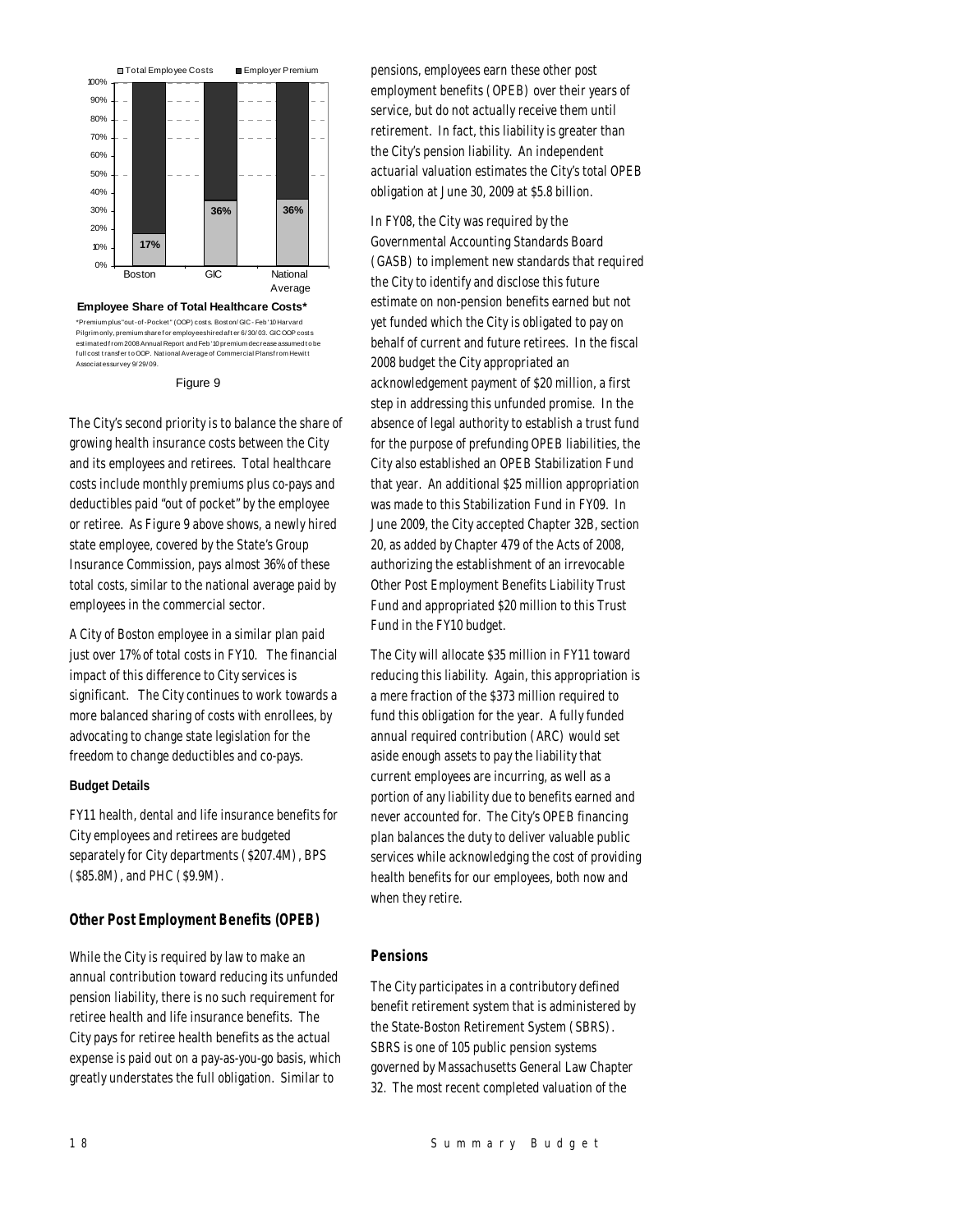SBRS, based on January 1, 2008 data, committed to funding based upon a schedule which includes

#### **Post Employment Benefits as of June 30, 2009**

(\$ in billions)

|             | Actuarial<br>Value of<br><b>Assets</b> | Actuarial<br>Accrued<br>Liability | Unfunded<br>AAL | <b>Funded</b><br>Ratio |
|-------------|----------------------------------------|-----------------------------------|-----------------|------------------------|
| Pension*    | \$4.1                                  | \$6.9                             | \$2.8           | 59.3%                  |
| <b>OPFB</b> | ---                                    | \$5.8                             | \$5.8           | <u>በ በ%</u>            |

\* As of January 1, 2009

paying the normal cost and an annual contribution toward reducing the unfunded liability to zero by the year 2023. The SBRS is currently working on a valuation based upon data from January 1, 2010. As in prior valuation updates, the date for reducing the unfunded liability to zero is subject to change. Current state law allows systems to fully fund by no later than 2030.

The City's annual pension funding requirement was \$202.9 million in FY08, \$213.2 million in FY09, and was budgeted for \$112.6 million in FY10 and \$117.2 in FY11. The amounts for FY10 and FY11 have undergone a large-scale downward adjustment due to legislation passed in May, 2010. This is a neutral event, as the reimbursement for Teachers' Pension costs has also been eliminated.

See the Financial Management chapter of this volume for a detailed explanation of this change.

As of January 1, 2009, during the prior two calendar years, the SBRS actuarial value of assets decreased by 1.2% as the SBRS pension liability increased by 10.9%. As of January 1, 2009 the SBRS pension liability was 59.3% funded, as compared to the 66.5% two years ago. The SBRS rates of return, as calculated for the statewide annual report, for the prior two years (calendar 2007 and calendar 2008) were 10.4% and -24.2%. The SBRS rate of return for 2009 was 19.65%. The SBRS is currently making a final calculation on its January 1, 2010 liability, which will be available in an actuarial report available in the fall of 2010.

In calendar year 2008 a pension investment return of negative 24.2%, was similar to decreases experienced by other Massachusetts public pension systems. The next valuation, as of January 1, 2010, will reflect the 2008 and 2009 investment results. This valuation will not impact the City

budget until FY12. The large 2008 loss will be partly offset by the 2009 rate of return by SBRS of 19.65%, which was its highest since 2003. The 2008 loss was unprecedented for a single year, but not as great as experienced by most local public pension systems in Massachusetts. It will impact budgets initially in FY12, and also for years after, since investment gains and losses are typically spread over five years. As the new SBRS valuation is completed, the City will review its budgetary impact and the practicality of schedule adjustments, such as extending the date for fully funding the system from the current 2023 target. The amortizing of the unfunded liability constitutes about three-quarters of the pension appropriation.

## *ENERGY MANAGEMENT*

## *Energy Management Board*

The Mayor's Energy Management Board is charged with making decisions regarding the City's procurement, use and conservation of energy and to minimize the associated greenhouse gas impacts to public health. The Energy Management Board is comprised of the Chief of Environmental Services, Director of Administration and Finance, Chief of Public Property and the Chief of Public Health. In FY11 the City will create a new energy advisor position, made possible through the American Recovery and Reinvestment Act (ARRA) Energy Efficiency Block Grant, to oversee energy consumption and supply procurement. In FY11 energy budgets total \$51.7 million with electricity costs making up 55% of the budget, natural gas costs making up 25% of the budget and gasoline/diesel comprising 10% of the budgets. The remaining 10% of the budget funds water and sewer, steam and heating oil.

## *Energy Management Policies*

The City's energy management and reduction policies are guided by an Integrated Energy Management Plan that was developed by the Mayor's Office and released in FY06. The policies seek to:

- Coordinate and enhance existing conservation programs
- Incorporate best practices for both operations & maintenance and future capital investment.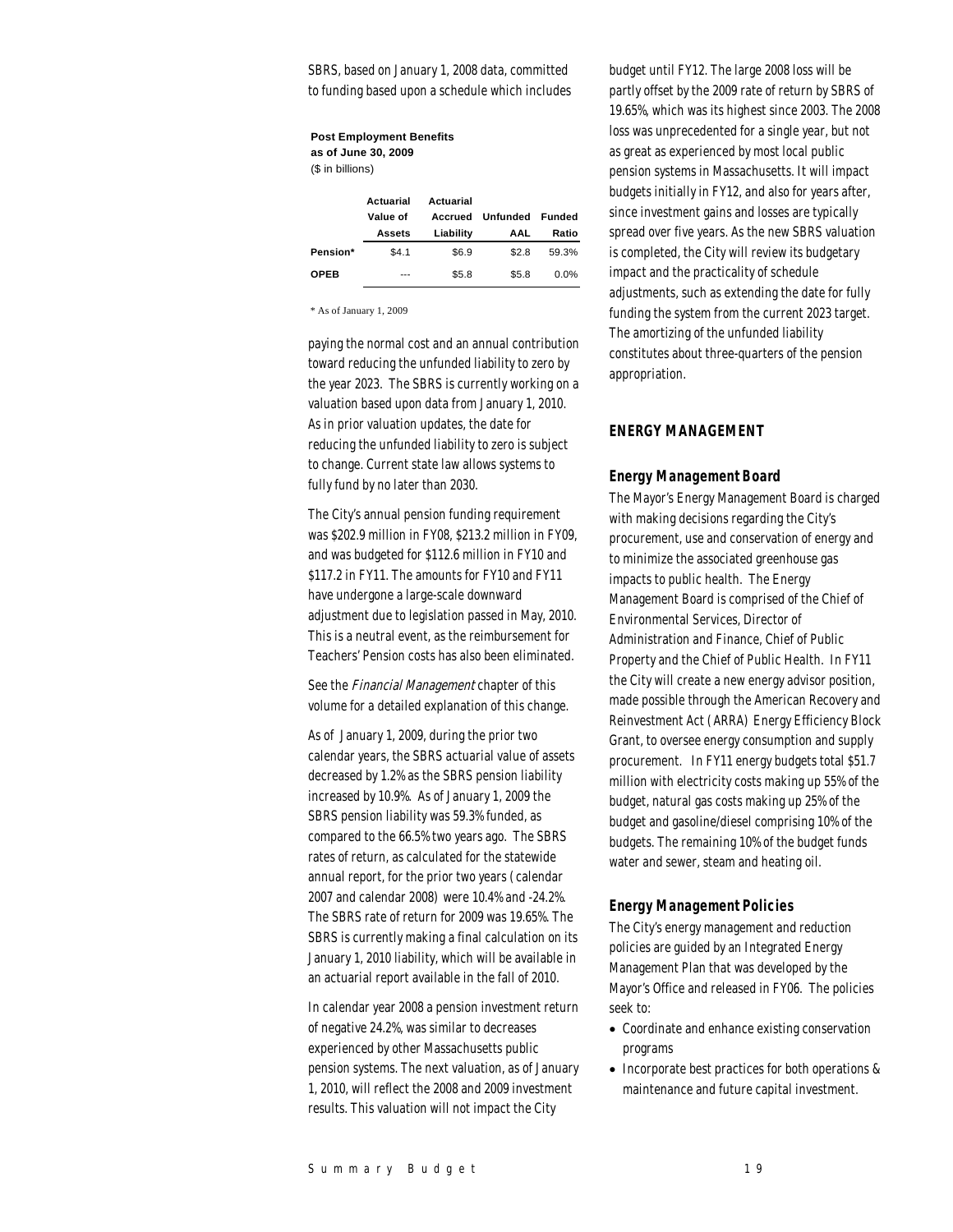- Focus on efficiency projects using currentlyavailable and proven technologies
- Analyze the financial impacts of project implementation.

## *Energy Management Strategies*

Following the policy of best practices in both operations & maintenance (O&M) and capital investment, strategies have been developed to implement energy conservation projects. Strategies include:

- Maximizing the use of energy efficiency subsidies provided by energy efficiency distribution tariffs and distributed by local utility companies;
- Using existing Energy Management Systems (EMS) to control energy use at existing buildings;
- Providing for a green energy component in the City's electric supply contract;
- Supporting electric grid reliability and generate revenue and energy savings with demand response contract; and
- Implementing energy performance contracts to get necessary capital improvements and ensure operational efficiencies.

## *Energy Management Success Stories*

In FY11, the City hopes to continue its trend of energy management successes. In FY09 the City of Boston executed a contract with EnerNoc for electric demand response management seeking to curtail 1,300 kW during peak electric consumption periods. Boston expects to receive payments of approximately \$60 thousand annually for participating in the demand response program. Also, in FY09 the Property and Construction Management Department implemented a utilitysubsidized lighting control project that included light and occupancy sensors at Boston City Hall saving approximately 1.3 million kWh and avoiding more than \$200 thousand in costs. Property and Construction Management's utility budget has been level-funded even with the transfer of utility costs of the former printing plant in FY11.

In FY10 the City of Boston executed a successor electric supply contract for a three-year term that expired in March 2010. The new contract will use the same pricing model whereby the City buys its electricity in the variable day-ahead electric supply market to get the lowest cost possible. The City estimates that it avoided approximately \$11.7 million in electric supply costs over a three-year period versus what it would have paid NSTAR, the local electric distribution company, for the same electric supply.

In FY11, the most dramatic changes in energy use will have come in the Boston Public Schools and the Boston Public Libraries. For FY11, Boston Public Schools reduced its utility budget by almost \$3 million by shedding 6.8 million kWh of electricity and 1.6 million therms of natural gas. This energy savings was achieved through a mix of projects including a complete lighting retro-fit, computer power-save programs and by adjusting temperatures with its centralized Energy Management System (EMS). The Boston Public Library (BPL) also used its EMS system to centrally adjust temperatures at its branches and central branch, and also changed lighting schedules and installed light and occupancy sensors will save 3.2 million kWh. BPL will see a \$36,000 reduction in its FY11 utility budget. Although BPL avoided almost \$500,000 in costs in FY11, the budget reduction is not as dramatic because state funds budgeted to subsidize the utility budget in FY10 are not available in FY11.

Future projects for FY11 and beyond include a capital energy performance project for BPL's Johnson Building and an additional phase of energy projects at Boston City Hall. The Johnson Building project is expected to save 6 million kWh of electricity or approximately \$900,000. The next phase of the Boston City Hall project is projected to save 2.1 million kWh or approximately \$400,000. Finally, the Environment Department will make a capital investment to support renewable energy by installing a new 1,650 kW wind turbine on Moon Island. This new wind turbine will generate over 4 million kWh of electricity annually. This electricity will be sold to the City's local electric distribution company, NSTAR, thus providing renewable energy source to the electric grid and subsidizing the City's electric costs with net metering.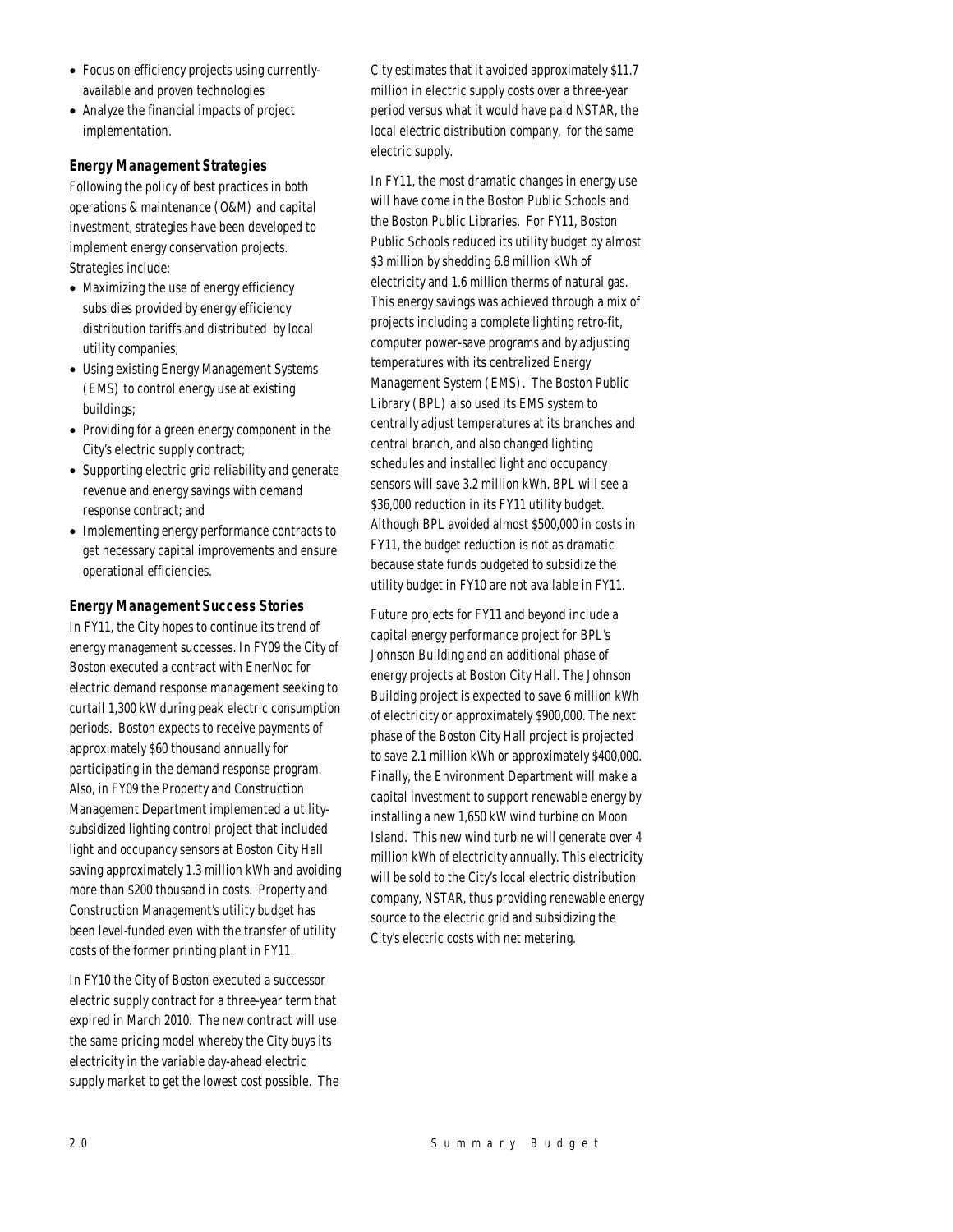## *APPROPRIATIONS*

#### *City Departments*

The combined appropriations for City Departments as shown in the FY11 Summary Budget have increased by 1.3% from the FY10 appropriations. Approximately 74% of the amount shown for City Departments covers four appropriations: Police, Fire, Public Works and Health Benefits.

Reductions were made in both personnel and nonpersonnel accounts for most departments. The departmental appropriations are shown in the Appropriation by Cabinet table. It should be noted that most level-funded departmental appropriations are effectively reductions given that the City is obligated to implement collective bargaining pay increases in FY11 for the twentyfour unions that agreed to defer contractual wage increases for FY10 to FY11.

Departmental appropriations also can be divided by cabinet, to better reflect the overall policy priorities and trends by service area. (Figure 10)

Some of the highlights of FY10/FY11 changes by cabinet are as follows:

## *Mayor's Office*

This cabinet will see an increase of 1.1% in FY11. Most departments in the Mayor's Office Cabinet have been level-funded or reduced. Only the Intergovernmental Relations and Public Information budgets will see increases in FY11. In both of these departments, the increases reflect the staffing requirements to ensure the Mayor's policy agenda is implemented. The Mayor has prioritized funding in two areas in his cabinet. First, given the City's ongoing dependence on federal and state revenues and the importance of the Census for future federal funding, Intergovernmental Relations will require additional funds to support its staffing. Second, the Mayor's 24-Hour Constituent Engagement program in the Public Information Department contains a new position of Director of Constituent Engagement. The program will enhance its partnership with the Department of Innovation and Technology (DoIT) and front-line service delivery departments to manage the Constituent Relationship Management (CRM) system. This system dispatches work to the responsible city



Figure 10

departments and tracks the final resolution. Costs related to CRM technology are budgeted in DoIT.

To better capture its larger mission, the Mayor's Office of Emergency Preparedness will be renamed the Mayor's Office of Emergency Management in FY11. Its general fund appropriation has been reduced by 5.2% due to new external resources.

#### *Administration and Finance*

The Administration and Finance Cabinet administers to the day-to-day management of city government. Excluding the City's central appropriations for Health Insurance, Medicare, Unemployment, Workers Compensation and tax title, the consolidated cabinet will see a net decrease of 0.6% in its FY11 appropriation.

Implementing the final phase of a decision made in FY09, the Graphic Arts Department, home of the City's in-house printing plant, will be closed in FY11 and the appropriation eliminated. The remaining printing and binding staff will be laid off and the Purchasing Division will assume responsibility for procuring any required printing services as well as operating the central copy center. With continually expanding use of desktop publishing and electronic communication, employees will be encouraged to print less material on paper. More materials will be generated with desktop publishing and then copied at the copy center. The Office of Budget Management (OBM) manages the City's operating and capital budget development and resource planning processes as well as the Boston about Results (BAR) performance management program with the Office of Administration and Finance.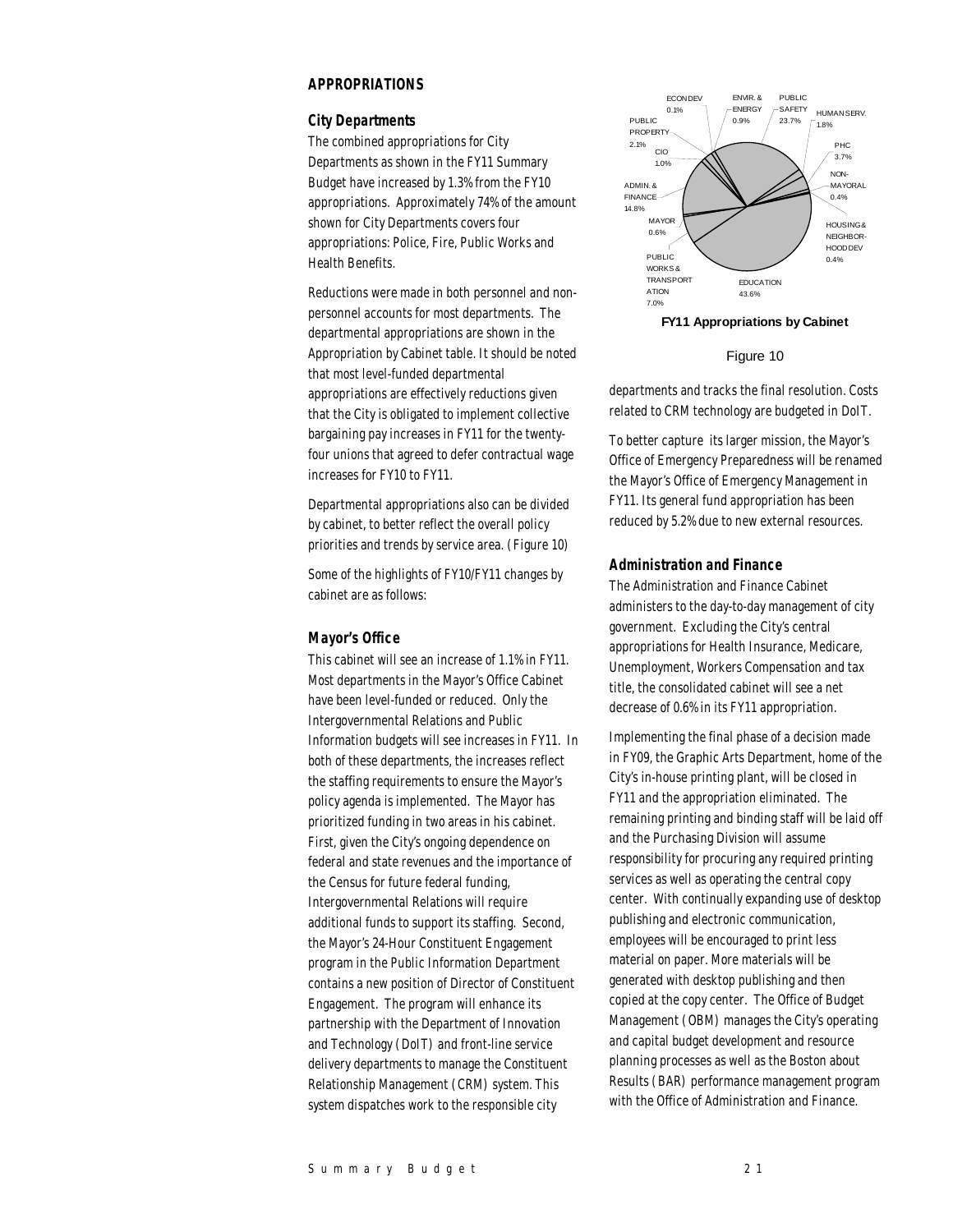OBM will see a 1.3% reduction in its FY11 appropriation. The Auditing Department is responsible for monitoring the City's internal controls, managing grant funds, providing financial reports and maintaining the financial records of the City. Auditing will see a 1.7% reduction in its FY11 appropriation due to delays in hiring and the use of American Recovery and Reinvestment Act (ARRA) indirect administrative funding.

The Health Insurance appropriation for City employees and City and BPS retirees will increase by 5.8% over the FY10 appropriation, requiring an additional \$11.3 million. The Health Insurance appropriation also includes the cost of dental and vision coverage for employees (non- BPS and PHC) and retirees who are eligible for coverage through collective bargaining agreements or executive order.

The Office of Human Resources (OHR), while overseeing a strategic reduction in citywide hiring, will continue to operate the Career Center to streamline the hiring processes to recruit a superior workforce for the positions that need to be filled. OHR has a level-funded appropriation in FY11.

The Library Department will see a 2.2% increase in its FY11 appropriation. The Library will close four of twenty-six branch libraries and consolidate and reduce services at the central branch. There will be strategic capital investments made in the remaining branch libraries. A decision was made at the time the FY11 budget was resubmitted to City Council in late June 2010 to extend the branch closure dates later in FY11 to provide more time to complete the closure plan.

As discussed earlier, the Cabinet also includes central appropriations for Medicare Payments, Pensions & Annuities, Executions of Courts, Unemployment Compensation and the Workers Compensation Fund.

## *Chief Information Officer*

In FY11 the Management and Information Services (MIS) department will be renamed the Department of Innovation and Technology (Do IT) to capture the innovative and technological

efficiencies implemented by the department. Despite a reduction of 0.3%, the FY11 Do IT budget will maintain the Mayor's commitment to invest in technology to increase efficiencies and deliver improved city services. In FY11, Do IT will continue to shape the City's Information Technology (IT) strategy and to manage the City's entire technology project portfolio including ongoing projects such as enterprise-wide permitting and licensing, the Constituent Relationship Management (CRM) system, expansion of Geographic Information Systems (GIS), imaging and workflow and the identity and access management project. In FY11 DoIT will invest in public safety with an upgrade to the Computer Aided Dispatch (CAD) system. Technological support for the Community Learning Initiative involving the Boston Public Schools (BPS), Boston Public Library (BPL) and the Boston Centers for Youth and Families (BCYF) will further the goals of the Community Learning Initiative. DoIT successfully secured a competitive grant, the Boston Public Computing Grant. This grant, funded by the American Recovery and Reinvestment Act (ARRA), will create forty-eight modern public computing sites located at BCYF, BPL & Boston Housing Authority (BHA) facilities. This investment will double the current number of computing sessions and hours over the next two years.

## *Public Safety*

The 0.4% increase in this cabinet reflects a 1% increase in the Fire Department appropriation. The Police Department is level-funded for FY11.

The Police Department's appropriation will not be reduced in FY11 in order to meet certain federal grant requirements. The Police Department was fortunate to have secured a competitive American Recovery and Reinvestment Act (ARRA) Community Oriented Policing Services (COPS) Hiring Recovery Grant totaling more than \$11.8 million over three years. These funds have allowed the City to retain fifty police officers who were scheduled to be laid off in October 2009. One of the requirements of the grant is to maintain sworn police officer staffing levels consistent with what was funded in the FY10 all-funds budget. It should be noted that the FY10 all-funds budget supported sworn staffing levels that were also bolstered by a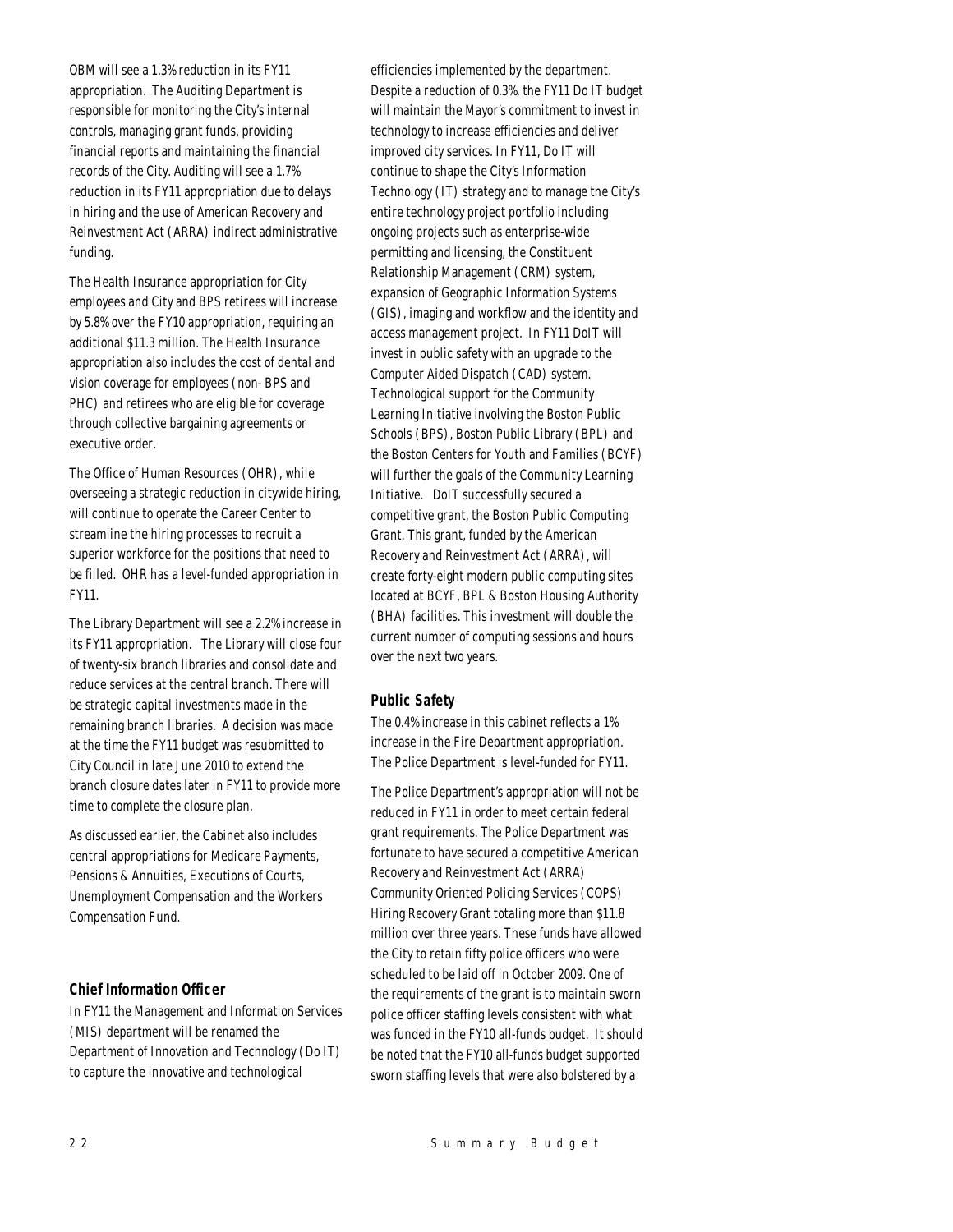one-time \$3.9 million award from the ARRA-Byrne-Justice Assistance grant. This grant expires in early FY11. The FY11 budget includes a recruit police officer class for the fall of 2010 to ensure that the City will maintain its sworn staffing levels.

The Police Department will continue to deploy Safe Street Teams to engage Boston police officers in community problem-oriented policing of violent crime hot spot areas. Safe Street Team officers are assigned to these areas for a sustained period of time. Long assignments allow them to get to know local residents and business owners and form effective working partnerships to prevent and respond to crime and disorder. The Bureau of Intelligence and Analysis newly separated as a distinct program will continue, through the Boston Regional Intelligence Center (BRIC), to be the central clearinghouse of all information from all available sources providing tactical and/or strategic expertise to support law enforcement activities throughout the department.

The FY11 budget for the Fire Department will increase by approximately \$1.8 million or 1%. The department saw much higher than normal sworn firefighter disability retirements at the end of FY09 with the passage of state pension reform legislation that changed the protocol for calculating a permanently injured firefighter's pension. The FY11 budget includes a new firefighter recruit class scheduled in early FY11 to replace some of these retirees and ensure the staffing levels in the fire suppression category are maintained at the desired operational level. In addition, the FY11 budget includes further improvements to fleet maintenance operations including the hiring of additional civilian staff with expertise in vehicle repair. The FY11 budget also includes scheduled wage increases resulting from an arbitrator's award and subsequent memorandum of understanding that was negotiated between the City of Boston and the firefighter's union.

#### *Economic Development*

The Small and Local Business Enterprise Office (S/LBE) is responsible for ensuring the equitable participation of small and local businesses, as well as minority and women businesses, in the City's contracting arena. S/LBE is responsible for educating City departments regarding the requirements set forth in an ordinance to establish the City of Boston's Minority and Women Business Enterprise Initiative signed by the Mayor in the summer of 2008. The Office of Boston Residents Jobs Policy's mission is to increase construction opportunities for Boston's residents, minorities and women. Together, the Small and Local Business Enterprise and Boston Residents Jobs Policy offices show a small increase of 0.9% or \$9,000 from their FY10 appropriation. The Boston Redevelopment Authority will continue to fully fund its operation as the City's central planning department within the existing BRA revenue structure without support from the City's general fund in FY11.

## *Public Property*

The Property and Construction Management Department will be level-funded in FY11 due to the elimination of several vacant positions resulting from recent retirements in the department. The utility savings related to a lighting control project at Boston City Hall implemented in FY09 will roll forward into FY11. Property and Construction Management is responsible for all major renovations to City buildings and is leading the effort to consolidate the storage needs of the City Archives and the Boston Public Library at the Rivermoor building.

The Arts, Tourism & Special Events and the Consumer Affairs & Licensing departments will see decreases of 2.7% and 3.2%, respectively. Both departments had position layoffs in FY10. The associated unemployment costs will not carry over to FY11.

The Department of Voter Mobilization will see a 2% reduction in FY11. The department's budget varies each year based on the number and type of elections scheduled to take place. In FY11 two statewide elections for Governor are scheduled. The state will bear all of the costs associated with printing the ballots for every registered voter. The department will continue to canvass all of Boston's neighborhoods during the annual listing process to have a full and complete list of Boston residents over the age of 17 to provide to the state's Jury Commission. Expanded outreach to non-English speakers has been prioritized.

The Parks and Recreation Department budget will see an increase of 0.7% in FY11. The Parks Department will maintain the Park Ranger mounted unit in FY11 with the non-personnel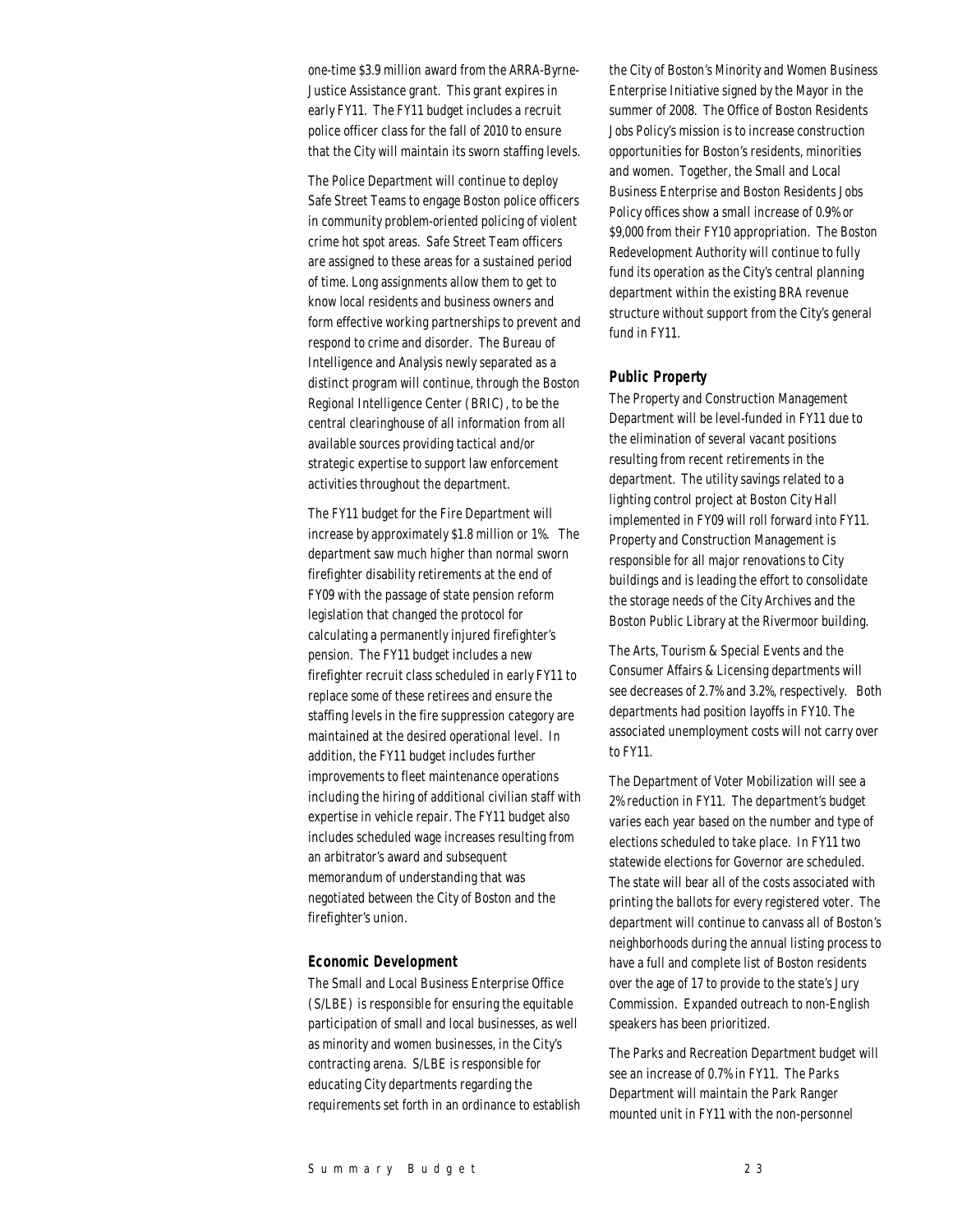costs related to horse care being covered with private donations. It should be noted that the \$2.1 million cost of the Cemetery program is included as part of the Parks Department budget but supported through a separate appropriation from fees collected and deposited into the Cemetery Trust Fund.

## *Public Works & Transportation*

The administrative, financial, technological and public information resources for Public Works and Transportation are consolidated in the Office of the Chief of Public Works and Transportation. Work continues on the effort to eliminate functional overlaps in the two departments to identify efficiencies and improve service delivery. An example of this ongoing effort is the consolidation of the Sanitation and Recycling programs into one Waste Reduction program in the Public Works Department. The new program will create management and staffing efficiencies as well as provide a singular message that recycling is an integral part of the waste management operation. Individual budgets in this cabinet include Public Works, Central Fleet Maintenance and Transportation, as well as the City's appropriation for snow removal. Excluding the budget for snow removal, the Cabinet reflects a decrease of 1.1%.

The Public Works Department's FY11 appropriation is seeing a decrease of 1.0%. In FY11 the single stream recycling program will be available citywide. Furthermore, with the market for the sale of recycled materials improving, Public Works will go back to a revenue sharing model with its recycling vendor that will save \$650,000 in recycling disposal costs. Due in part to increasing recycling tonnage and economic conditions that produce less regular waste, Public Works was able to reduce its regular disposal costs by over \$630,000 by factoring in a continued trend of less tonnage of regular waste. Finally, waste collection costs for one outstanding contract negotiated at the end of FY09 produced additional budget savings. Collectively, all these items saved almost \$1.8 million on the waste removal budget line.

In FY11, the Transportation Department will see a decrease of 1.0%. This decrease primarily reflects a 15% reduction in the parking ticket processing fees paid to a vendor to manage the information

systems of the City's parking violations program. A more competitive bidding environment for parking violations management resulted in a very favorable bid for those services.

With the installation of parking meters purchased in FY09, Transportation now has almost 8,000 metered parking spaces in the City. Approximately 7,100 spaces are covered with single space meters and approximately 800 spaces are covered with multi-space parking meters. The department continues to explore areas where metering would improve parking turnover and access to curbside parking.

The department plans to maintain the number of enforcement officers to enforce current regulations, improve traffic flow and allow for enforcement on streets posted for non-parking during scheduled street sweeping operations.

## *Environment and Energy*

The Environment and Energy Cabinet, which includes the Environment and Inspectional Services (ISD) departments, will see a 1.0% decrease in FY11. The Environment and Energy Cabinet focuses on energy policy including renewable energy, green buildings, and electricity deregulation in addition to enforcing the City's building, housing and environmental regulations. The collective efforts are generally referred to as the City's Municipal Sustainability Program.

The Inspectional Services Department (ISD) will see a decrease of 1.1% with the elimination of recently vacated positions. ISD was the first City department to begin to move their business processes to a new Automated Permitting and Inspection System (APIS) being implemented by the newly renamed Department of Innovation and Technology (DoIT). The goal of the enterprise permitting and licensing system is to move all City permitting to a central system to provide consistent levels of service and data across all city departments. Currently the ISD Constituent Services, Environment and Health units are using APIS. The Buildings unit will be the next functional area to migrate to the system with the Housing and Weights and Measures units to follow.

The Environment Department will be level-funded in FY11. The Environment Department will continue to provide funding for the Boston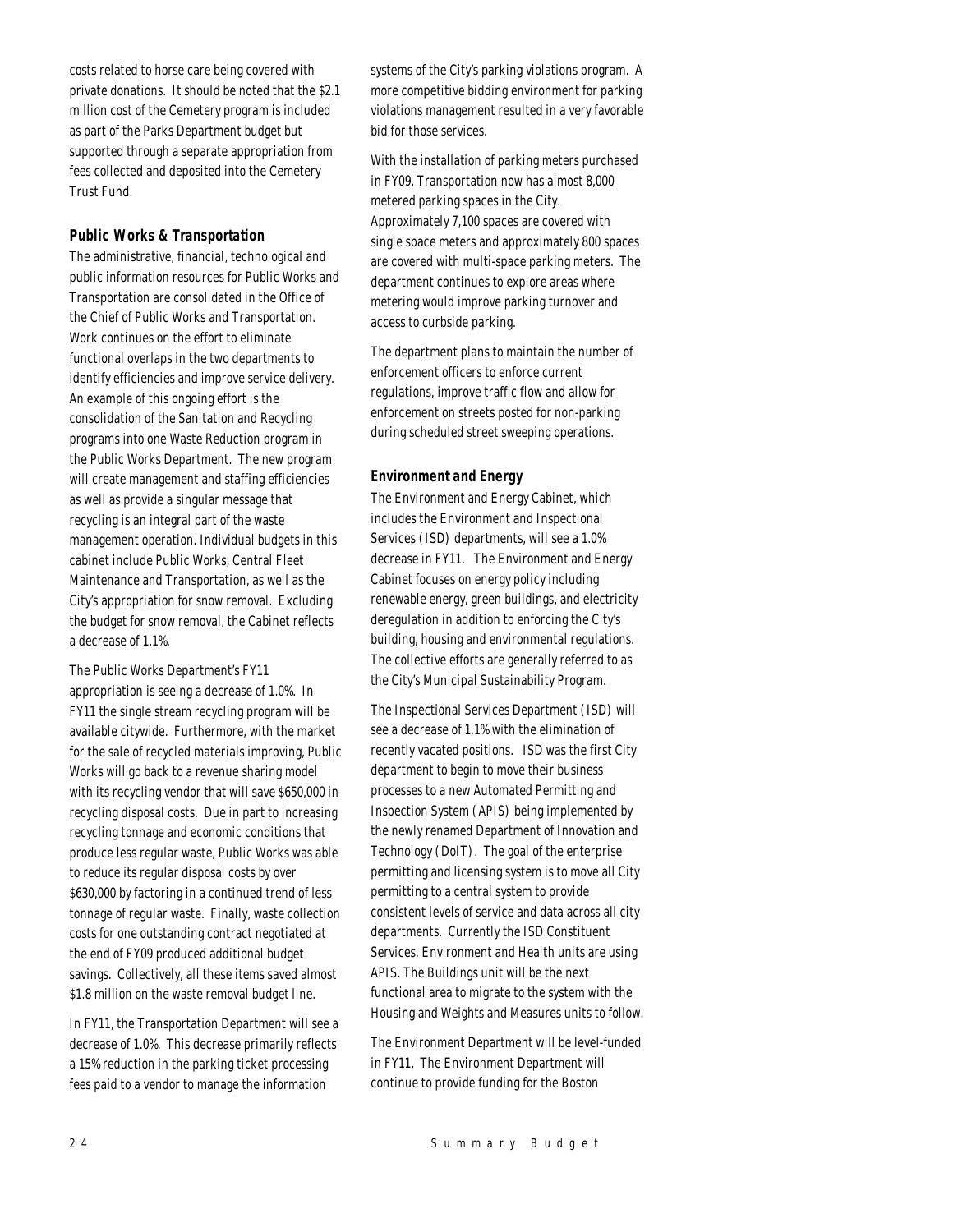Groundwater Trust for the monitoring of groundwater in areas of the City where low groundwater levels put Boston's historic buildings at risk of being structurally compromised. In FY11, the department will continue to use ARRA funds to retrofit existing homes and implement energy efficiency programs in small businesses.

#### *Human Services*

Overall, the FY11 appropriation for the Human Services Cabinet shows a decrease of 0.1% from the total FY10 appropriation. The Boston Centers for Youth and Families (BCYF) budget will increase only by .1% in FY11 with a two-year reorganization plan that will eventually close or consolidate a number of community center sites. In FY11, eight sites will be consolidated with 17 positions being eliminated and 12 positions being redeployed to other sites. In most cases the space being freed up by BCYF consolidations and closures, will be used by existing non-profit partners using space at the sites already or entirely new partners. In other cases it will allow Boston Public Schools to use the space for expanded programming if needed. The goal is to move beyond just gym and swim programs and to redirect resources to strengthen the remaining centers and expand program offerings specifically for teens, the arts and information technology. In the area of information technology programming, BCYF centers will benefit from the ARRA-Boston Public Computing grant, managed by the Department of Innovation and Technology that will modernize BCYF's computing centers. BCYF will partner with community center site councils, (independent non-profit organizations set up specifically to support the local community centers), to transition the Tiny Tots pre-school programs to site council funding over three years. The FY11 budget assumes that the site councils will fund 25% of the compensation and benefits of program staff and assumes that any new employees for the Tiny Tot program will be employed directly by the site council. BCYF will continue to partner with the Family Nurturing Center and the Boston Housing Authority in FY11 to support the Smart from the Start initiative; a public-private collaboration to create, expand and strengthen neighborhood-based systems and programming that prepare Boston's lowest income children and their families for a successful academic experience at school. Smart from the

Start programs exist in the three neighborhoods of Charlestown, Mattapan and Roslindale, where BCYF centers are located adjacent to Boston Housing Authority developments. This program is a component of the City's "Thrive in Five" initiative – a public/private partnership aimed at promoting school readiness.

The Youth Fund will continue its successful partnering with community-based organizations. The FY11 general fund appropriation for the Youth Fund has been level funded and together with available state funds is projected to provide an estimated 3,000 summer jobs. The City is expecting to receive reduced funding from the Commonwealth of Massachusetts for the YouthWorks program that targets summer jobs for at-risk and low income youth. However, even with a projected 44% reduction in state resources, together with all of its partners, the City's goal is to provide 8,500 jobs. (See Figure 11.)



#### Figure 11

In FY11, the Elderly Commission will see a 1% decrease partially achieved through the maximization of its external resources. The Emergency Shelter Commission will be merged into the Public Health Commission in FY11 eliminating its separate appropriation. The increase reflected in the Veteran's Services department is almost exclusively related to the Aid to Veteran's appropriation that covers statemandated veteran expenses and are reimbursed by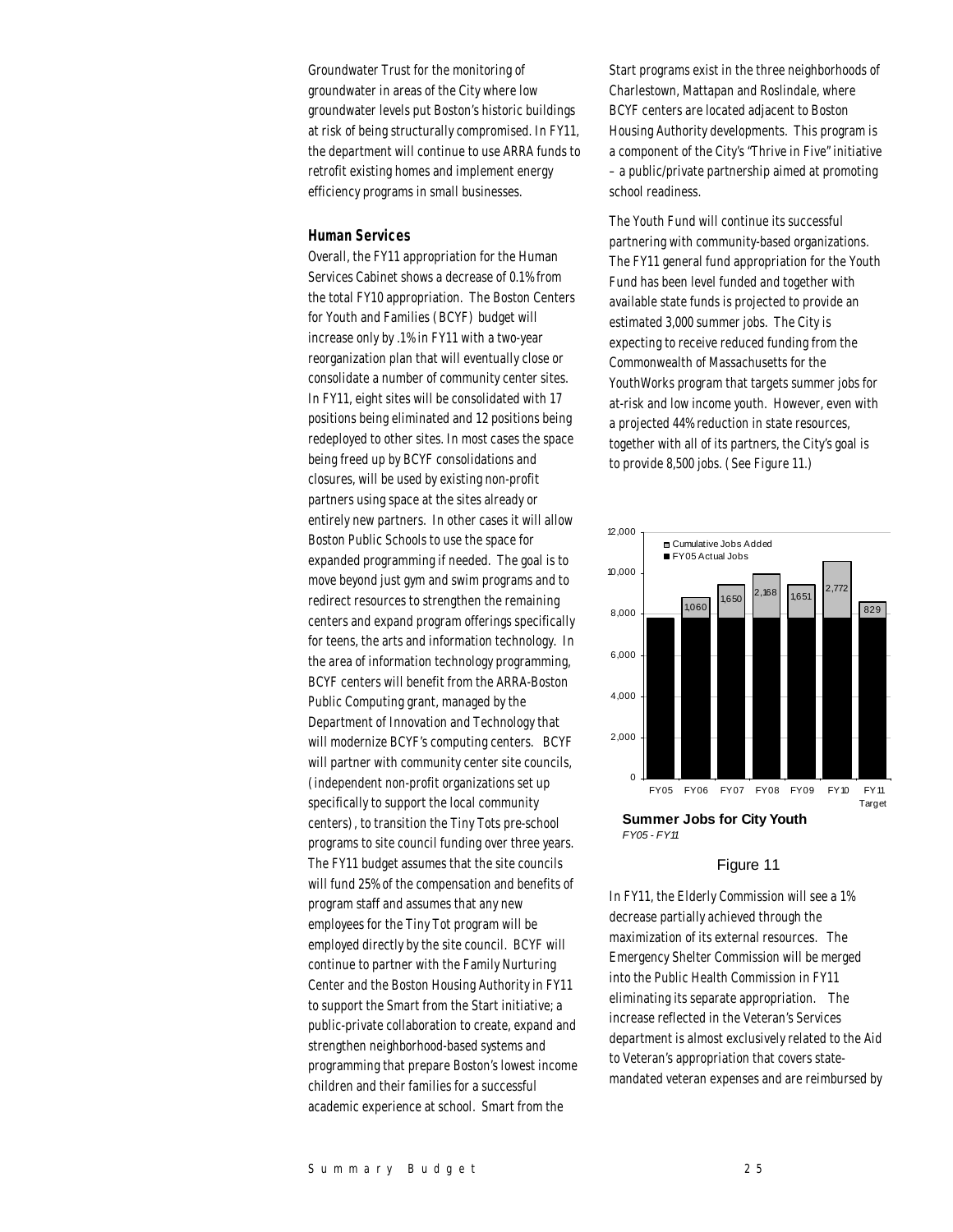the Commonwealth of Massachusetts at 75% of the actual costs.

## *Housing and Neighborhood Development*

The Housing and Neighborhood Development cabinet is showing a net decrease of 1.7 %. The operating budget for the Department of Neighborhood Development (DND) was reduced by 4.7% due to the shift of some personnel expenses to the Neighborhood Stabilization Program 2 grant (NSP2) and the removal of some one-time expenses in FY11 related to maintenance at a property acquired through tax foreclosure in FY10. In FY11 DND will be funding portions of its foreclosure prevention and intervention programs with the NSP grant and expects to use Leading the Way funding for homeless housing production, down payment assistance, and for activity related to real estate owned (REO) properties. In FY11, Leading the Way resources will be used to fulfill the following goals: to help new homebuyers enter the market including purchasing bank-foreclosed properties; to stabilize neighborhoods by assisting homeowners with repairs of their homes; and by securing and acquiring distressed bank-owned properties for redevelopment to ownership or rental housing; to create supportive housing for homeless families and individuals and; to preserve rental housing.

The Main Street Districts will be supported in their mission to build vibrant neighborhood commercial districts. Financial and technical assistance programs for small businesses will be expanded to help them cope with the tightened credit market.

## *Public Health Commission*

The Boston Public Health Commission serves as the city's health department and provides community health programming, infectious disease surveillance, shelter and food for homeless individuals, substance abuse prevention and treatment programs, emergency medical services, and this year includes the Mayor's Emergency Shelter Commission programs. The FY11 appropriation for the Public Health Commission decreased by 0.3% from the FY10 appropriation.

In FY11, the Public Health Commission will continue to develop innovative programs to address chronic disease prevention and wellness promotion in the city of Boston using strategies focused on increasing opportunities for healthy eating and safe physical activity. Violence prevention efforts remain a priority and the Commission works closely with residents to address community violence through the Violence Intervention and Prevention (VIP) initiative. The Commission has redoubled its efforts to ensure healthy pregnancies and births by prioritizing the reduction of disparities in sexually transmitted infections and poor birth outcomes.

The Public Health Commission plays a leading role in the Mayor's goal to narrow racial and ethnic health inequities, achieved through strategies that include the implementation of data collection regulations at 10 Boston hospitals and programming in the neighborhoods to address the social determinants of health.

The Public Health Commission budget includes a \$10.75 million direct payment to the Boston Medical Center (BMC) required by the agreement reached when the City consolidated Boston City Hospital and Boston University Medical Center Hospital, [and transferred the public health operations of the former Department of Health and Hospitals (DHH) and Trustees of Health and Hospitals (THH) to the Public Health Commission.] The direct payment requirement is level funded with FY10.

The appropriation also provides \$10.97 million in funding for Emergency Medical Services (EMS). Since increasing the number of ambulance units in FY09, EMS has reduced response times citywide.

## *School Department*

The FY11 School Department budget will increase by \$3.5 million, or 0.4%, from the FY10 appropriation. The department's budget will require position reductions and layoffs but will also advance academic priorities by improving opportunities for English Language Learners and expanding arts and music programming. The School Department will use approximately \$21.7 million in federal funding provided by the American Recovery and Reinvestment Act (ARRA) to sustain school operations and make strategic investments FY11.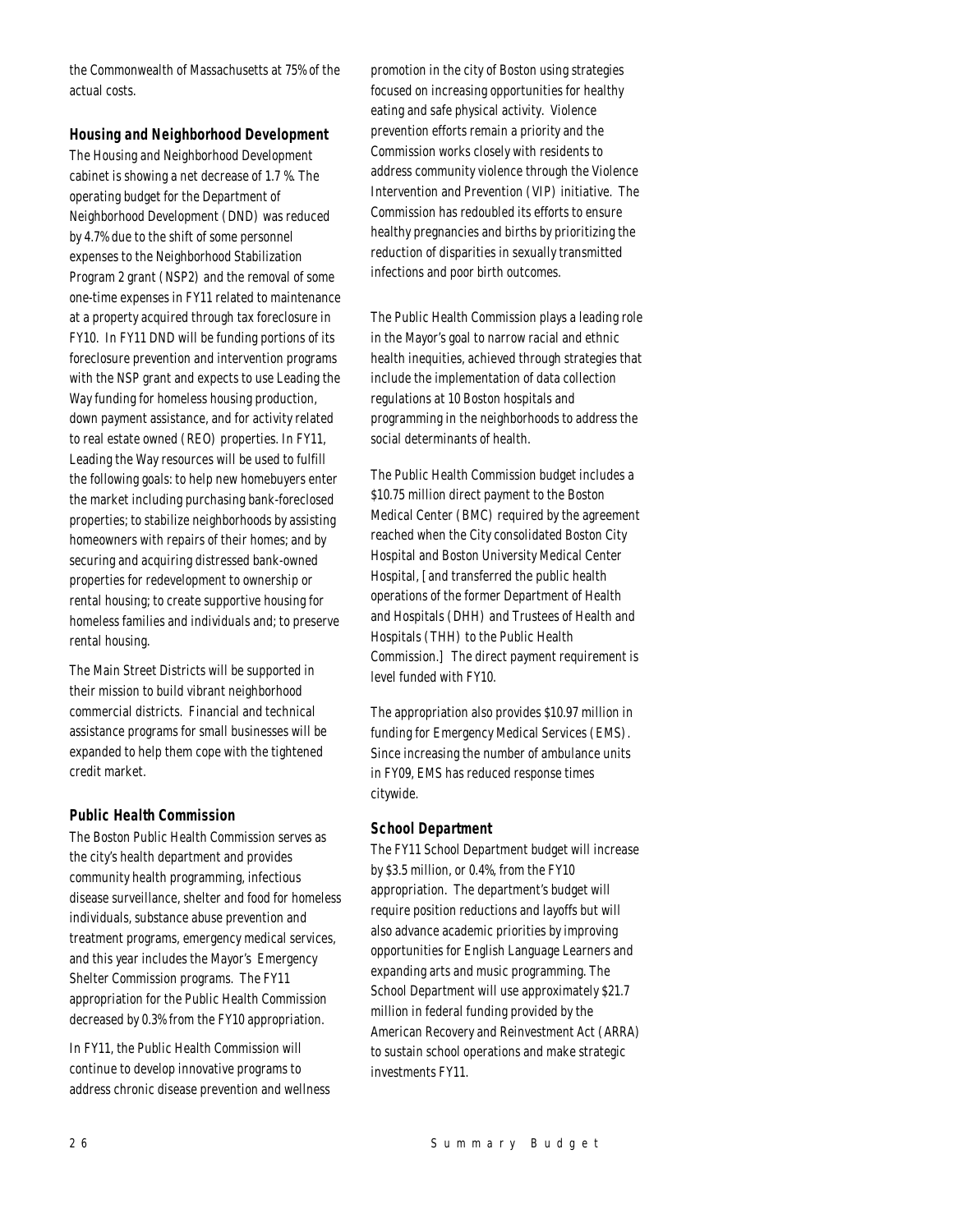(See the *Innovations in Education* chapter of this volume for more details.)

## *Reserve for Collective Bargaining*

As mentioned earlier, most union contracts in City Departments expire at the end of FY10, or shortly thereafter. The FY11 recommended collective bargaining reserve only includes limited funding for successor agreements for those unions. Debt Service

The City had expenditures for debt service of \$115.9 million in FY08 and \$119.4 million in FY09. The City has a budget of \$130.6 million for debt service in FY10 and expects to spend \$130.1 million on debt service in FY11. The City carries a favorable debt position and debt burden due to well-defined debt policies and a long-term capital strategy that benefits from non-property tax support. As a result of the City's strong budgetary controls and prudently designed debt policies, in March 2010, Standard and Poor's and Moody's Investors Service reaffirmed Boston's AA+ and Aa1 ratings, respectively. In April 2010, Moody's Investors Service began the recalibration of its long-term U.S. municipal ratings to its global rating scale, in order to be more in line with the ratings it issues for corporate debt. Accordingly, Moody's has recalibrated the City's of Boston's bond rating from Aa1 to Aaa. For further detail see the Capital Planning and Financial Management chapters of this volume.

## *State Assessments*

Accompanying the local aid distributions on the cherry sheet are charges to the City from the Commonwealth. In FY05, an assessment for the value of Charter School tuition, previously treated as a direct offset to Chapter 70 education state aid, was added. Aside from the assessments for the Massachusetts Bay Transportation Authority (MBTA) and Charter School Tuition, state assessments are relatively small. In accordance with Proposition 2 1/2, these charges, except for Charter School Tuition and the MBTA assessment, cannot increase by more than 2.5% annually on a

statewide basis. The City's state assessments (inclusive of Charter School Tuition) were \$128.3 million in FY08 and \$137.7 million in FY09. The City expects growth in assessments to \$145.8 million in FY10 and to \$148.7 million in FY11.

| <b>Tregor Reserve Fund</b>      |                                     |                    |              |                                  |  |  |
|---------------------------------|-------------------------------------|--------------------|--------------|----------------------------------|--|--|
| <b>Fiscal</b><br>Year           | Beginning<br>Year<br><b>Balance</b> | <b>Funds</b><br>In | Funds<br>Out | Ending<br>Year<br><b>Balance</b> |  |  |
|                                 |                                     |                    |              |                                  |  |  |
| <b>FY04</b>                     | 21.140                              | 0.417              | 0.000        | 21.556                           |  |  |
| FY05                            | 21.556                              | 1.087              | 0.000        | 22.644                           |  |  |
| FY06                            | 22.644                              | 1.457              | 0.000        | 24.101                           |  |  |
| <b>FY07</b>                     | 24.101                              | 2.230              | 0.000        | 26.330                           |  |  |
| <b>FY08</b>                     | 26.330                              | 1.125              | 0.000        | 27.455                           |  |  |
| <b>FY09</b>                     | 27.455                              | 0.021              | 0.000        | 27.476                           |  |  |
| $*$ FY10                        | 27.476                              | 0.000              | 0.000        | 27.476                           |  |  |
| *FY11                           | 27.476                              | 0.000              | 0.000        | 27.476                           |  |  |
| Notes: (\$millions), *projected |                                     |                    |              |                                  |  |  |

#### *Suffolk County Sheriff*

The appropriation for the Suffolk County Sheriff, which is mandated by the State, is included in the Fixed Costs section of the Budget Summary.

In FY10, the City was responsible for funding roughly 4% of the Sheriff's Department budget with the Commonwealth funding the rest. State legislation was passed during FY10 that moved the Sheriff and the Sheriff's department employees to the state effective January 1, 2010. The one residual liability that will continue to be a cost for the City is the unfunded pension liability of current retirees of the Sheriff's department, who shall remain as members of the State-Boston Retirement System (SBRS). The FY11 annual cost is expected to be 2.4% less than was provided in FY10 for Suffolk County Sheriff. This funding level will be required to be paid during the course of the multi-year pay down. Once the unfunded liability is fully paid down, all funding by the City for the Suffolk County Sheriff's department shall cease.

#### *Reserve*

The City is required by law to maintain a reserve on its balance sheet of 2.5% of the prior year appropriations, not including the School Department, which has its own separate reserve.

| <b>State Assessments</b>         |  |             |  |             |  |               |             |               |  |
|----------------------------------|--|-------------|--|-------------|--|---------------|-------------|---------------|--|
|                                  |  | <b>FY08</b> |  | <b>FY09</b> |  |               | <b>FY10</b> |               |  |
|                                  |  | Actual      |  | Actual      |  | <b>Budget</b> |             | <b>Budget</b> |  |
| M.B.T.A.                         |  | 67.531.540  |  | 71.436.756  |  | 74,728,852    |             | 74,532,457    |  |
| <b>Charter School Tuition</b>    |  | 55.466.364  |  | 61,257,924  |  | 66,004,010    |             | 69,053,708    |  |
| <b>RMV Non-Renewal Surcharge</b> |  | 3,606,700   |  | 3.301.680   |  | 3.301.680     |             | 3,359,720     |  |
| <b>Other Assessments</b>         |  | 1.671.024   |  | 1.715.704   |  | 1,742,082     |             | 1,734,328     |  |
|                                  |  | 128,275,628 |  | 137,712,064 |  | \$145,776,624 |             | \$148,680,213 |  |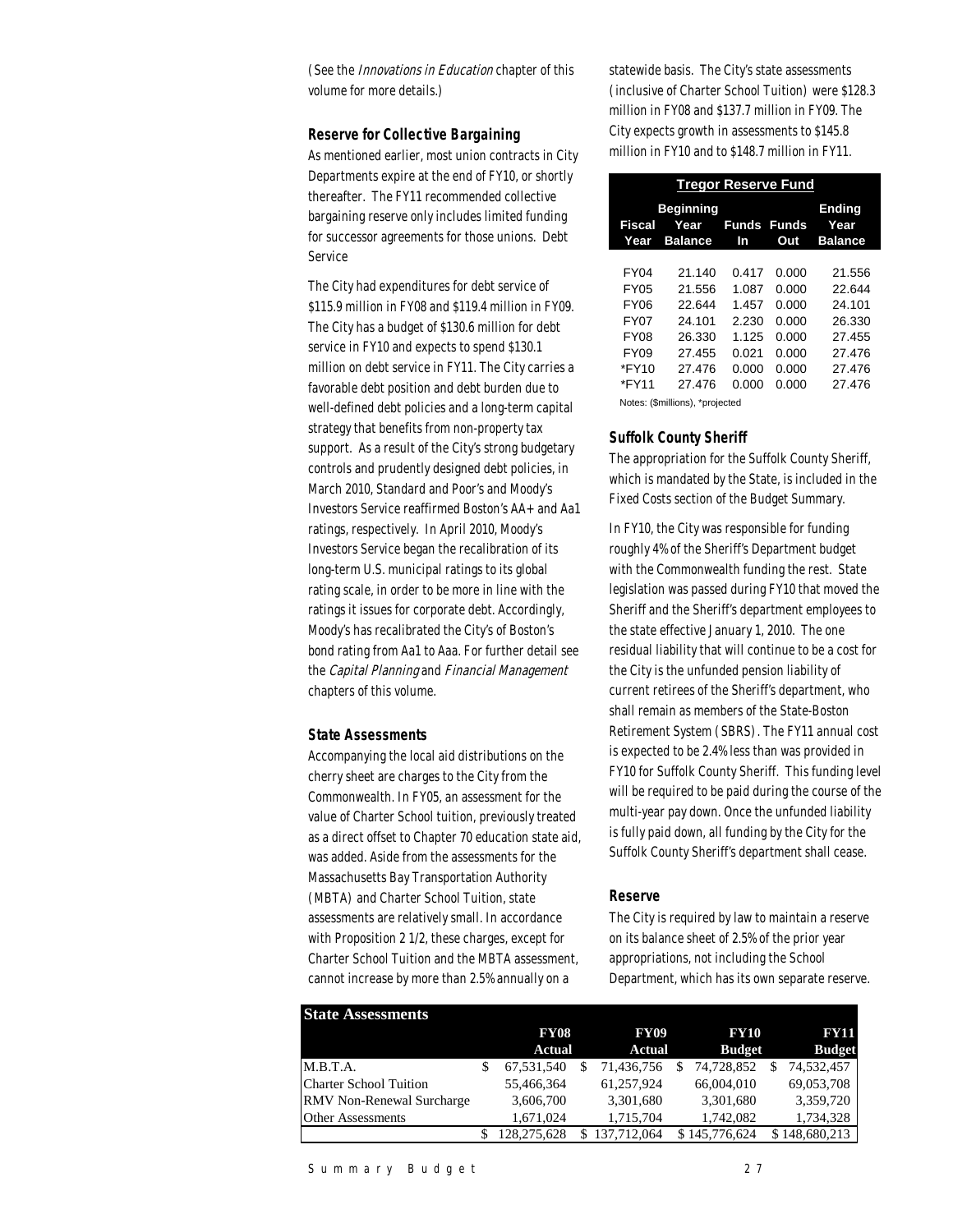The current balance of this reserve is \$27.5 million. The reserve can be used to provide for extraordinary and unforeseen expenditures and the Mayor may make drafts or transfers against this fund with City Council approval only in the month of June. Since the establishment of this reserve, the City has yet to make any drafts or transfers from the reserve. (See Financial Management section of Volume I for detail.)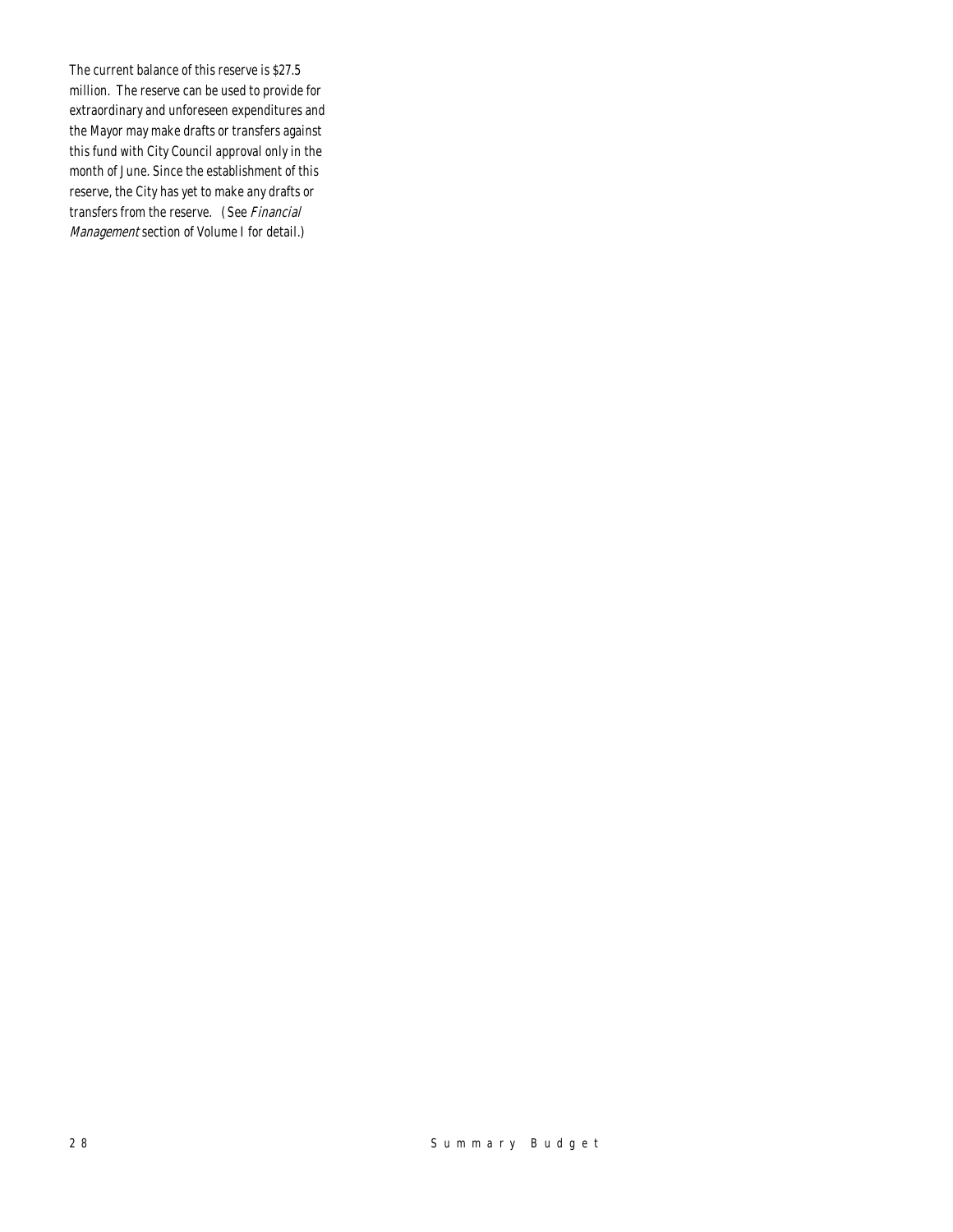|                                                    |                                                                     |              | <b>Appropriations by Cabinet</b>  |                                   |                              |                              |                          |
|----------------------------------------------------|---------------------------------------------------------------------|--------------|-----------------------------------|-----------------------------------|------------------------------|------------------------------|--------------------------|
| <b>Cabinet</b>                                     | Department                                                          |              | <b>FY08</b><br><b>Expenditure</b> | <b>FY09</b><br><b>Expenditure</b> | <b>FY10</b><br>Appropriation | <b>FY11</b><br>Appropriation | Inc/(Dec)<br>11 vs 10    |
| Mayor's Office                                     | <b>Emergency Management</b>                                         |              | 257,105                           | 312,846                           | 328,331                      | 311,392                      | $-16,939$                |
|                                                    | Intergovernmental Relations                                         |              | 956,011                           | 950,423                           | 1,017,480                    | 1,137,372                    | 119,892                  |
|                                                    | Law Department<br>Mayor's Office                                    |              | 6,142,422<br>2,256,457            | 5,580,467<br>2,142,318            | 5,496,960<br>2,126,467       | 5,476,960<br>2,126,467       | $-20,000$<br>0           |
|                                                    | Neighborhood Services                                               |              | 1,265,489                         | 1,260,987                         | 1,280,133                    | 1,280,133                    | $\Omega$                 |
|                                                    | Office of New Bostonians                                            |              | 337,010                           | 348,982                           | 334,401                      | 334,401                      | $\Omega$                 |
|                                                    | Public Information                                                  |              | 1,013,749                         | 1,091,691                         | 1,151,311                    | 1,201,580                    | 50,270                   |
|                                                    |                                                                     | <b>Total</b> | 12,228,243                        | 11,687,714                        | 11,735,084                   | 11,868,306                   | 133,222                  |
| Administration & Finance                           | Office of Administration & Finance<br><b>Assessing Department</b>   |              | 624,885                           | 915,102                           | 846,796                      | 835,534                      | $-11,262$                |
|                                                    | <b>Auditing Department</b>                                          |              | 6,412,743<br>2,258,875            | 6,479,171<br>2,284,654            | 6,543,004<br>2,309,442       | 6,393,004<br>2,270,037       | $-150,000$<br>$-39,404$  |
|                                                    | <b>Budget Management</b>                                            |              | 2,832,703                         | 3,187,799                         | 2,730,478                    | 2,693,657                    | $-36,820$                |
|                                                    | <b>Execution of Courts</b>                                          |              | 3,499,841                         | 4,805,672                         | 3,500,000                    | 3,500,000                    | $\Omega$                 |
|                                                    | <b>Graphic Arts Department</b>                                      |              | 1,514,891                         | 1,514,906                         | 1,276,625                    | 0                            | $-1,276,625$             |
|                                                    | Health Insurance                                                    |              | 182,583,082                       | 186,480,707                       | 196,076,530                  | 207,414,861                  | 11,338,331               |
|                                                    | Human Resources                                                     |              | 3,075,990                         | 3,184,823                         | 3,223,204                    | 3,223,204                    |                          |
|                                                    | <b>Labor Relations</b>                                              |              | 1,349,570                         | 1,507,047                         | 1,480,724                    | 1,410,881                    | $-69,843$                |
|                                                    | <b>Library Department</b>                                           |              | 29,600,665                        | 31,211,214                        | 29,714,692                   | 30,369,142                   | 654,450                  |
|                                                    | <b>Medicare Payments</b><br>Pensions & Annuities                    |              | 5,718,699<br>4,144,023            | 6,169,605<br>4,148,132            | 6,595,000<br>4,200,000       | 7,250,000<br>4,200,000       | 655,000<br>$\Omega$      |
|                                                    | <b>Purchasing Division</b>                                          |              | 1,340,535                         | 1,365,568                         | 1,251,390                    | 1,720,203                    | 468,813                  |
|                                                    | <b>Registry Division</b>                                            |              | 912,205                           | 946.084                           | 974,292                      | 995,597                      | 21,305                   |
|                                                    | <b>Treasury Department</b>                                          |              | 4,565,296                         | 4,394,550                         | 4,306,703                    | 3,656,703                    | $-650,000$               |
|                                                    | Unemployment Compensation                                           |              | 12,275                            | 13,970                            | 50,000                       | 350,000                      | 300,000                  |
|                                                    | <b>Workers' Compensation Fund</b>                                   |              | 2,199,700                         | 2,409,471                         | 1,900,000                    | 2,200,000                    | 300,000                  |
|                                                    |                                                                     | Total        | 252,645,976                       | 261,018,475                       | 266,978,878                  | 278,482,824                  | 11,503,945               |
| <b>Chief Information Officer</b>                   | Department of Innovation and Technology                             |              | 18,407,554                        | 19,517,374                        | 18,665,003                   | 18,614,675                   | $-50,328$                |
|                                                    |                                                                     | <b>Total</b> | 18,407,554<br>165,734,767         | 19,517,374<br>165,300,211         | 18,665,003<br>174,201,053    | 18,614,675<br>175,970,200    | $-50,328$<br>1,769,147   |
| <b>Public Safety</b>                               | <b>Fire Department</b><br><b>Police Department</b>                  |              | 281,610,495                       | 288,631,946                       | 270,874,944                  | 270,874,944                  | n                        |
|                                                    |                                                                     | <b>Total</b> | 447,345,262                       | 453,932,156                       | 445,075,997                  | 446,845,145                  | 1,769,147                |
| Education                                          | <b>Boston Public Schools</b>                                        |              | 795,487,879                       | 810,005,673                       | 817,882,402                  | 821,382,404                  | 3,500,002                |
|                                                    |                                                                     | <b>Total</b> | 795,487,879                       | 810,005,673                       | 817,882,402                  | 821,382,404                  | 3,500,002                |
| Economic Development                               | Boston Residents Job Policy                                         |              | 489,952                           | 461,835                           | 446,777                      | 460,865                      | 14,088                   |
|                                                    | Small/Local Business                                                |              | 575,645                           | 594,859                           | 604,408                      | 599,714                      | $-4,694$                 |
|                                                    |                                                                     | <b>Total</b> | 1,065,597                         | 1,056,695                         | 1,051,185                    | 1,060,579                    | 9,394                    |
| <b>Public Property</b>                             | Arts, Tourism & Special Events<br>Consumer Affairs & Licensing      |              | 1,641,890<br>414,624              | 1,715,425                         | 1,675,911<br>450,013         | 1,630,790<br>435,772         | -45,121<br>$-14,240$     |
|                                                    | Department of Voter Mobilization                                    |              | 3,241,420                         | 466,355<br>3,094,737              | 3,205,742                    | 3,142,447                    | $-63,294$                |
|                                                    | Parks & Recreation Department                                       |              | 16,047,729                        | 16,137,612                        | 15,093,334                   | 15,196,211                   | 102,877                  |
|                                                    | Property & Construction Mgmt.                                       |              | 22,687,540                        | 22,398,954                        | 19,433,066                   | 19,433,066                   | $\Omega$                 |
|                                                    |                                                                     | Total        | 44,033,202                        | 43,813,084                        | 39,858,065                   | 39,838,287                   | $-19,778$                |
| <b>Public Works &amp; Transportation</b>           | Central Fleet Maintenance                                           |              | 2,026,114                         | 2,495,554                         | 2,001,254                    | 1,992,053                    | $-9,201$                 |
|                                                    | Office of Chief of PWD & Transportation                             |              | 1,751,561                         | 1,483,844                         | 1,492,289                    | 1,384,987                    | $-107,302$               |
|                                                    | <b>Public Works Department</b>                                      |              | 86,687,043                        | 86,879,509                        | 82,083,207                   | 81,245,610                   | $-837,597$               |
|                                                    | Snow Removal                                                        |              | 17,164,571                        | 21,562,224<br>29,329,490          | 15,943,706                   | 15,943,706                   | $\Omega$                 |
|                                                    | <b>Transportation Department</b>                                    | <b>Total</b> | 27,667,511<br>135,296,800         | 141,750,622                       | 30,824,751<br>132,345,207    | 30,516,503<br>131,082,858    | -308,248<br>$-1,262,349$ |
| <b>Environment &amp; Energy</b>                    | <b>Environment Department</b>                                       |              | 1,326,501                         | 1,352,210                         | 1,321,049                    | 1,321,048                    | $\Omega$                 |
|                                                    | <b>Inspectional Services Dept</b>                                   |              | 15,276,659                        | 15,782,686                        | 15,683,124                   | 15,511,443                   | $-171,681$               |
|                                                    |                                                                     | <b>Total</b> | 16,603,160                        | 17,134,896                        | 17,004,173                   | 16,832,491                   | -171,681                 |
| <b>Human Services</b>                              | Boston Centers for Youth & Families                                 |              | 21,759,426                        | 22,087,006                        | 21,659,229                   | 21,674,447                   | 15,219                   |
|                                                    | Civil Rights                                                        |              | 316,432                           | 323,740                           | 321,197                      | 321,197                      | 0                        |
|                                                    | <b>Elderly Commission</b>                                           |              | 2,905,450                         | 3,011,636                         | 2,848,676                    | 2,820,264                    | $-28,412$                |
|                                                    | <b>Emergency Shelter Commission</b><br>Veterans Services Department |              | 545,087<br>4,451,460              | 567,747<br>4,635,333              | 553,062<br>4,276,038         | 0<br>4,809,306               | -553,062<br>533,268      |
|                                                    | <b>Women's Commission</b>                                           |              | 157,388                           | 157,280                           | 159,800                      | 159,800                      |                          |
|                                                    | Youth Fund                                                          |              | 4,261,425                         | 4,622,038                         | 4,638,373                    | 4,638,373                    | $\mathbf 0$              |
|                                                    |                                                                     | <b>Total</b> | 34,396,668                        | 35,404,780                        | 34,456,376                   | 34,423,387                   | $-32,989$                |
| Housing & Neighborhood Development Leading the Way |                                                                     |              | 5,669,000                         | 5,000,000                         | 4,979,000                    | 5,000,000                    | 21,000                   |
|                                                    | Neighborhood Development                                            |              | 3,095,969                         | 3,778,970                         | 3,402,945                    | 3,242,792                    | $-160, 152$              |
|                                                    |                                                                     | <b>Total</b> | 8,764,969                         | 8,778,970                         | 8,381,945                    | 8,242,792                    | $-139, 152$              |
| <b>Public Health</b>                               | <b>Public Health Commission</b>                                     |              | 68,194,763                        | 69,445,774                        | 70,000,000                   | 69,793,000                   | $-207,000$               |
|                                                    |                                                                     | Total        | 68,194,763                        | 69,445,774                        | 70,000,000                   | 69,793,000                   | -207,000<br>27.429       |
| Non-Mayoral Departments                            | <b>City Clerk</b><br>City Council                                   |              | 912,527<br>4,568,280              | 997,655<br>4,549,240              | 978,547<br>4,538,123         | 1,005,976<br>4,676,230       | 138,107                  |
|                                                    | <b>Finance Commission</b>                                           |              | 188,605                           | 192,620                           | 217,986                      | 177,822                      | $-40,164$                |
|                                                    | Licensing Board                                                     |              | 616,558                           | 737,423                           | 718,720                      | 718,721                      | $\mathbf 0$              |
|                                                    |                                                                     | <b>Total</b> | 6,285,970                         | 6,476,938                         | 6,453,376                    | 6,578,748                    | 125,372                  |
|                                                    | <b>Grand Total</b>                                                  |              | 1,840,756,043                     | 1,880,023,150                     | 1,869,887,691                | 1,885,045,495                | 15, 157, 805             |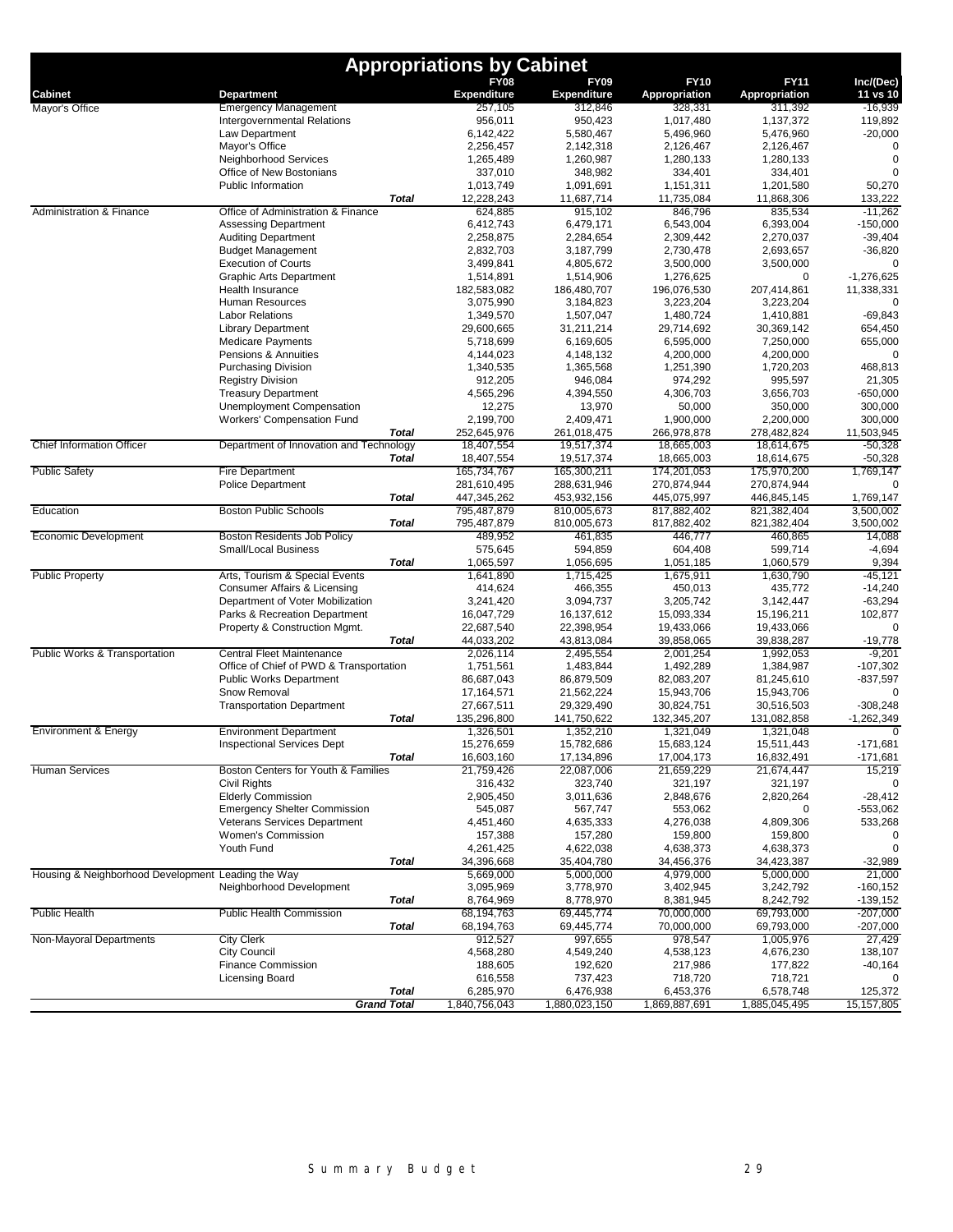|                                          | <b>Personnel Summary</b>               |              |              |              |                             |                          |
|------------------------------------------|----------------------------------------|--------------|--------------|--------------|-----------------------------|--------------------------|
|                                          |                                        | 1/1/08       | 1/1/09       | 1/1/10       | 1/1/11                      | Projected                |
|                                          |                                        | FTE          | FTE          | FTE          | Projected                   | Inc/(Dec)                |
| Office of the Mayor                      | Intergovernmental Relations            | 10.0         | 9.0          | 8.7          | 8.7                         |                          |
|                                          | Law Department                         | 53.0         | 50.0         | 44.0         | 44.0                        |                          |
|                                          | Mayor's Office                         | 27.0         | 26.0         | 20.0         | 21.0                        | 1.0                      |
|                                          | Neighborhood Services                  | 24.0         | 23.0         | 22.0         | 22.0                        |                          |
|                                          | Office of Emergency Preparedness       | 1.0          | 2.0          | 2.0          | 2.0                         |                          |
|                                          | Office of New Bostonians               | 5.0          | 5.0          | 5.0          | 5.0                         |                          |
|                                          | Public Information                     | 18.1         | 17.6         | 17.6         | 17.6                        |                          |
|                                          | <b>Total</b>                           | 138.1        | 132.6        | 119.3        | 120.3                       | 1.0                      |
| <b>Administration &amp; Finance</b>      | Office of Administration & Finance     | 6.0          | 7.0          | 7.0          | 5.9                         | (1.1)                    |
|                                          | <b>Assessing Department</b>            | 88.0         | 89.0         | 86.0         | 87.0                        | 1.0                      |
|                                          | <b>Auditing Department</b>             | 34.0         | 33.0         | 32.0         | 32.0                        |                          |
|                                          | <b>Budget Management</b>               | 22.9         | 24.9         | 23.9         | 23.9                        |                          |
|                                          | <b>Graphic Arts</b>                    | 29.0         | 27.0         | 23.0         | $\mathcal{L}_{\mathcal{A}}$ | (23.0)                   |
|                                          | Human Resources                        | 45.6         | 47.6         | 46.6         | 45.1                        | (1.5)                    |
|                                          | <b>Labor Relations</b>                 | 11.4         | 10.4         | 11.0         | 10.0                        | (1.0)                    |
|                                          | <b>Library Department</b>              | 428.3        | 435.2        | 396.6        | 391.9                       | (4.7)                    |
|                                          | <b>Purchasing Division</b>             | 20.0         | 20.0         | 18.0         | 23.0                        | 5.0                      |
|                                          | <b>Registry Division</b>               | 19.0<br>52.0 | 19.0<br>53.0 | 18.0<br>53.0 | 18.0<br>53.0                |                          |
|                                          | <b>Treasury Department</b><br>Total    | 756.2        | 766.1        | 715.1        | 689.8                       |                          |
| <b>Chief Information Officer</b>         | Dept of Innovation & Technology (DoIT) | 100.0        | 107.0        | 108.0        | 108.0                       | (25.3)                   |
|                                          | Total                                  | 100.0        | 107.0        | 108.0        | 108.0                       |                          |
| <b>Public Safety</b>                     | Fire Department                        | 1,690.5      | 1,643.2      | 1,560.2      | 1,586.0                     | 25.8                     |
|                                          | <b>Police Department</b>               | 3,032.2      | 3,042.3      | 2,870.3      | 2,926.0                     | $55.7$ *                 |
|                                          | Total                                  | 4,722.7      | 4,685.5      | 4,430.5      | 4,512.0                     | 81.5                     |
| <b>Education</b>                         | School Department                      | 8,475.9      | 8,572.2      | 8,210.5      | 8,139.0                     | (71.5)                   |
|                                          | Total                                  | 8,475.9      | 8,572.2      | 8,210.5      | 8,139.0                     | (71.5)                   |
| <b>Economic Development</b>              | <b>Small/Local Business</b>            | 8.0          | 8.0          | 7.0          | 7.0                         |                          |
|                                          | Office of Boston RJP                   | 8.0          | 7.0          | 7.0          | 7.0                         |                          |
|                                          | Total                                  | 16.0         | 15.0         | 14.0         | 14.0                        | $\blacksquare$           |
| <b>Public Property</b>                   | Arts, Tourism & Special Events         | 18.0         | 19.0         | 18.0         | 18.0                        | $\blacksquare$           |
|                                          | Consumer Affairs & Licensing           | 5.6          | 7.4          | 6.6          | 6.6                         |                          |
|                                          | Department of Voter Mobilization       | 26.3         | 24.2         | 25.2         | 25.2                        | $\overline{a}$           |
|                                          | Parks and Recreation                   | 199.0        | 215.0        | 209.0        | 205.0                       | (4.0)                    |
|                                          | Property & Construction Mgmt.          | 220.0        | 219.6        | 213.6        | 208.6                       | (5.0)                    |
|                                          | Total                                  | 468.9        | 485.2        | 472.4        | 463.4                       | (9.0)                    |
| <b>Public Works &amp; Transportation</b> | Chief of Public Works & Transportation | 21.0         | 16.0         | 16.0         | 15.0                        | (1.0)                    |
|                                          | <b>Central Fleet Maintenance</b>       | 42.0         | 41.0         | 43.0         | 43.0                        |                          |
|                                          | <b>Public Works Department</b>         | 373.0        | 367.0        | 335.0        | 335.0                       |                          |
|                                          | Transportation                         | 348.9        | 372.9        | 369.9        | 369.9                       |                          |
|                                          | Total                                  | 784.9        | 796.9        | 763.9        | 762.9                       | (1.0)                    |
| <b>Environment &amp; Energy</b>          | Environment                            | 18.0         | 19.0         | 18.0         | 18.0                        |                          |
|                                          | <b>Inspectional Services</b>           | 229.0        | 230.0        | 225.0        | 222.0                       | (3.0)                    |
|                                          | Total                                  | 247.0        | 249.0        | 243.0        | 240.0                       | (3.0)                    |
| <b>Human Services</b>                    | Boston Center for Youth & Families     | 388.1        | 389.0        | 374.7        | 352.4                       | (22.3)                   |
|                                          | Civil Rights                           | 9.0          | 9.0          | 9.0          | 9.0                         |                          |
|                                          | <b>Elderly Commission</b>              | 65.6         | 66.6         | 64.0         | 64.0                        | $\overline{\phantom{a}}$ |
|                                          | <b>Emergency Shelter</b>               | 5.0          | 5.0          | 4.0          | $\blacksquare$              | (4.0)                    |
|                                          | <b>Veterans Services</b>               | 14.2         | 15.2         | 15.2         | 13.2                        | (2.0)                    |
|                                          | <b>Women's Commission</b>              | 2.0          | 2.0          | 2.0          | 2.0                         |                          |
|                                          | Youth Fund                             | 4.0          | 4.0          | 4.0          | 4.0                         | $\overline{\phantom{a}}$ |
|                                          | <b>Total</b>                           | 487.9        | 490.8        | 472.9        | 444.6                       | (28.3)                   |
| <b>Neighborhood Development</b>          | Neighborhood Development               | 42.8         | 41.8         | 32.9         | 32.9                        |                          |
|                                          | Total                                  | 42.8         | 41.8         | 32.9         | 32.9                        |                          |
| <b>Public Health</b>                     | Public Health Commission               | 751.7        | 819.8        | 797.4        | 814.4                       | 17.0                     |
|                                          | <b>Total</b>                           | 751.7        | 819.8        | 797.4        | 814.4                       | 17.0                     |
| Non-Mayoral                              | <b>City Clerk</b>                      | 13.4         | 13.4         | 13.4         | 13.4                        |                          |
|                                          | <b>City Council</b>                    | 76.8         | 90.4         | 82.7         | 82.7                        |                          |
|                                          | <b>Finance Commission</b>              | 3.0          | 3.0          | 3.0          | 3.0                         |                          |
|                                          | Licensing Board                        | 8.6          | 8.6          | 8.6          | 8.6                         |                          |
|                                          | <b>Total</b>                           | 101.8        | 115.4        | 107.7        | 107.7                       |                          |
| <b>Grand Total</b>                       |                                        | 17,093.9     | 17,277.3     | 16,487.6     | 16,449.0                    | (38.6)                   |

\* The projected increase in FTEs in the Police Department is solely due to externally funded positions being transferred to the general fund.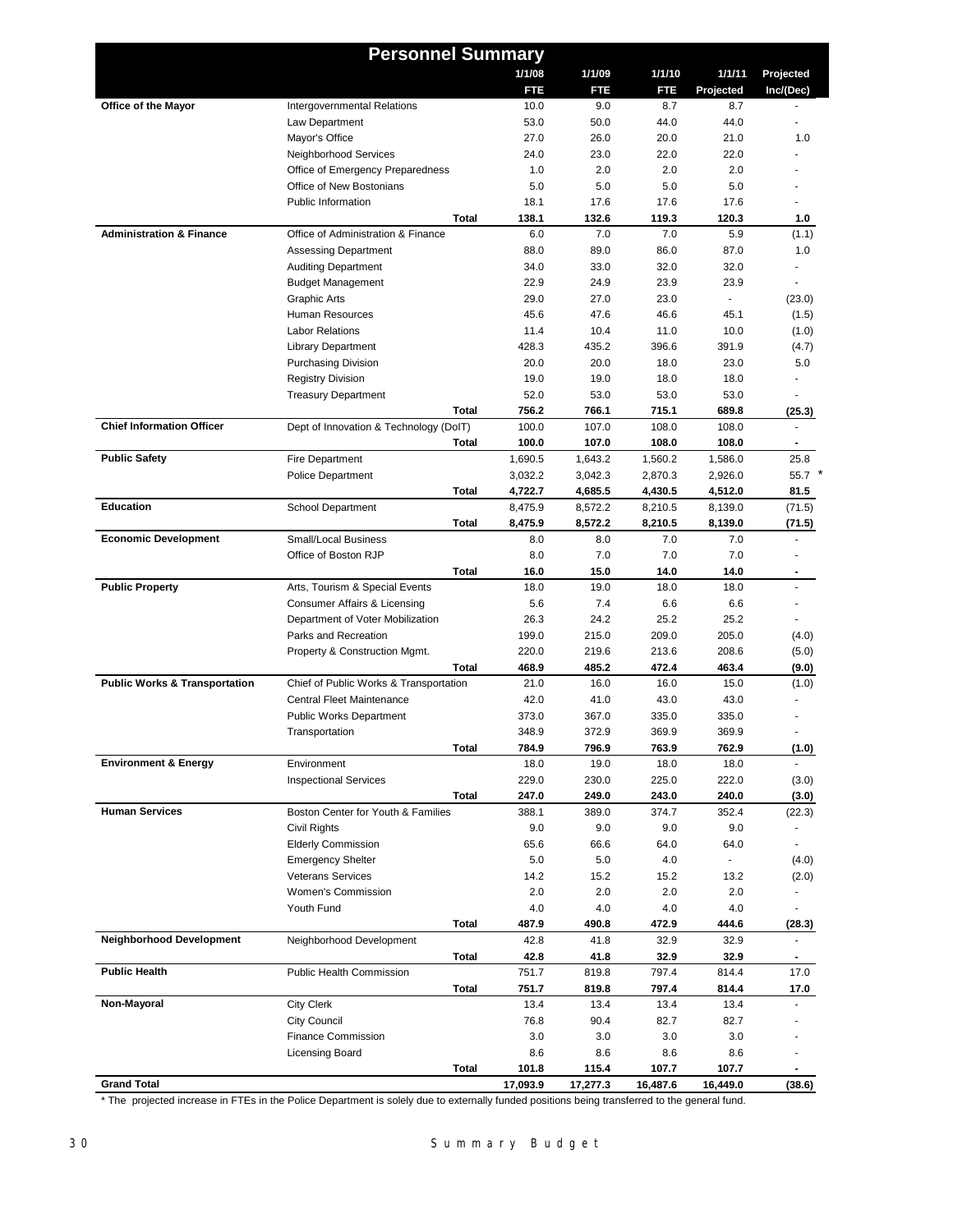## *PERSONNEL CHANGES*

The Personnel Summary table shows a four-year comparison of city funded full-time equivalent (FTE) positions. (This includes both permanent and emergency employees.) The projected FTE numbers used for FY11 are estimates based on the personnel funding levels contained in the FY11 budgets.

## *FY09- FY10 FTE Changes*

The total net decrease in FTEs from January 1, 2009 to January 1, 2010 was 789.7. General fund resources were extremely limited in FY10 causing staffing in all but a few of the departments to decrease or remain level with FY09. The City's Position Review Committee continued to review all proposed job postings for vacant positions. All hiring was scrutinized and only critical positions were approved.

The largest change occurred within the School Department with a decrease of 361.7 FTEs. The department's reduction is due to attrition or layoffs of teachers and paraprofessionals as well as positions in areas such as central support and custodial services.

The decreased number of FTEs in the Administration and Finance Cabinet relates mainly to the Library Department's planned reduction in force and additional measures taken following the significant decline in state funding. Restructuring within the main branch at Copley as well as the relocation of the Kirstein Business Branch to Copley resulted in the need for fewer employees. In addition the department reduced the number of part-time library aides and left many positions vacant. The Graphic Arts Department also reduced its staff in FY10 as the City began the first phase of eliminating the provision of in-house graphic arts services.

Staffing levels in the Public Safety cabinet decreased by 255.0 FTEs. There were no new public safety classes in FY10. In addition the Fire Department had a higher than average number of retirements. The Police Department also disbanded the mounted unit, which eliminated the need for positions responsible for caring for the horses, suspended the Police Cadet program, and was able to retain uniformed officers scheduled for layoff with ARRA grant funds.

The Public Property Cabinet decreased by 12.8 FTEs primarily as a result of departments leaving positions vacant after retirements or other attrition. The Public Works and Transportation Cabinet's FTE reduction is related to the Public Works Department not filling vacant positions. Similarly, the Public Health Commission had a decline of 22.4 FTEs due to a freeze on filling noncritical positions.

The Human Services Cabinet's FTEs declined by 17.9. This change is mainly a result of the elimination of a layer of middle management at the Boston Center for Youth & Families.

While the Department of Neighborhood Development had 8.9 less city-funded FTEs, the overall staffing level remained fairly steady across all funds.

## *FY10-FY11 Projected FTE Changes*

The City expects the net decrease in FTE levels to be approximately 39 from January 1, 2010 to January 1, 2011.

The Mayor's Office Cabinet staffing as a whole is projected to remain stable from January 1, 2010 to January 1, 2011.

The decrease in the number of FTEs in the Administration and Finance Cabinet relates mainly to the reductions in force in the Library Department and the elimination of the Graphic Arts Departments. The restructuring within the main branch at Copley will result in the need for fewer employees. Additionally the reduction in library branches will further impact staff levels by the end of the fiscal year. The Graphic Arts Department will close in FY11 as the City completes the final phase of the elimination of the provision of in-house graphic arts services. The Purchasing Department will take on additional staff to assist in the procurement of printing services and to operate the central copy center. The Department of Innovation and Technology (DoIT) is projected to have level staffing in FY11.

In the past, the number of Public Safety employees on the payroll as of January 1 of any year has fluctuated with the timing of classes and the timing of retirements. The Fire Department is projected to increase by 25.8 FTEs assuming normal attrition and the hiring of a new class this summer. The projected increase in FTEs in the Police Department is solely due to externally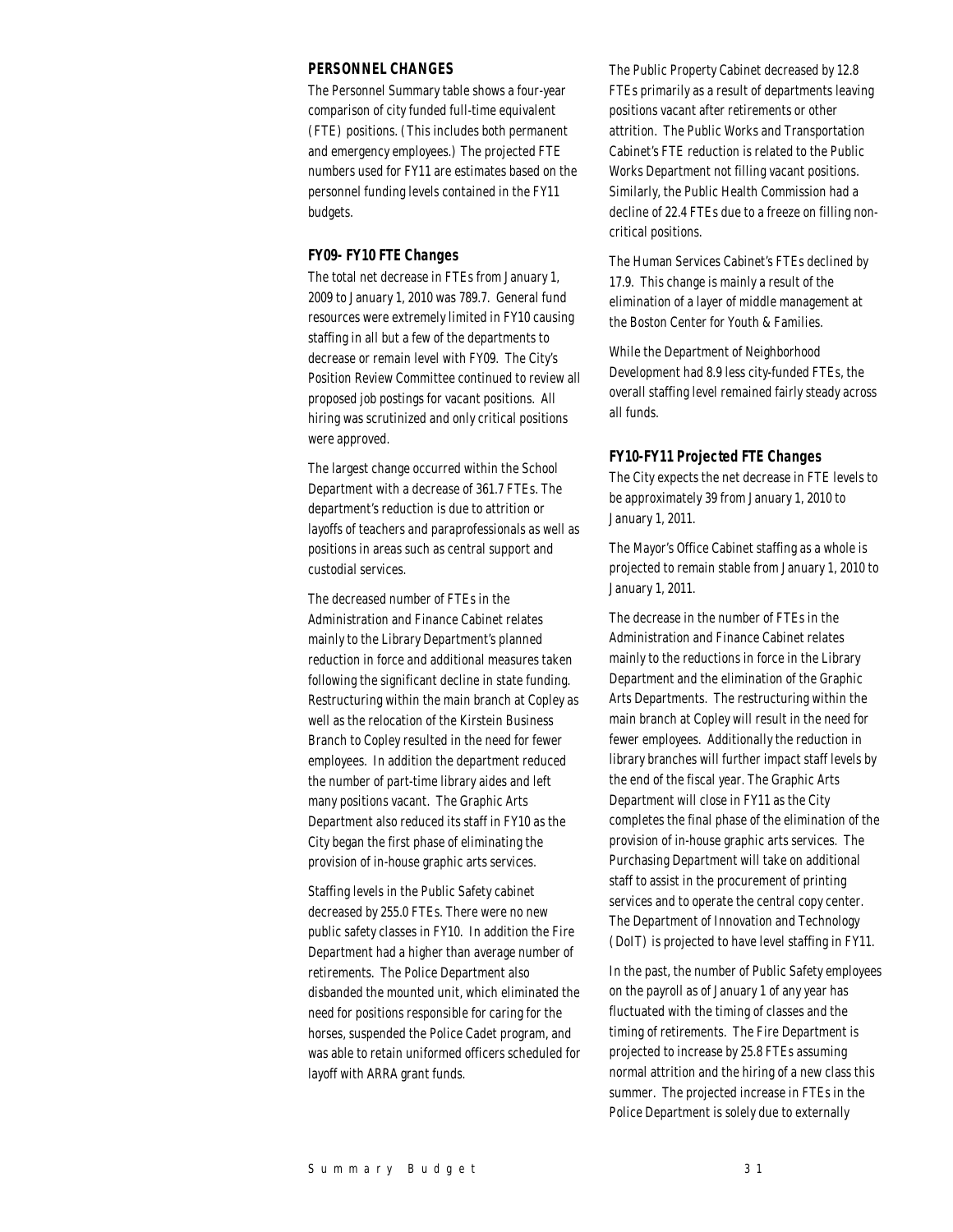funded police officer and community service officer positions being transferred to the general fund as grants expire. A police class coming on in late fall of 2010 will cover attrition.

From FY10 to FY11 the School Department is projecting a net decrease of 71.5 FTEs. A large part of the decrease is layoffs in custodial staff and clerical support for Evaluation Team Facilitators (ETFs). Other areas that will see declines in FTEs are professional and technical support. There will actually be an increase in the number of Bilingual teachers as the School Department makes significant investments in programs for English Language Learners.

The Public Property Cabinet is projected to have a net decrease of approximately 9 FTEs. The decrease in the Property & Construction Management Department is the result of leaving positions vacant after retirements and other attrition. The Parks Department will eliminate four filled positions in the administration and maintenance areas.

Staffing in the Public Works & Transportation Cabinet is projected to remain level. The FTE count in the Environment & Energy cabinet is expected to decrease by 3 based on expected retirements in the Inspectional Services Department.

The Human Services Cabinet is expected to have a reduction of 28.3 FTEs. Boston Centers for Youth and Families (BCYF) is closing or consolidating eight sites with some staff being terminated and others redeployed. The Emergency Shelter Commission (ESC) staff will transition to the Public Health Commission. Veterans Services' vacancies will not be filled.

Staffing at the Public Health Commission (PHC) is expected to increase by 17 as a result of the transition of 4 ESC staff to PHC and the timing of

an EMT class for Emergency Medical Services.

The FTE counts in the Economic Development, Housing & Neighborhood Development cabinets as well as the Non-Mayoral group of departments are projected to remain level.

## *EXTERNAL FUNDS*

The City's \$2.3 billion operating budget is supplemented by approximately \$373 million in external funds. These funds consist mainly of federal, state and private funding earmarked for specific purposes. Education, housing, economic development, public safety and public health are some of the largest areas for which these funds are targeted.

Twenty-three departments and agencies expect to receive federal, state or other forms of external funding in FY11. Since there are hundreds of grants and many of them are small, the focus here is on the largest grants. Over 93% of the City's external funds are found in six of those twentythree departments. These six departments are the School Department, Neighborhood Development, Office of Emergency Management, Public Health Commission, Police Department and the Parks and Recreation Department. Other departments that also have significant grant funding are the Elderly Commission and Boston Centers for Youth & Families. Due to cuts in state funding, the external resources for the Boston Public Library have been reduced significantly since FY09, especially the state Library of Last Recourse grant. For FY11, the Massachusetts Board of Library Commissioners consolidated regional services into a single organization called the Massachusetts Regional Library System. Therefore Boston will not be receiving funds for the Boston Regional Library System in FY11. Descriptions and amounts for grants by department can be found in Volumes II and III.

| <b>External Funds</b>           |                                   |                                 |                                 |  |  |  |
|---------------------------------|-----------------------------------|---------------------------------|---------------------------------|--|--|--|
|                                 | <b>FY09</b><br><b>Expenditure</b> | <b>FY10</b><br><b>Estimated</b> | <b>FY11</b><br><b>Estimated</b> |  |  |  |
| <b>Boston Public Schools</b>    | 155,080,732                       | 158.410.171                     | 160.235.369                     |  |  |  |
| Neighborhood Development        | 60.832.347                        | 95,764,985                      | 101,768,896                     |  |  |  |
| <b>Public Health Commission</b> | 46.797.638                        | 41,562,191                      | 48,345,229                      |  |  |  |
| <b>Emergency Management</b>     | 11.587.063                        | 25.351.213                      | 18.684.511                      |  |  |  |
| <b>Police Department</b>        | 8,238,822                         | 18.063.945                      | 12.835.212                      |  |  |  |
| Parks & Recreation Department   | 6,970,010                         | 7,384,140                       | 6,948,518                       |  |  |  |
| Other                           | 23.760.040                        | 25.580.044                      | 24.622.699                      |  |  |  |
|                                 | 313,266,652                       | 372,116,688                     | 373.440.434                     |  |  |  |
|                                 |                                   | S.<br>ummary                    | Budget                          |  |  |  |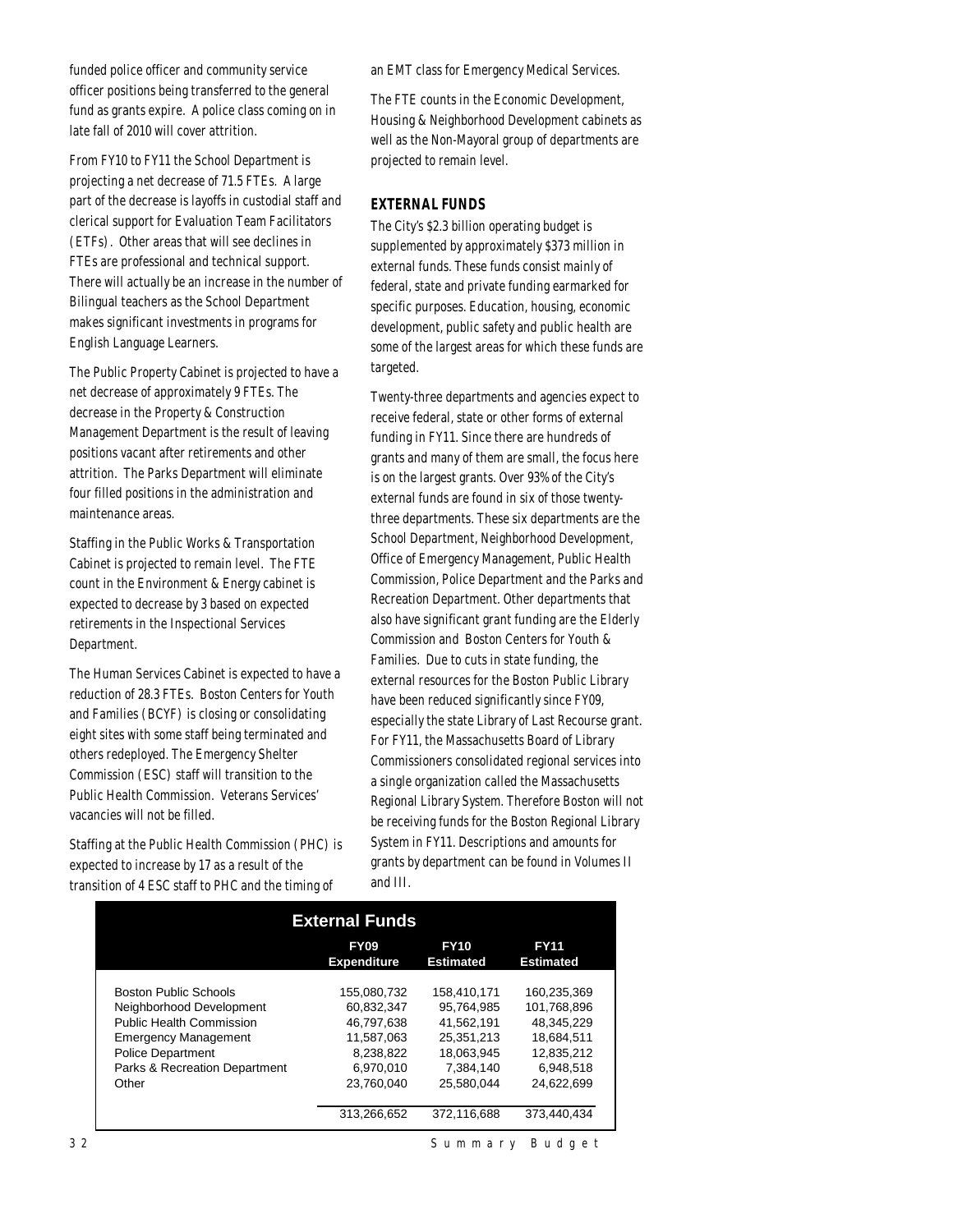#### *Federal and State Grants*

Federal grants provide funding for key City priorities. In February of 2009, President Barack Obama signed the American Recovery and Reinvestment Act (ARRA). ARRA is a nearly \$800 billion multi-year investment in the nation's economy that hopes to create or save 3.5 million jobs over a two years period. The City of Boston will receive ARRA funds in three ways: direct appropriation from the federal government, competitive grants from the federal government and competitive grants from the Commonwealth of Massachusetts. ARRA funds have been allocated for transportation projects such as Dorchester Avenue, traffic signal and traffic management upgrades and a \$21 million citywide paving program all of which will be managed by the Massachusetts Highway Department (MHD). In addition to these infrastructure projects, the Department of Neighborhood Development will receive ARRA funds for increased levels of Community Development Block Grants, Emergency Shelter Grants and Neighborhood Stabilization Grants. The Police Department received an ARRA- Byrne Justice Assistance Grant to retain fifty police officers scheduled for layoff and was also successful in securing a competitive ARRA Community Oriented Policing Services (COPS) hiring grant totaling more than \$11.8 million over three years to retain fifty police officers who were scheduled to be laid off in October 2009. The School Department will receive increased allocations for Individuals with Disabilities Education Act (IDEA) and Title I grants. The Environment Department received an Energy Efficiency Block Grant in FY10 and will receive a Solar Market Transformation Grant in FY11. In FY11, the School Department, in addition to using \$21.1 million in ARRA Title I funding, is expected to receive \$45.9 million from its normal Title I allotment. This funding has supplemented education programs in schools with significant populations of low-income students. The City continues to receive Community Development Block Grant (CDBG) funding for a variety of neighborhood development activities. Other sources of federal funding received by the City address diverse needs and/or creative approaches such as homeland security, community policing, housing support for the homeless, and investment in the City's Empowerment Zone. The FY11

budget includes \$61.9 million in American Recovery and Reinvestment Act (ARRA) funding.

Descriptions of the largest federal and state supported programs in the six departments managing the bulk of the City's external fund resources are given below.

#### *Neighborhood Development*

The External Funds budget for DND is projected to increase by 6.3%. The increase primarily comes from new ARRA funding under the Neighborhood Stabilization Program (NSP2) awarded to the City in mid FY10. These funds will be used to support the City's efforts to reclaim and re-occupy abandoned bank owned properties and to support turnkey development. The increase can also be attributed to an uptick in expected spending of Section 108 funds under the Boston Invests in Growth initiative which is designed to help jumpstart well-financed construction projects, create jobs, and strengthen Boston's economy. Other grants are described below.

Community Development Block Grant (CDBG) – CDBG is a annual entitlement grant from the U.S. Department of Housing and Urban Development (HUD) to the City of Boston. The CDBG program funds a variety of neighborhood development activities. The City's Department of Neighborhood Development (DND), the Fair Housing Commission and the Mayor's Office of Jobs and Community Services have expended approximately \$23.6 million in CDBG funding in FY09, and estimates spending \$25.7 million in FY10 and \$25.8 million in FY11. At least 70% of CDBG funds must be used to benefit low- and moderate-income households. The City uses CDBG funds to produce and preserve affordable housing, revitalize neighborhood commercial districts, assist the renovation of non-profit facilities, improve vacant lots, promote and monitor fair housing activities and assist non-profit organizations in the operation of emergency shelters, health care, youth and adult literacy programs. CDBG funds cannot be used for general government services and cannot replace funding cut from existing public service activities. CDBG funding is also used as security for Section 108 loans.

Section 108 Loan Project/Economic Development Initiative - DND will continue the Boston Invests in Growth Program in FY11 with spending in this program expected to double. Section 108 funds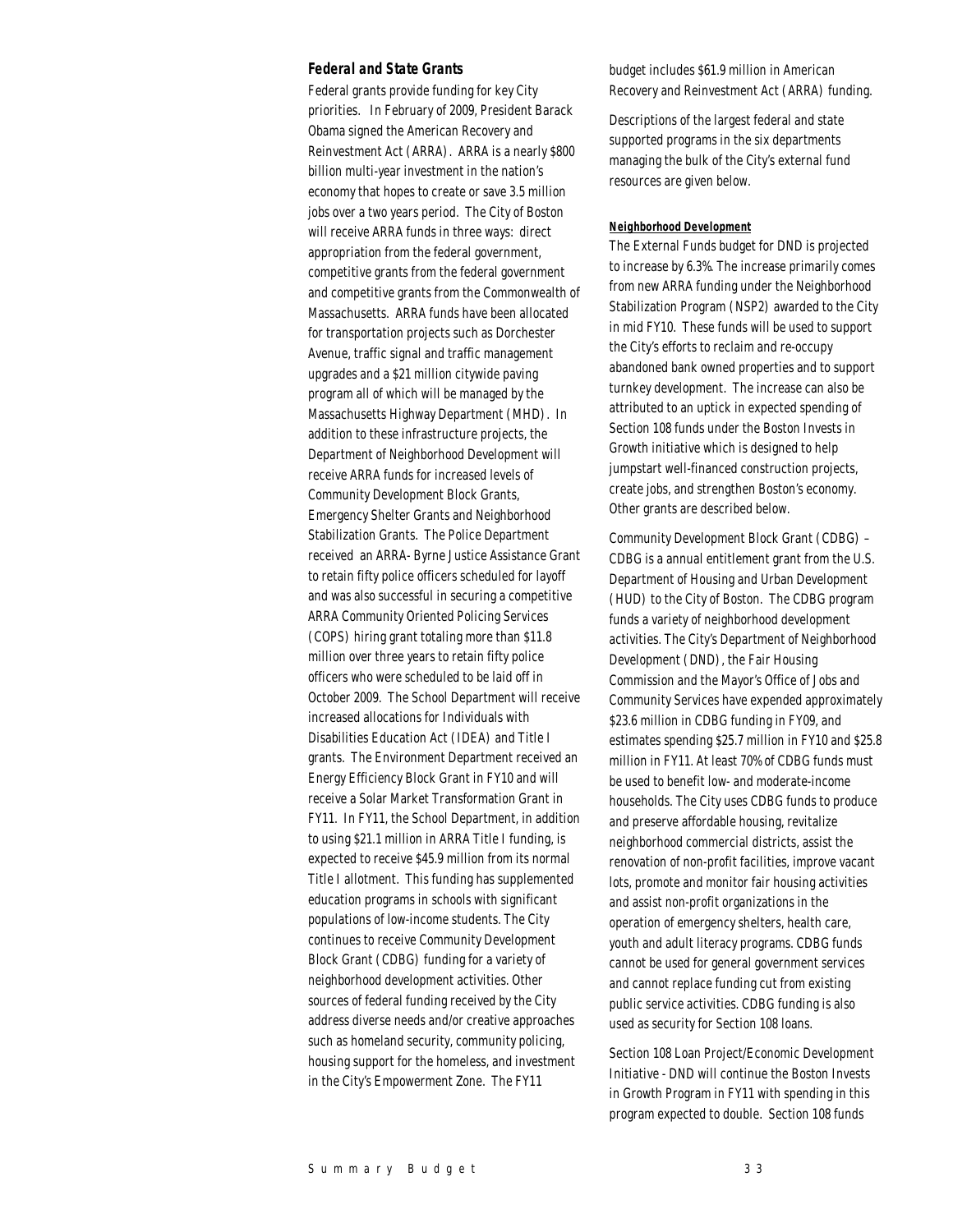are available to eligible cities from HUD on an application basis and can only be used for economic development projects. The City receives and administers Section 108 funds through a pledge of its current and future CDBG grant awards.

Emergency Shelter Grant/HOPWA/Shelter Plus Care/Supportive Housing - The City expects to spend \$22.5 million from these four HUD grants in FY10 and another \$23.3 million in FY11. In FY10 DND received over \$8 million in ARRA- Homeless Prevention and Rapid Re-Housing funding to support homelessness prevention and to support the City's goal of a 50% reduction in Boston's homeless population by 2012. More than 60% of these funds will be expended by the end of FY11. The Emergency Shelter and HOPWA (Housing Opportunities for Persons With AIDS) grants are entitlement grants that become available each July. The Emergency Shelter grant supports the development and operations of emergency shelters for the homeless. The HOPWA program provides housing, rental assistance and support services for persons with AIDS. The Shelter Plus Care grant program provides rental assistance for homeless people with disabilities, primarily those with serious mental illness or chronic problems with alcohol and/or drugs. Other federal, state or local sources provide the support services that must match the value of the rental assistance. The Supportive Housing Program provides service, operating and/or capital funds for a broad range of housing and social service projects. The program requires that applicants match the amount of supportive housing acquisition and development funds requested with an equal amount of funding from other sources. Shelter Plus Care and Supportive Housing are both competitive grants. FY11 awards will become available in the fall.

HOME Investment Partnership - The HOME Partnership Program is an entitlement grant from HUD to support the development of affordable housing. FY11 funds will become available in July 2010. The City expended \$6.5 million in this program in FY09 and estimates spending \$9.6 million in FY10. Projected spending for FY11 is \$9.4 million. Eligible activities include new construction or rehabilitation of housing, tenantbased rental assistance for up to two years, and assistance to first-time homebuyers. All HOME

funds must be used to benefit low and moderateincome households. Fifteen percent of HOME funds are set aside for projects sponsored by Community Housing Development Organizations. Up to five percent may be set aside for operating costs for Community Housing Development Organizations.

Neighborhood Stabilization Program Two (NSP2) – NSP2 is the second round of funding made available through a competitive application process from the US Department of Housing and Urban Development as authorized by the American Recovery and Reinvestment Act of 2009. DND received a grant award of \$13.6 million in mid FY10. These funds will be used to support the City's efforts to reclaim and re-occupy abandoned bank owned properties and to support turnkey development. Projected spending in FY10 is \$2.4 million and an estimated \$7.4 million will be expended in FY11. At least fifty percent of the funds must be expended within 24 months of the grant award.

## *School Department*

The School Department's FY11 general fund budget of \$821.4 million is supplemented with approximately \$160.2 million in external funds, largely grants made directly to the Boston Public Schools from state and federal government entities. There are three main categories of external funding: formula grants, competitive grants, and reimbursement grants. Title I of the No Child Left Behind Act (NCLB), the school lunch reimbursement program, and resources allocated in support of the Individuals with Disabilities Education Act (IDEA) are the three largest sources of external funding and comprise the bulk of federal support. Both of these grant programs have been expanded with the American Recovery and Reinvestment Act (ARRA). Other significant sources of external funding include Title II (teacher quality grant), the special education "circuit breaker" reimbursement, and the Community Partnership grant.

Title I - This federal program supplements education in schools with significant populations of low-income students. This key source of funding for the Boston Public Schools makes up a large portion of the federal formula grant funding received. The School Department estimates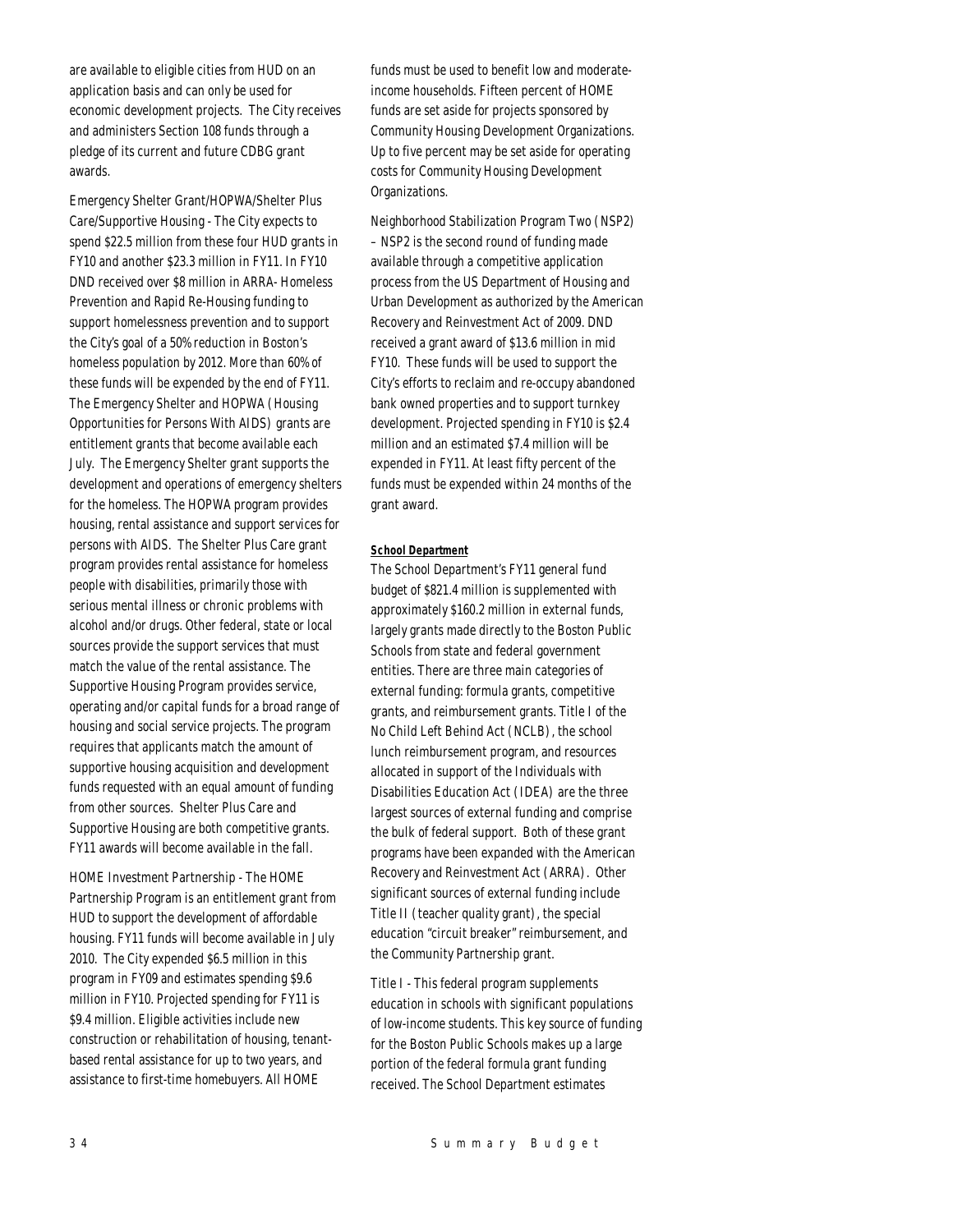spending levels for Title I to be \$45.9 million in both FY10 and FY11. BPS received another \$20.9 million in FY10 and expects to receive \$21.1 million in ARRA funding through Title I. These funds are being targeted for supporting classroom staff and making strategic investments.

School Lunch - The School Lunch program, administered by the U.S. Department of Agriculture, reimburses local school districts on a per-meal basis for the costs of breakfast and lunch for low-income students. The School Department expects to receive \$24.7 million in reimbursements in FY10 and \$25.0 million in FY11.

Title II Teacher Quality – The School Department expects to receive \$6.9 million in FY10 and \$7.3 million in FY11 from this federal formula grant program to improve teaching and learning.

Individuals with Disabilities Education Act (IDEA or SPED 94-142 Entitlement) - This federal formula grant supports special education programs. The amount budgeted by the School Department in both FY10 and FY11 is \$19.3 million. In FY10, an additional \$10.7 million in IDEA funds appropriated through ARRA has funded positions and strategic investments in special education. BPS will receive \$10.6 million in ARRA funding through IDEA in FY11.

Community Partnerships for Children - The Community Partnerships Program is the largest competitive grant received by the School Department. The Community Partnership Program is a state program to create comprehensive, highquality programs for preschool-aged children in public preschools, Head Start centers, private day care centers and family-based day care centers. The amount budgeted by the School Department, which serves as the fiscal agent for this program, is \$1.9 million for FY10 and \$1.6 million for FY11.

#### *Public Health Commission*

Ryan White Care Act - This funding is intended to help communities increase the availability of primary health care and support services, increase access for underserved populations and improve the quality of life of those affected by the HIV/AIDS epidemic. In FY10, contracts supported approximately 50 community agencies and 93 programs in the ten county region of Massachusetts and southern New Hampshire. The

estimated level of spending for this federally funded program is \$13.6 million for FY11.

ARRA – CPPW – The Commission received two competitive grants from the Centers for Disease Control's Communities Putting Prevention to Work program under the ARRA initiative. The Obesity, Physical Activity, and Nutrition grant will provide \$6.4 million over two years to work on programs and policies to decrease consumption of sugarsweetened beverages, increase active transit including a new bike share program, improve neighborhood-based food production and distribution, and enhance efforts to integrate physical activity into the school day. The Tobacco Prevention grant of \$6.1 million over two years, will fund a variety of activities in the Healthy Homes Division including work to engage youth and community members in policy efforts to reduce youth tobacco use and exposure and to increase the number of available smoke free housing units.

REACH CEED - The Centers for Disease Control and Prevention designated the Boston Public Health Commission as one of 18 national Centers of Excellence in the Elimination of Disparities (CEED). The CEED grant brings to scale the work of REACH and the Office of Health Equity, and funds 7 coalitions to facilitate regional efforts to eliminate disparities in breast and cervical cancer and cardiovascular disease in Black communities across New England. The Commission will receive \$4.5 million between 2007 and 2012 to work across six New England states: MA, Rhode Island, Vermont, Maine, Connecticut, and New Hampshire. The budget for FY11 is \$889,069.

Homeless Services – Federal funding for the Long Island Shelter provides homeless services in the form of shelter, food, clothing, health care, and social services for up to 800 homeless adult men and women. The Shelter also provides training and support services to 1,140 homeless individuals annually. Overall, projected external funding for homeless services in the Public Health Commission budget for FY11 totals \$8.9 million.

Substance Abuse Treatment – Federal funding received in FY09 and continuing through FY11 allows the Commission to provide culturally competent treatment and recovery options to women from Boston's highest need neighborhoods. A \$2.5 million, 5 year grant, from the Substance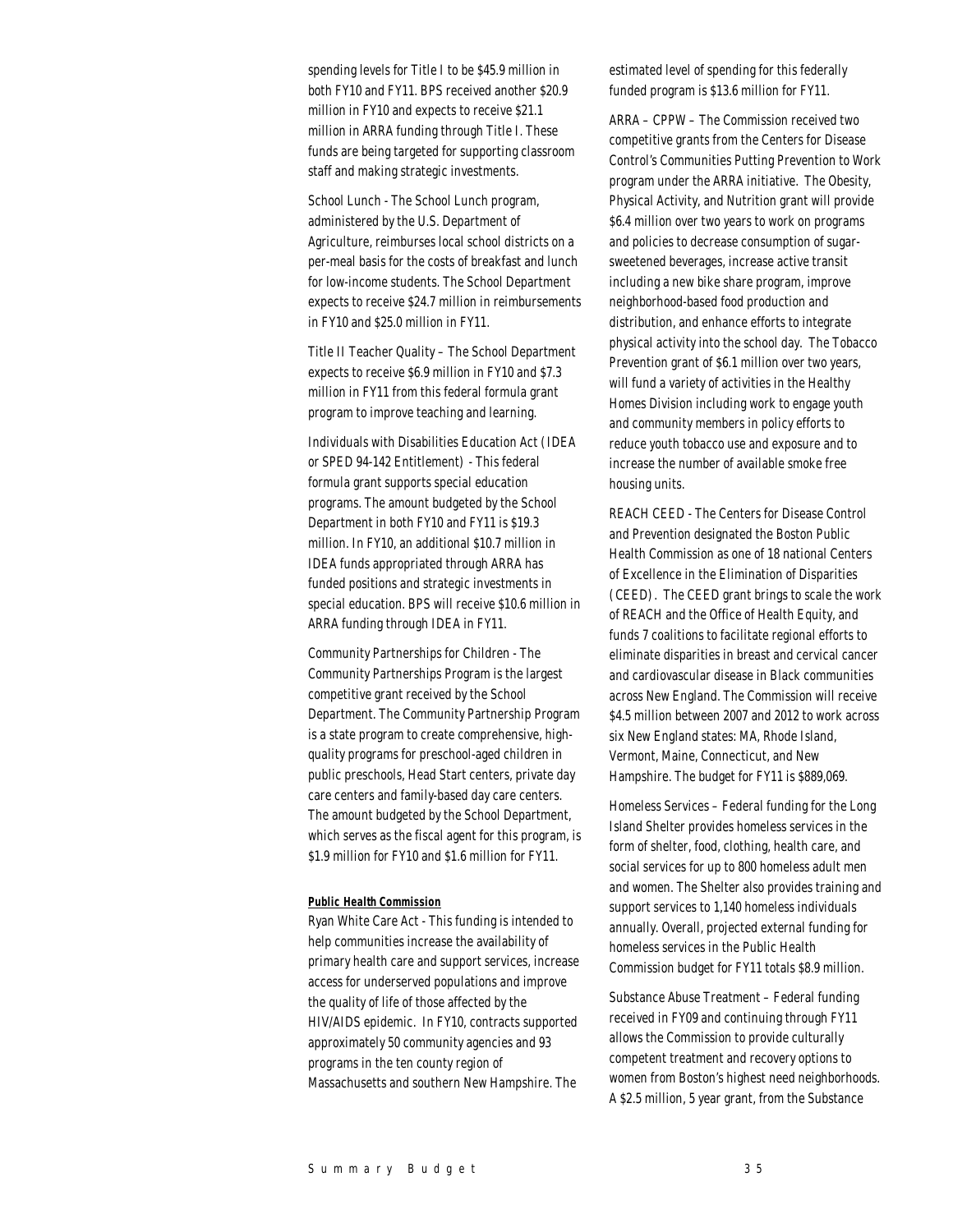Abuse and Mental Health Services Administration funds the Moving on to Recovery & Empowerment (MORE) program, an intensive outpatient substance abuse treatment which includes enhanced group, individual and case management services. This year, new federal grants totaling \$1 million for FY11, support Men in Recovery, a program for Latino and Black men, and Safe and Sound, a re-entry treatment program for women. Through state funding totaling \$660,000 in FY11, the Commission supports an additional eight neighborhood-based No Drugs Coalitions to develop strategic substance abuse prevention plans.

Public Health Preparedness -The Commission manages a number of critical initiatives to ensure that the residents of the City are protected and well prepared in the event of a major emergency. Among these activities are those funded by federal/state grants totaling \$1.3 million to support public communication strategies, communicable disease control, and the public health preparedness program. Other state and federally funded programs support training EMTs, hospital clinicians, and health center workers in various medical emergency protocols and procedures; leading collaborative citywide disaster planning with other healthcare, public safety, and emergency management officials; recruitment and training of a corps of medical and non-medical volunteers who can be mobilized as needed; and writing, translating, and disseminating educational materials to the City's most vulnerable populations.

With over \$48 million dollars in external funding, the Commission also has many smaller grant funded programs. For example, funding from the Robert Wood Johnson Foundation allows the Commission to implement an in-school and out-ofschool peer education program, Building Healthy Teen Relationships, to prevent intimate partner violence among youth and provides support for our case management program for victims of violence.

Federal funding also supports violence prevention work in our neighborhoods and efforts to improve air quality in homes and small businesses. The Commission continues to receive support for the Boston Healthy Start Initiative, a multi-year project to reduce the rate of infant mortality among Black babies.

#### *Office of Emergency Management*

As discussed earlier, the Mayor's Office of Emergency Preparedness has been renamed the Mayor's Office of Emergency Management in FY11 to capture its larger mission. The department pursues funding opportunities and manages federal homeland security grants awarded to the Metro-Boston Homeland Security Region (MBHSR). The Urban Area Security Initiative (UASI) grant provides the bulk of the funding for this office. This federal grant serves to address the unique equipment, planning, training and operational needs for first responders in the MBHSR. The region encompasses the cities of Boston, Cambridge, Chelsea, Everett, Quincy, Revere, Somerville and the towns of Brookline and Winthrop. UASI spending is projected to be \$17 million in FY11.

In FY10 and FY11 two new grants provided by the American Recovery and Reinvestment Act (ARRA) will be managed by the Mayor's Office of Emergency Management. The ARRA- Port Security Grant will allow the City's public safety agencies to procure equipment to protect against and respond to critical incidents including potential acts of terrorism in the Port of Boston. In addition, the ARRA Local Energy Assurance and Planning (LEAP) Initiative grant will support planning for recovery from potential disruptions to energy supply, enhance reliability and support quicker restorations of outages.

Additionally, the office receives funding under the Regional Catastrophic Preparedness Grant Program (RCPGP). This federal grant is designed to enhance regional catastrophic planning efforts, with the goal of strengthening the Nation against risks associated with catastrophic events. The Region includes communities from Massachusetts, New Hampshire, and Rhode Island. Spending from RCPGP is expected to be \$2.4 million in FY10 and \$772,000 in FY11.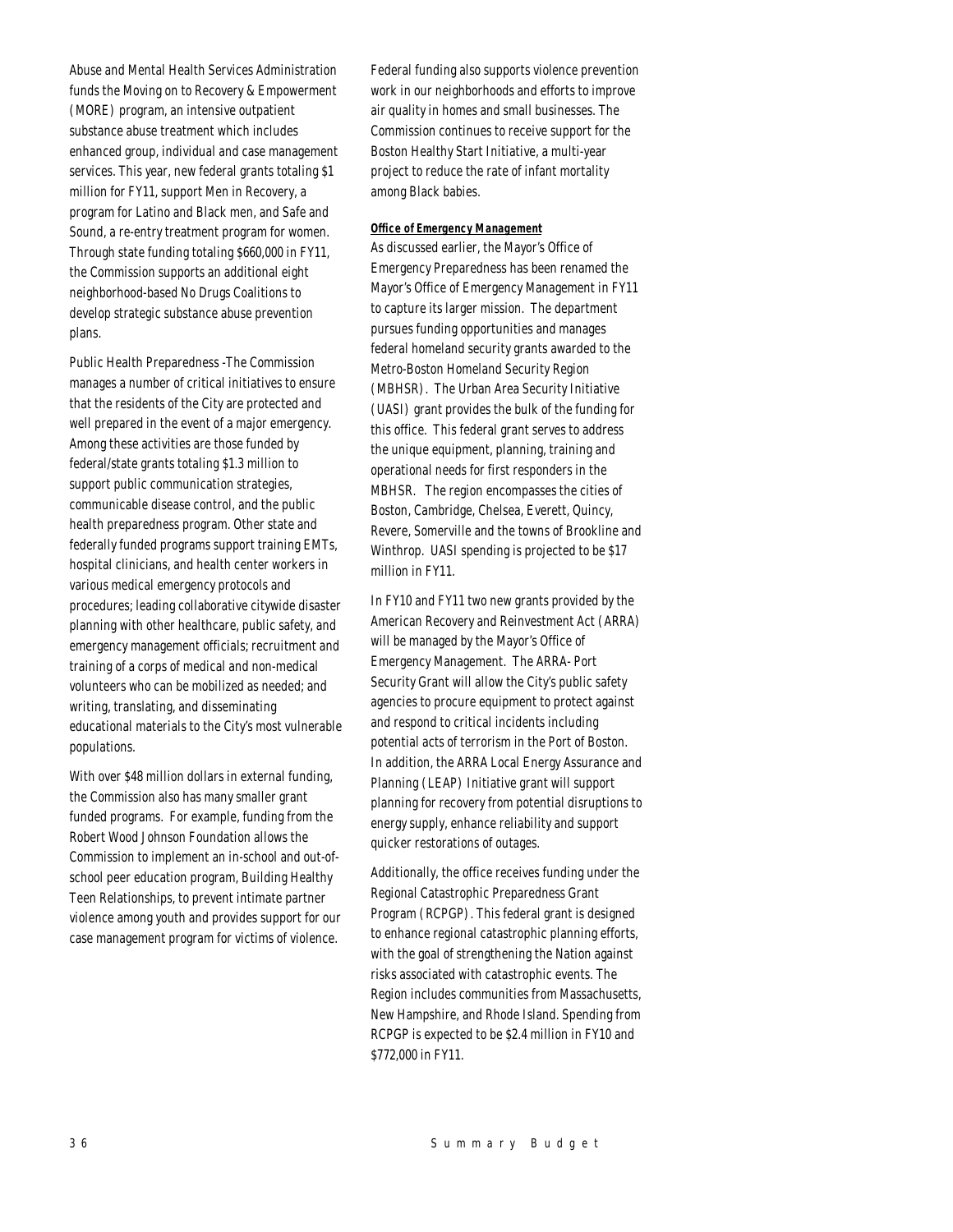#### *Police Department*

The Police Department's grant funding on both the federal and state level has historically focused mostly upon community policing. However, given the national economic crisis, new federal grants from the American Recovery and Reinvestment Act (ARRA) are also focusing on hiring as well as retaining and re-hiring police officers scheduled for layoff due to budget reductions.

ARRA -Byrne Justice Assistance Grant – The department received \$3.9 million from the Department of Justice Bureau of Justice Assistance for prevention, intervention and enforcement efforts aimed at reducing violence through the job retention and job growth. These funds are being used to support the retention of approximately fifty police officers. This was a oneyear award for FY10 with some carryover spending into FY11.

ARRA- Community Oriented Policing Services (COPS) Hiring Recovery Grant - The department successfully secured a competitive grant totaling more than \$11.8 million over three years to retain fifty police officers that were scheduled to be laid off in October 2009. The FY11 budget includes \$3.9 million from the ARRA COPS Hiring Recovery Grant.

Same Cop, Same Neighborhood – This neighborhood policing program was based on the belief that police officers and private citizens working together can help address community problems related to crime. The program was supported with a grant awarded by the Massachusetts Executive Office of Public Safety. This grant had provided \$3.8 million in FY08 was reduced to \$2.9 million in FY09 and was eliminated completely in the FY10 state budget with only \$1.6 million available in carryover funds in FY10 for the City of Boston. There is no funding available for FY11. This critical grant had funded civilian Community Service Officer positions. Given, the important role Community Service Officers play in the community, the Mayor has allocated general fund dollars to retain this critical staffing complement.

Justice Assistance Grant (JAG) – This federal grant is awarded by the Department of Justice for prevention, intervention and enforcement efforts aimed at reducing crime and violence. These funds are used to support civilian analyst and

advocacy personnel, as well as district social workers. This is a multi-year project that the department expects to run through September 2012. The department expended \$628,000 in FY09. Estimated expenditures for FY10 are \$594,000. In FY11 the department expects to spend \$1 million for this program.

Shannon Community Safety Initiative – This state grant was awarded from the Commonwealth of Massachusetts, Executive Office of Public Safety to address gang and youth violence through the Senator Charles E. Shannon, Jr. Community Safety Initiative. The award has supported a number of prevention, intervention and enforcement initiatives and activities that focus on a comprehensive citywide strategy for youth gang and gun violence. The total cost of the program supported by this grant for FY09 was \$2.5 million. For FY10 estimated expenditures are \$2.5 million. In FY11 the department expects to have \$1.1 million available for this program.

#### *Environment Department*

The American Recovery and Reinvestment Act (ARRA) is providing \$6.5 million to Boston for a new Energy Efficiency Block Grant which will be used to support the Renew Boston initiative. Renew Boston will be an innovative public-private partnership that will boost energy efficiency and alternative energy services for Boston residents, businesses and municipal facilities. Projected expenditures for the Energy Efficiency Block Grants are estimated at \$2.5 million in FY11. The American Recovery and Reinvestment Act (ARRA) is funding a one time Solar Market Transformation grant from the United States Department of Energy. Working with the Transportation and Public Works Departments, the Environment Department will support the design and construction of a solar evacuation route to be used by residents and visitors in emergencies. The solar powered route will store power and provide direction in case of wide spread electrical failure. The projected expenditures are estimated at \$700,000 in FY11.

#### *Parks and Recreation Department*

The external funds budget for the Parks and Recreation Department is \$6.9 million in FY11. This amount is a 5.9% decrease from the FY10 appropriation of \$7.4 million. In FY11 there are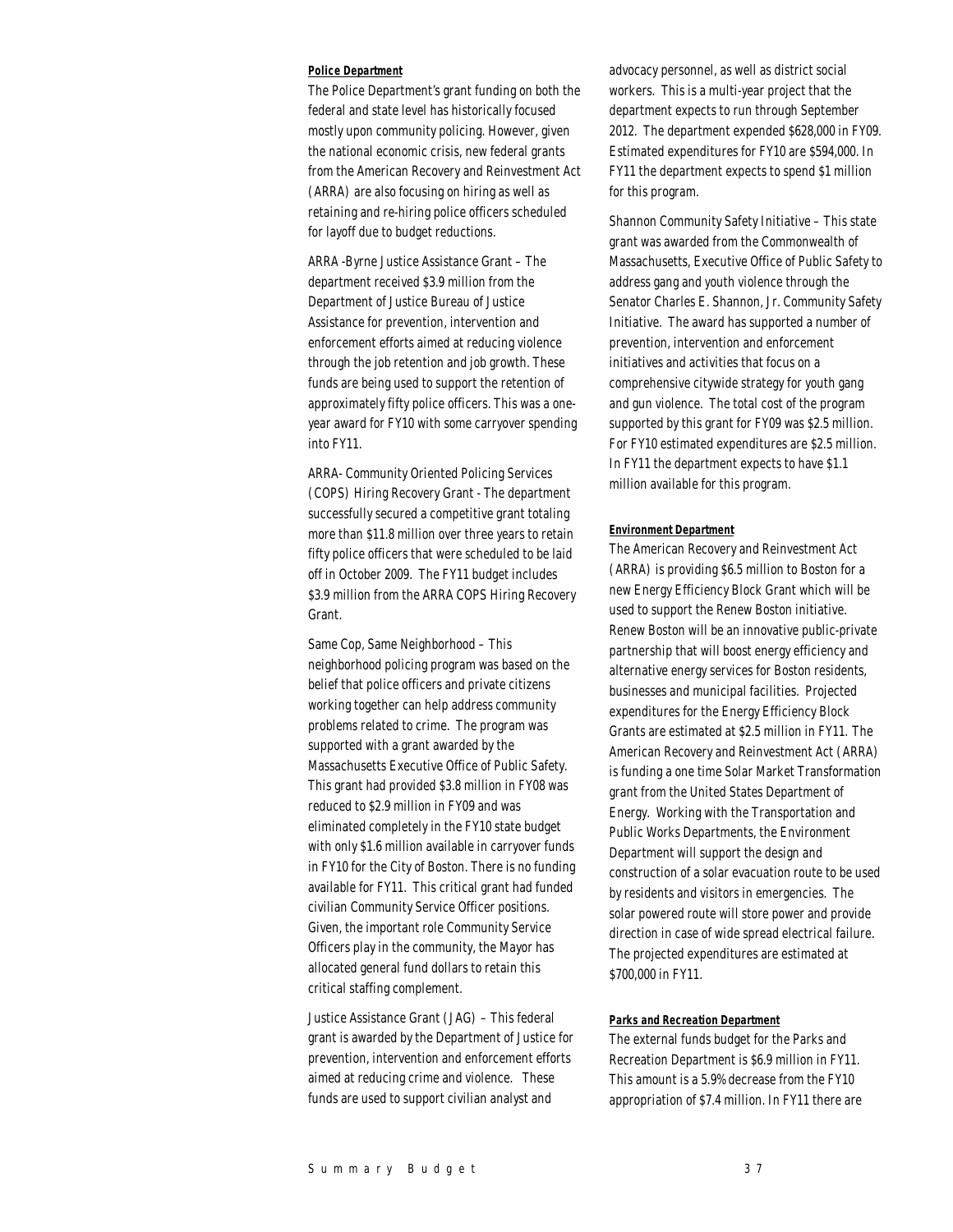four sources of external funds to support parks: the Fund for Parks and Recreation, the George W. Parkman Trust Fund, Park Floodlighting Fees and The Ryder Cup Trust Fund.

Fund for Parks and Recreation – This trust fund established in 1983 furthers the maintenance and preservation of parks belonging to the City of Boston, now or in the future, and provides recreational programs for the City's residents. FY11 spending is expected to be \$5.7 million.

George W. Parkman Trust Fund – The Parkman fund annually provides additional funding to maintain and improve the Parkman Parks including Boston Common, Public Garden, Franklin Park and the Fens. This includes tree work, repairs to roads, turf, and funding for maintenance employees working in these parks. FY11 spending is expected to be \$1 million.

Park Floodlighting Fees – Floodlighting fees are charged to non-resident and resident adult member organizations that conduct permitted night-time activities which require the use of the floodlights at City parks. These fees help cover electricity and maintenance costs of the floodlights. FY11 spending is expected to be \$185,000.

The Ryder Cup Trust Fund – The Ryder Cup/Youth Endowment Fund was formed from the proceeds of tickets to the 1999 Ryder Cup matches. The income from the fund is used to support youth golf programming and other youth recreation activities. FY11 spending is expected to be \$25,000.

#### *Library Department*

Total spending from state funding for the Library increased to \$9.2 million in FY08, but dipped in FY09 to an estimated \$8.6 million. With significant reductions to the Library of Last Recourse grant in the FY10 state budget, the Library received only \$4.0 million in total from the Commonwealth in FY10. In FY11, the Boston Public Library expects another reduction to \$2.4 million in state funding. The three state programs that relate to libraries are described below.

Library of Last Recourse - The Library of Last Recourse provides reference and research services for individual residents of the Commonwealth at

the Boston Public Library through developing, maintaining and preserving comprehensive collections of a research and archival nature to supplement library resources available throughout Massachusetts. The Library maintains the personnel resources, expertise and bibliographic skills needed to develop and provide access to reference and research collections. Funding for this program dropped from \$7.1 million in FY09 to \$2.6 million in FY10 to an anticipated \$1.8 million in FY11.

Boston Regional Library System - The Boston Regional Library System Program (BRLS) was one of six systems that were part of a state-funded program to provide supplemental services to libraries in the cities of Boston, Malden and Chelsea. Due to cuts in the FY11 budget, the Massachusetts Board of Library Commissioners has led a process to consolidate regional services into a single organization called the Massachusetts Regional Library System. The BRLS, formerly housed at the Boston Public Library, will be absorbed into this merged system in FY11. Funds for BRLS supported enhanced reference and information services, interlibrary loan and journal document delivery, continuing education and staff development, consulting on library operations and a variety of cooperative programs. The Boston Public Library received \$901k in funds for this program in FY10, but does not anticipate any funding in FY11.

State Aid to Libraries - This funding is provided by the Commonwealth of Massachusetts Board of Library Commissioners to the Trustees of the Public Library of the City of Boston annually. The Library is required to meet certain minimum standards of free public library service established by the Board to be eligible to receive the grant. The Boston Public Library expects to receive \$561,238 in both FY10 and FY11.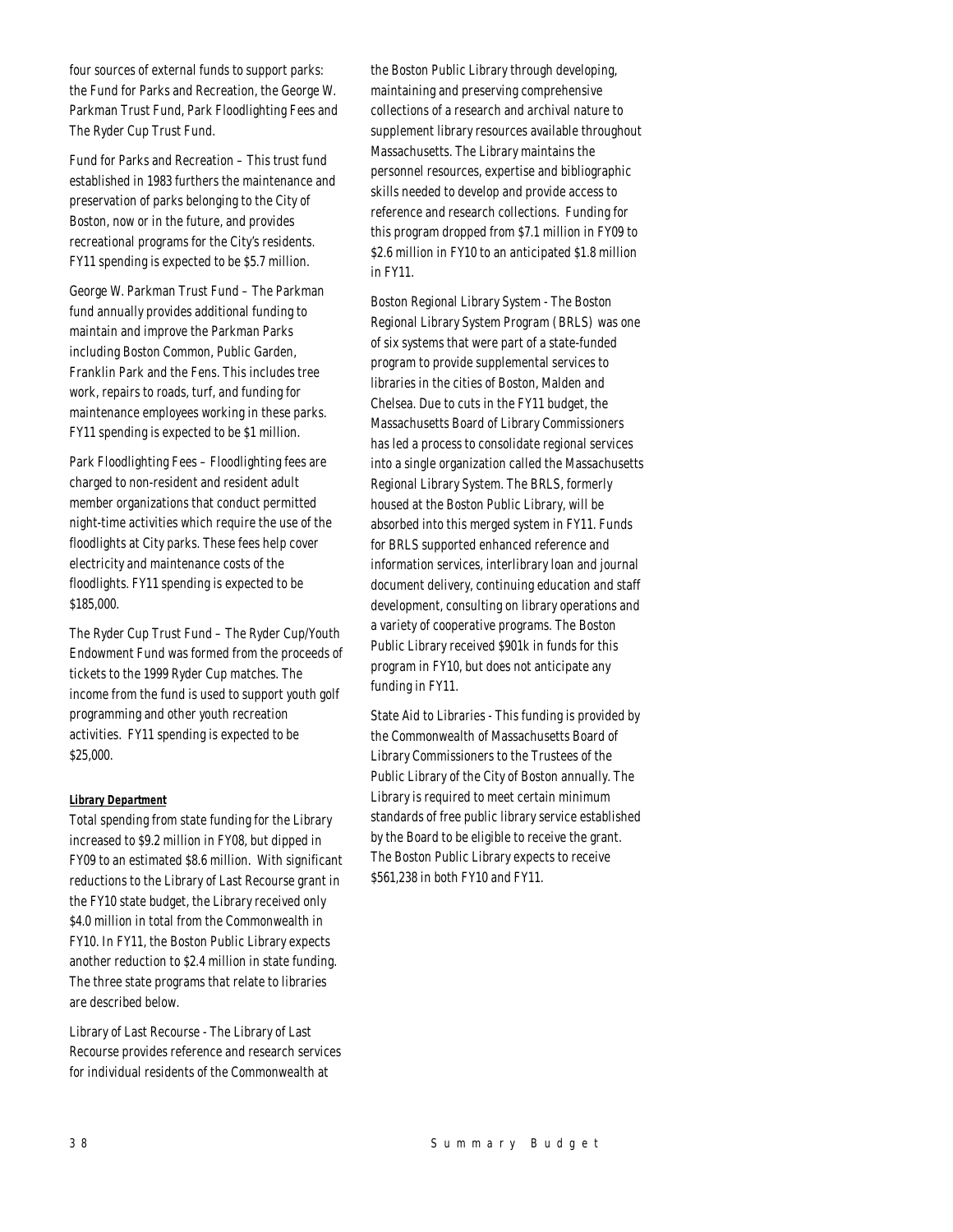## *FY11 ALL FUNDS BUDGET*

The following table consolidates the projected FY11 expenditures from the General Fund, Special Revenue Funds (external grants for the most part) and the Capital Fund by department. More detail on the expenditures made from each of these funds is shown in Volumes II and III of the City of Boston's FY11 budget document.

#### *Budget Document Structure*

The Operating Budget for FY11 and Five Year Capital Plan for FY11-15 are presented in three volumes. Volume I is an overview of the City's financial position and policy direction.

Volumes II and III, which are organized by cabinet, present the budget detail for each department's operating budget and capital projects. Please refer to the chapter on Budget Organization and Glossary in Volume I for an illustration of the City's organizational chart.

The City's budget is built at the program level for each department, which is the basis for budget planning. However, line item budget detail is only provided in this budget document at the department level. Program line item detail is available upon request.

In addition to program budgets, Volumes II and III provide a mission statement, key objectives, as well as past and promised performance levels for each departmental program. For those departments with capital projects, a project profile is provided for every capital project. The project profile includes authorization information as well as planned spending levels.

Definitions of the terms used throughout the budget document are presented in the glossary, which can be found in Volume I in the chapter titled Budget Organization and Glossary.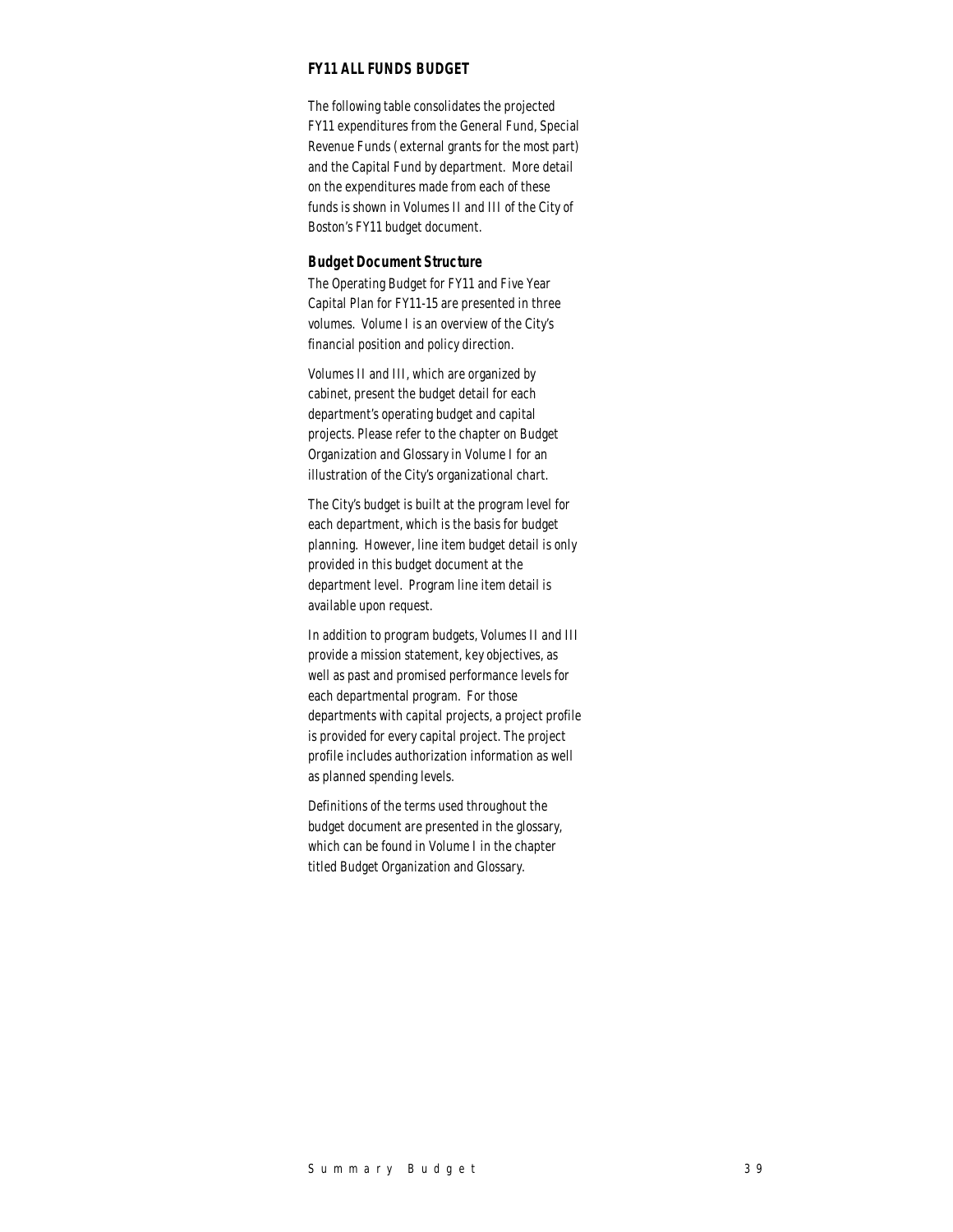| <b>All Funds Budgets - FY11</b>                    |                                                                  |                    |                            |                                        |                          |                                         |  |  |
|----------------------------------------------------|------------------------------------------------------------------|--------------------|----------------------------|----------------------------------------|--------------------------|-----------------------------------------|--|--|
| <b>Cabinet</b>                                     | Department                                                       |                    | Operating<br><b>Budget</b> | <b>External Funds</b><br><b>Budget</b> | Capital<br><b>Budget</b> | <b>Total All Funds</b><br><b>Budget</b> |  |  |
| Mayor's Office                                     | <b>Emergency Management</b>                                      |                    | 311,392                    | 18,684,511                             |                          | 18,995,903                              |  |  |
|                                                    | Intergovernmental Relations                                      |                    | 1,137,372                  |                                        |                          | 1,137,372                               |  |  |
|                                                    | Law Department                                                   |                    | 5,476,960                  |                                        |                          | 5,476,960                               |  |  |
|                                                    | Mayor's Office                                                   |                    | 2,126,467                  | 146,527                                |                          | 2,272,994                               |  |  |
|                                                    | Neighborhood Services                                            |                    | 1,280,133                  |                                        |                          | 1,280,133                               |  |  |
|                                                    | Office of New Bostonians                                         |                    | 334,401                    |                                        |                          | 334,401                                 |  |  |
|                                                    | Public Information                                               |                    | 1,201,580                  |                                        |                          | 1,201,580                               |  |  |
|                                                    | Office of Administration & Finance                               | <b>Total</b>       | 11,868,306                 | 18,831,038                             | 0                        | 30,699,344<br>835.534                   |  |  |
| <b>Administration &amp; Finance</b>                | <b>Assessing Department</b>                                      |                    | 835,534<br>6,393,004       |                                        |                          | 6,393,004                               |  |  |
|                                                    | <b>Auditing Department</b>                                       |                    | 2,270,037                  | 214,982                                |                          | 2,485,020                               |  |  |
|                                                    | <b>Budget Management</b>                                         |                    | 2,693,657                  |                                        |                          | 2,693,657                               |  |  |
|                                                    | <b>Execution of Courts</b>                                       |                    | 3,500,000                  |                                        |                          | 3,500,000                               |  |  |
|                                                    | Health Insurance                                                 |                    | 207,414,861                |                                        |                          | 207,414,861                             |  |  |
|                                                    | Human Resources                                                  |                    | 3,223,204                  |                                        |                          | 3,223,204                               |  |  |
|                                                    | <b>Labor Relations</b>                                           |                    | 1,410,881                  |                                        |                          | 1,410,881                               |  |  |
|                                                    | <b>Library Department</b>                                        |                    | 30,369,142                 | 5,649,672                              | 5,183,412                | 41,202,226                              |  |  |
|                                                    | <b>Medicare Payments</b>                                         |                    | 7,250,000                  |                                        |                          | 7,250,000                               |  |  |
|                                                    | Pensions & Annuities                                             |                    | 4,200,000                  |                                        |                          | 4,200,000                               |  |  |
|                                                    | <b>Purchasing Division</b>                                       |                    | 1,720,203                  |                                        |                          | 1,720,203                               |  |  |
|                                                    | <b>Registry Division</b>                                         |                    | 995,597                    |                                        |                          | 995,597                                 |  |  |
|                                                    | <b>Treasury Department</b>                                       |                    | 3,656,703                  |                                        |                          | 3,656,703                               |  |  |
|                                                    | <b>Unemployment Compensation</b>                                 |                    | 350,000                    |                                        |                          | 350,000                                 |  |  |
|                                                    | <b>Workers' Compensation Fund</b>                                | <b>Total</b>       | 2,200,000<br>278,482,824   | 5,864,655                              | 5,183,412                | 2,200,000<br>289,530,890                |  |  |
| <b>Chief Information Officer</b>                   | Department of Innovation and Technology                          |                    | 18,614,675                 | 1,906,439                              | 20,000,000               | 40,521,114                              |  |  |
|                                                    |                                                                  | <b>Total</b>       | 18,614,675                 | 1,906,439                              | 20,000,000               | 40,521,114                              |  |  |
| <b>Public Safety</b>                               | <b>Fire Department</b>                                           |                    | 175,970,200                | 1,964,493                              | 9,035,000                | 186,969,693                             |  |  |
|                                                    | <b>Police Department</b>                                         |                    | 270,874,944                | 12,835,212                             | 11,175,000               | 294,885,156                             |  |  |
|                                                    |                                                                  | Total              | 446,845,145                | 14,799,705                             | 20,210,000               | 481,854,849                             |  |  |
| Education                                          | <b>Boston Public Schools</b>                                     |                    | 821,382,404                | 160,235,369                            | 32,488,813               | 1,014,106,586                           |  |  |
|                                                    |                                                                  | <b>Total</b>       | 821,382,404                | 160,235,369                            | 32,488,813               | 1,014,106,586                           |  |  |
| Economic Development                               | <b>Boston Redevelopment Authority</b>                            |                    | 0                          |                                        | 140,000                  | 140,000                                 |  |  |
|                                                    | Boston Residents Job Policy                                      |                    | 460,865                    |                                        |                          | 460,865                                 |  |  |
|                                                    | <b>Small/Local Business</b>                                      |                    | 599,714                    |                                        |                          | 599,714                                 |  |  |
|                                                    |                                                                  | <b>Total</b>       | 1,060,579                  | 0                                      | 140,000                  | 1,200,579                               |  |  |
| <b>Public Property</b>                             | Arts, Tourism & Special Events                                   |                    | 1,630,790                  | 137,720                                |                          | 1,768,510                               |  |  |
|                                                    | Consumer Affairs & Licensing<br>Department of Voter Mobilization |                    | 435,772<br>3,142,447       | 51,300                                 |                          | 487,072<br>3,142,447                    |  |  |
|                                                    | Parks & Recreation Department                                    |                    | 15,196,211                 | 6,948,518                              | 11,984,934               | 34,129,663                              |  |  |
|                                                    | Property & Construction Mgmt.                                    |                    | 19,433,066                 | 261,699                                | 9,689,534                | 29,384,299                              |  |  |
|                                                    |                                                                  | Total              | 39,838,287                 | 7,399,237                              | 21,674,468               | 68,911,991                              |  |  |
| Public Works & Transportation                      | Central Fleet Maintenance                                        |                    | 1,992,053                  |                                        |                          | 1,992,053                               |  |  |
|                                                    | Office of Chief of PWD & Transportation                          |                    | 1,384,987                  |                                        |                          | 1,384,987                               |  |  |
|                                                    | <b>Public Works Department</b>                                   |                    | 81,245,610                 | 160,000                                | 32,110,480               | 113,516,090                             |  |  |
|                                                    | Snow Removal                                                     |                    | 15,943,706                 |                                        |                          | 15,943,706                              |  |  |
|                                                    | <b>Transportation Department</b>                                 |                    | 30,516,503                 | 586,940                                | 6,632,090                | 37,735,533                              |  |  |
|                                                    |                                                                  | Total              | 131,082,858                | 746,940                                | 38,742,570               | 170,572,368                             |  |  |
| <b>Environment &amp; Energy</b>                    | <b>Environment Department</b>                                    |                    | 1,321,048                  | 3,675,202                              | 400,000                  | 5,396,251                               |  |  |
|                                                    | <b>Inspectional Services Dept</b>                                |                    | 15,511,443                 | 139,912                                |                          | 15,651,355<br>21,047,606                |  |  |
| <b>Human Services</b>                              | Boston Centers for Youth & Families                              | <b>Total</b>       | 16,832,491<br>21,674,447   | 3,815,114<br>1,136,075                 | 400,000<br>10,507,665    | 33,318,187                              |  |  |
|                                                    | Civil Rights                                                     |                    | 321,197                    | 838,056                                |                          | 1,159,253                               |  |  |
|                                                    | <b>Elderly Commission</b>                                        |                    | 2,820,264                  | 6,305,561                              |                          | 9,125,825                               |  |  |
|                                                    | Veterans Services Department                                     |                    | 4,809,306                  |                                        |                          | 4,809,306                               |  |  |
|                                                    | Women's Commission                                               |                    | 159,800                    |                                        |                          | 159,800                                 |  |  |
|                                                    | Youth Fund                                                       |                    | 4,638,373                  | 1,402,000                              |                          | 6,040,373                               |  |  |
|                                                    |                                                                  | <b>Total</b>       | 34,423,387                 | 9,681,692                              | 10,507,665               | 54,612,744                              |  |  |
| Housing & Neighborhood Development Leading the Way |                                                                  |                    | 5,000,000                  |                                        |                          | 5,000,000                               |  |  |
|                                                    | Neighborhood Development                                         |                    | 3,242,792                  | 101,768,896                            | 900,000                  | 105,911,689                             |  |  |
|                                                    |                                                                  | <b>Total</b>       | 8,242,792                  | 101,768,896                            | 900,000                  | 110,911,689                             |  |  |
| <b>Public Health</b>                               | <b>Public Health Commission</b>                                  |                    | 69,793,000                 | 48,345,229                             | 1,305,000                | 119,443,229                             |  |  |
|                                                    |                                                                  | <b>Total</b>       | 69,793,000                 | 48,345,229                             | 1,305,000                | 119,443,229                             |  |  |
| Non-Mayoral Departments                            | <b>City Clerk</b>                                                |                    | 1,005,976                  | 46,120                                 |                          | 1,052,096                               |  |  |
|                                                    | <b>City Council</b>                                              |                    | 4,676,230                  |                                        |                          | 4,676,230                               |  |  |
|                                                    | Finance Commission<br><b>Licensing Board</b>                     |                    | 177,822<br>718,721         |                                        |                          | 177,822<br>718,721                      |  |  |
|                                                    |                                                                  | <b>Total</b>       | 6,578,748                  | 46,120                                 | 0                        | 6,624,868                               |  |  |
|                                                    |                                                                  | <b>Grand Total</b> | 1,885,045,495              | 373,440,434                            | 151,551,928              | 2,410,037,857                           |  |  |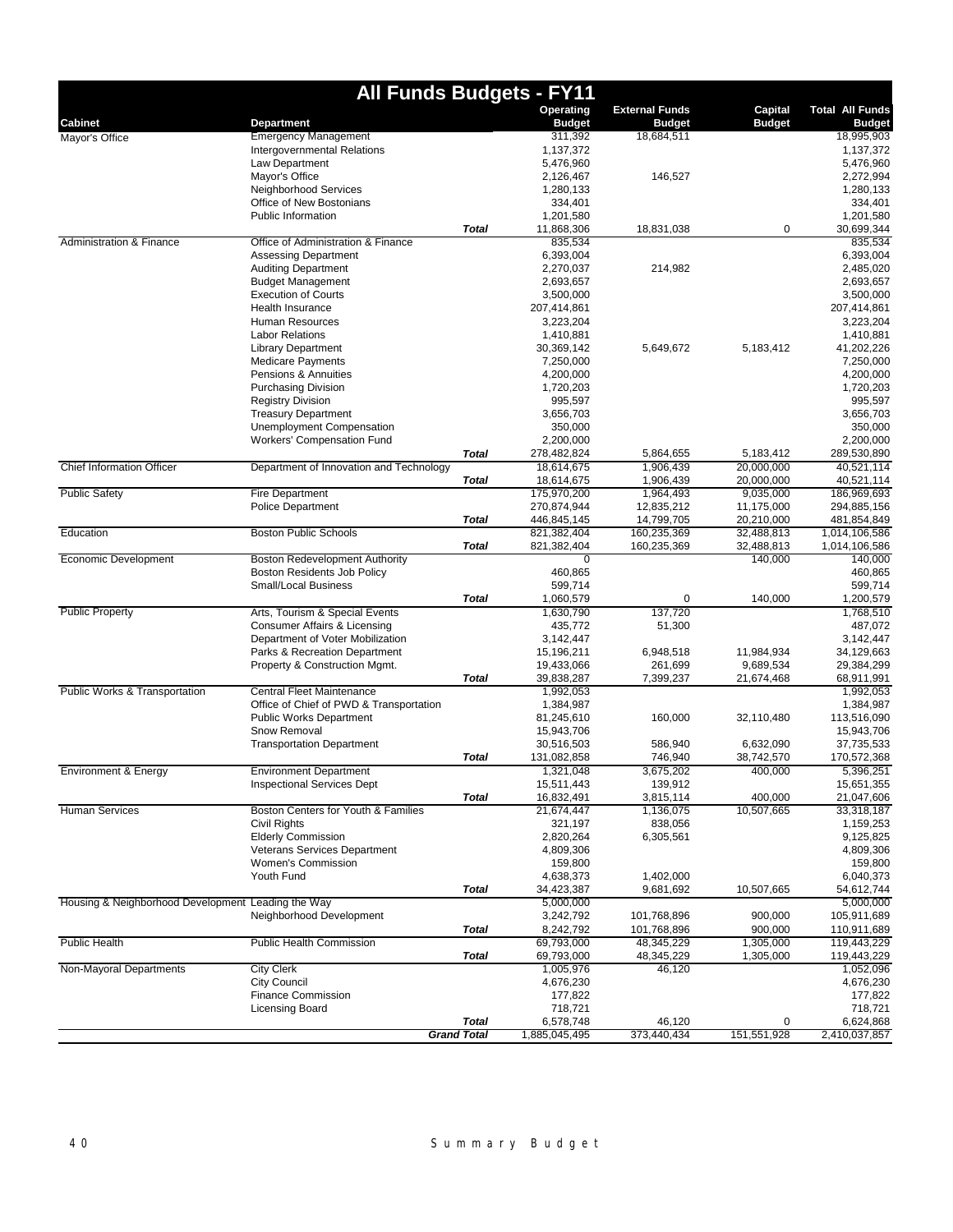## *FY11-FY12 BUDGET PLAN*

#### *Introduction*

While statutorily the City must maintain an annual budget process subject to the appropriating authority of the City Council, a second year projection provides a useful context for decision making.

In projecting the City's operating budget for FY12, the issues of revenue growth and the use of onetime funds continue to be the critical factors. The current uncertainty around the nascent economic recovery remains troubling and makes revenue estimation very difficult. While the property tax levy is expected to grow from its base by the allowable 2.5%, new growth in the levy is expected to be weaker than in recent years. In terms of state aid, there will continue to be substantial risk to the City's allocation of aid until the economy fully recovers and even then growth is not assured.

The projection for FY12 is based on the most current revenue information available. The FY12 plan reflects the best estimate of revenues as well as the major components of projected expenditures given current policy and cost trends. Please note that all of the City's ratified collective bargaining agreements expire on June 30, 2010 or shortly thereafter. The negotiations for successor collective bargaining agreements for FY11 and beyond have barely begun. However, any negotiated wage increases will add to the bottom line deficit. Staffing levels on the City's general fund are assumed to remain consistent with FY11 for most departments.

Another area of concern that has not been fully illustrated in the Budget Summary table is the unfunded liability related to other postemployment benefits. Beginning in FY08, the City was required to implement the provisions of GASB Statement No. 45. The statement establishes standards for the measurement, recognition and display of Other Post-Employment Benefits (OPEB). The City currently provides postemployment healthcare and life insurance benefits to eligible retirees in accordance with state law and pays its share of the cost on a pay-as-you-go basis in the current year's operating budget which greatly understates the full obligation to provide these benefits after retirement. An independent actuarial valuation estimates the City's total OPEB

obligation as of June 30, 2009 at \$5.8 billion. The City faces the challenge of addressing the funding needs of this liability while continuing to balance all of the other costs of running a major city. The FY11 budget includes an "acknowledgement payment" of \$35 million to the City's OPEB Liability Trust Fund; the FY12 plan includes an additional \$40 million payment.

#### *Revenue Trends*

The following pie chart displays the breakdown of revenue projected for FY12. (Figure 12.)

Major revenue trends for FY12 include:

Property Tax Levy: The 2.5% increase and a projected \$30.0 million of new growth will result in \$73.1 million or 4.8% in additional gross tax levy. The net property tax assumes an overlay reserve set at 2.5%.



## **FY12 Estimated Recurring Revenue**

## Figure 12

State Aid: State aid is projected to decline by over \$25 million or 6.4% with reductions to unrestricted general government aid and Chapter 70 education aid. Unrestricted general government aid is projected to be reduced by 10.0% and Chapter 70 aid by 2.8%. The Chapter 70 projected reduction is actually a 4.0% reduction from an FY11 all funds base that includes a grant from the State Fiscal Stabilization Fund (SFSF). This additional nongeneral fund state funding is temporary and may not be available in FY12 and beyond.

Excises: Excises are expected to increase with a recovering economy by \$11 million or 11.0%. Growth in the meals, hotel, jet fuel and motor vehicle excise are all expected to contribute to the overall growth.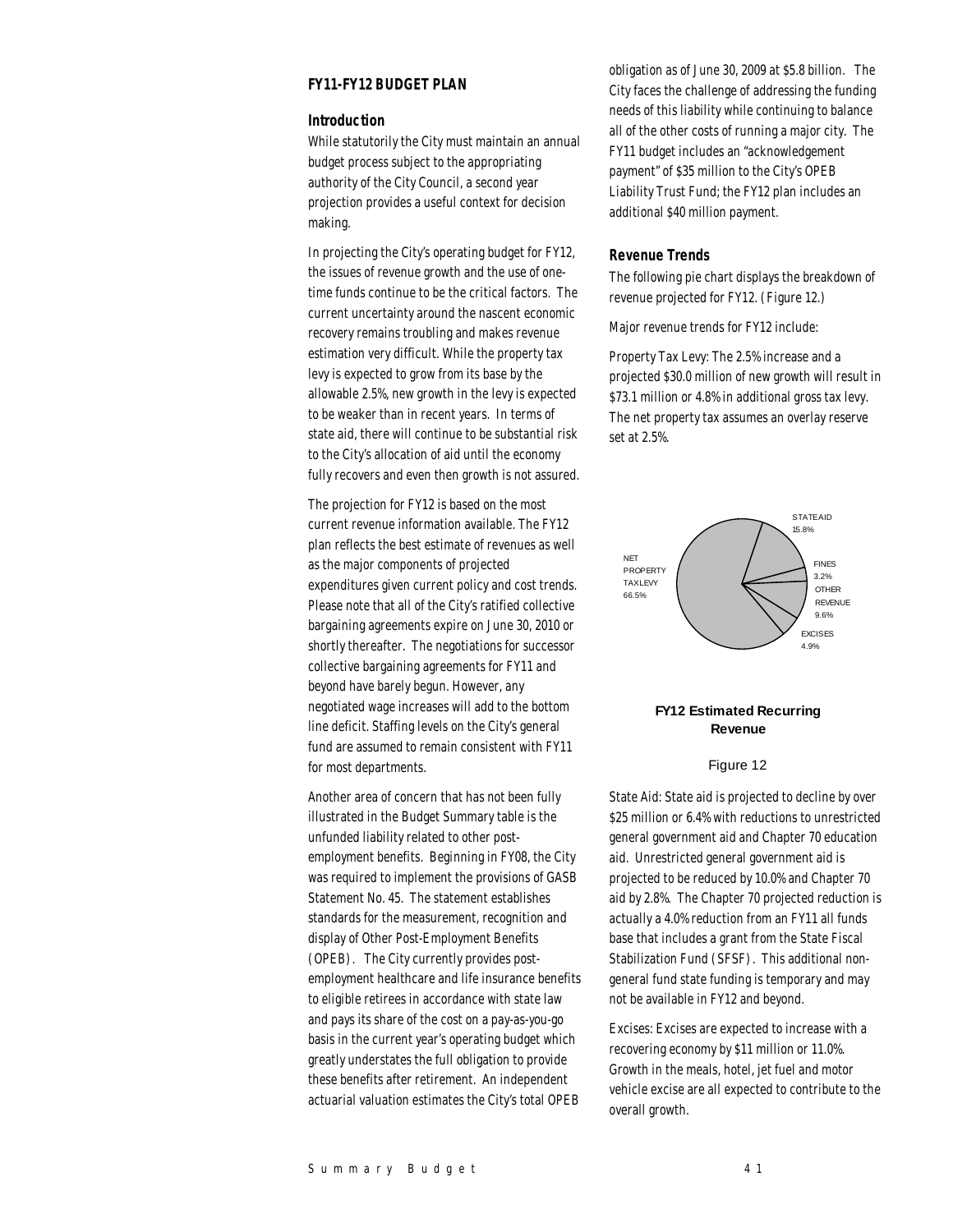Fines: Fines overall are expected to remain level in FY11. No changes in fine rates or enforcement have been assumed.

#### Other Revenue:

Interest on Investments: Interest income is expected to increase marginally as short-term interest rates remain low and cash balances stagnate as the City uses reserves in FY11 and fails to produce material budget surpluses in FY10 or FY11.

Payments in Lieu of Taxes: With no major new agreements expected, PILOT revenue should still increase through expansion of existing agreements and the inflation factor built into the current agreements.

Miscellaneous Department Revenue: Usually projected from historical trends and economic assumptions, these revenues are expected to grow slightly with rents on City property and reimbursement for costs of city services provided to external partners increases.

Licenses and Permits: Building permits will likely gain with a recovering economy and historically low interest rates.

Budgetary Fund Balance: In FY11, the City is using an allocation of reserves to support ongoing expenses and to continue funding for OPEB liabilities. For FY12, the use of Budgetary Fund Balance for non-OPEB expenses has been estimated at \$5.0 million. The City's planning process for FY12 will assess the need for further allocation of remaining City reserves.

Total recurring revenues in FY12 are projected to increase by \$66.8 million, or 2.9% over FY11 budget projections. This increase is based on conservative revenue estimates and an assumption that the local economy will stabilize at a reasonable level of growth in the 24 months from the beginning of FY11 to the end of FY12.

## *Expenditure Trends*

The following pie chart displays the allocation of expenditures projected for FY11. (Figure 13.)

Inflationary increases have been estimated in FY12 for certain centrally budgeted expenditures and within departments such as health insurance, trash collection and disposal, energy and deferred facility maintenance in the School department. Additionally, the fully annualized impact of the FY11 firefighter collective bargaining agreement that includes a special wage increase on June 30, 2011 for firefighter drug testing coupled with



#### **FY12 Estimated Expenditures**

#### Figure 13

scheduled departmental salary step increases will result in increased personnel costs for FY12. These increases, along with significant ARRA grant losses, are estimated to increase total appropriations by \$98.8 million or 5.1% in FY12. Please note the estimate for FY12 includes limited resources for successor collective bargaining agreement wage increases in FY11 but does not provide for any wage increases for FY12.

Fixed Costs: Given that the pension-funding schedule for the current city payroll, the debt service policies followed in the City's capital plan, and mandated state assessments are known, fixed costs can be predicted fairly accurately. In FY12, fixed costs will increase by \$37.7 million or 9.4%. Pensions will increase \$25.8 million or 22% due to the imposition of a required new funding schedule that will take into account the substantial losses experienced in 2008 during the stock market fall.

Under these revenue and expenditure trend assumptions, the City's operating budget has a projected deficit of \$69.7 million. For the most part, the projections are based on current operations and any known changes that are anticipated in FY12. As the FY12 budget process goes forward and projections are further refined, the City will be looking at ways to operate more efficiently within the confines of projected revenues. Current year hiring must continue to be scrutinized and controlled as the bulk of the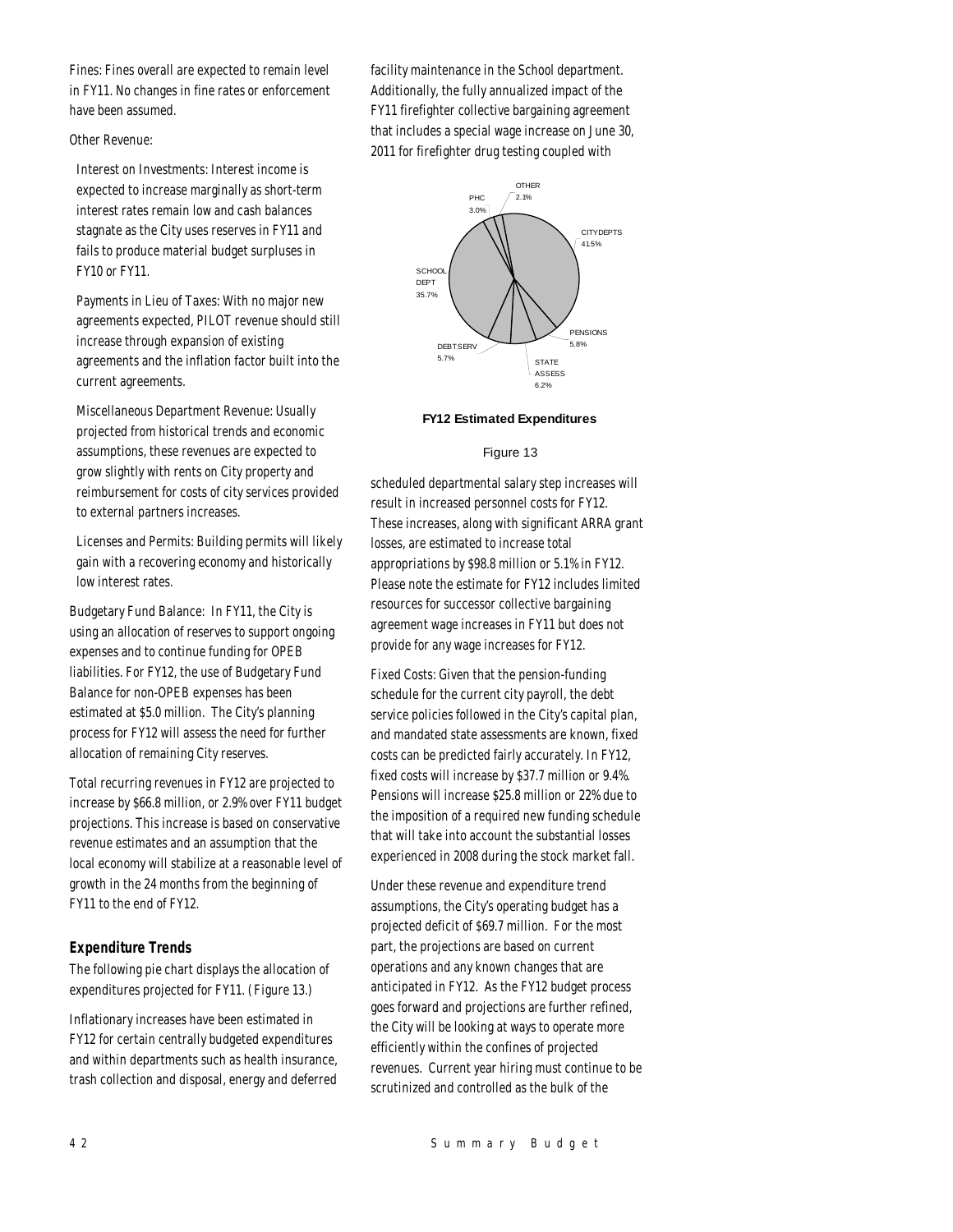projected increase in appropriations is employeerelated. The City will also be looking at ways to mitigate the impacts of annual increases in the cost to provide health insurance to its employees and retirees. As noted previously, a decision will need to be made on the level of budgetary fund balance that may be utilized prudently. The City's policy regarding the use of its fund balance has been to limit the use of this source of revenue to offset certain fixed costs such as pension contributions and related post retirement health benefits and/or to fund extraordinary and nonrecurring events as determined and certified by the City Auditor.

#### *Planning a Balanced Budget*

Preparing a two-year planning horizon is useful because it provides time to make adjustments to relieve the cost pressures on certain services. It also promotes cost-saving or new programming alternatives to improve the financial position projected in the second year, and helps us to monitor changes in assumptions as new needs or innovations present themselves.

Much of the City's budget remains fairly stable during the year, but variances of as little as 1% overall could add up to a \$25 million problem in the bottom line. Common areas of variance are snow removal, with year-to-year swings of millions of dollars; legal settlements, for which the City attempts to reserve but may need to absorb on a pay-as-you-go basis; public safety overtime, particularly if a significant event occurs (acts of terrorism, natural disasters or major public events, for example), and outside funding sources for essential needs that may suddenly be eliminated.

It is important to note that the City's fiscal controls are effective in reducing the chance for an unmanageable deficit. Managing position vacancies through a committee consisting of staff from the Office of Human Resources, the Office of Budget Management and the Office of Administration and Finance ensures that the hiring of personnel is justified and fits within the City's fiscal parameters. In addition, the City's financial and human resources information system (BAIS) provides levels of systematic controls that can be used to project and plan for personnel funding requirements. Similar BAIS systematic controls are in place to control non-personnel expenditures. (These non-personnel spending

controls were used in FY09 to mitigate the impacts of mid-year State Aid reductions. At that time, the City was able to restrict access to any discretionary expenditure accounts and reduce other spending accounts centrally.)

## *Conclusion*

This two-year overview is provided as a guide to understand the impacts of the decisions presented in the budget, and to provide a framework for addressing future challenges and initiatives. Although it is not statutorily required, it is a useful tool in long-range planning and policy analysis.

From a budget planning and management standpoint, the parameters summarized here are being built through an interactive forecast model. This approach allows for the development of multiyear scenarios based on various assumptions for City operations set within the financial constraints of the City's revenue and fixed cost budgets.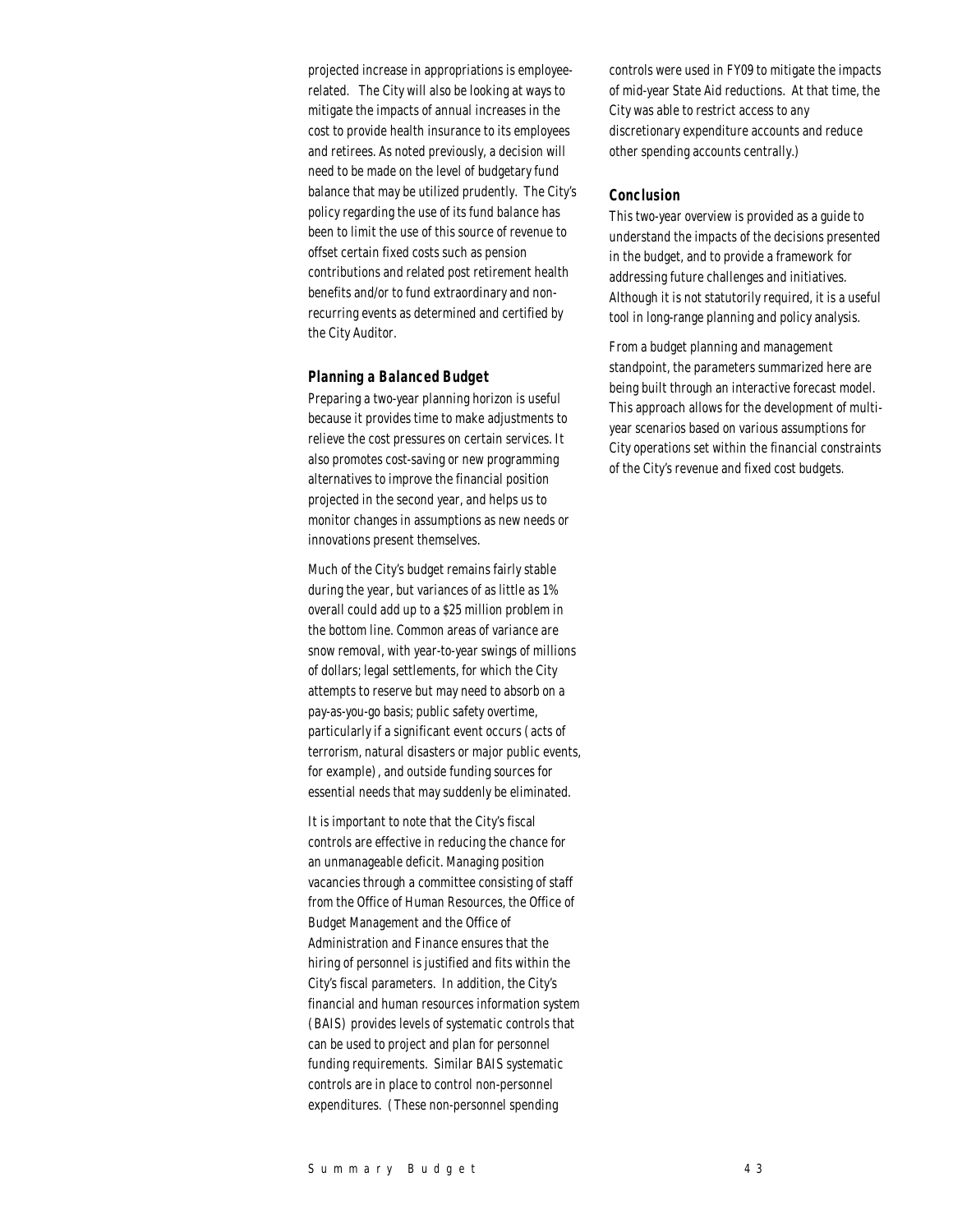# **CITY OF BOSTON BUDGET SUMMARY**

(Dollars in Millions)

|                                   | <b>FY11</b>             | FY12     |
|-----------------------------------|-------------------------|----------|
|                                   | Adopted                 | Forecast |
| <b>REVENUES</b>                   |                         |          |
| Property Tax Levy                 | 1,528.68                | 1,601.82 |
| <b>Overlay Reserve</b>            | (37.28)                 | (39.07)  |
| <b>Excises</b>                    | 104.57                  | 116.08   |
| Fines                             | 74.00                   | 74.25    |
| Interest on Investments           | 5.00                    | 5.75     |
| Payments In Lieu of Taxes         | 34.75                   | 35.50    |
| Urban Redevelopment Chapter 121   | 59.50                   | 61.00    |
| Misc. Department Revenue          | 60.72                   | 63.16    |
| <b>Licenses and Permits</b>       | 32.79                   | 36.35    |
| Penalties & Interest              | 7.01                    | 7.01     |
| Available Funds                   | 17.11                   | 17.11    |
| State Aid                         | 396.75                  | 371.43   |
| <b>Total Recurring Revenue</b>    | 2,283.59                | 2,350.37 |
| <b>Budgetary Fund Balance</b>     | 45.00                   | 45.00    |
| Non-Recurring Revenue             | 6.00                    | 6.00     |
| <b>Total Revenues</b>             | 2,334.59                | 2,401.37 |
| <b>EXPENDITURES</b>               |                         |          |
| <b>City Departments</b>           | 996.60                  | 1,026.14 |
| <b>Public Health Commission</b>   | 69.79                   | 73.49    |
| <b>School Department</b>          | 821.38                  | 881.94   |
| Reserve for Collective Bargaining | 8.55                    | 8.55     |
| OPEB                              | 35.00                   | 40.00    |
| <b>Total Appropriations</b>       | 1,931.33                | 2,030.12 |
|                                   |                         |          |
| Pensions                          | 117.18                  | 142.96   |
| <b>Debt Service</b>               | 133.06                  | 139.76   |
| State Assessments                 | 148.68                  | 153.93   |
| <b>Suffolk County Sheriff</b>     | 4.34                    | 4.34     |
| Reserve                           | 0.00                    | 0.00     |
| Total Fixed Costs                 | 403.26                  | 440.98   |
| <b>Total Expenditures</b>         | $\overline{2}$ , 334.59 | 2,471.10 |
| <b>Surplus (Deficit)</b>          | 0.00                    | (69.73)  |

Numbers may not add due to rounding